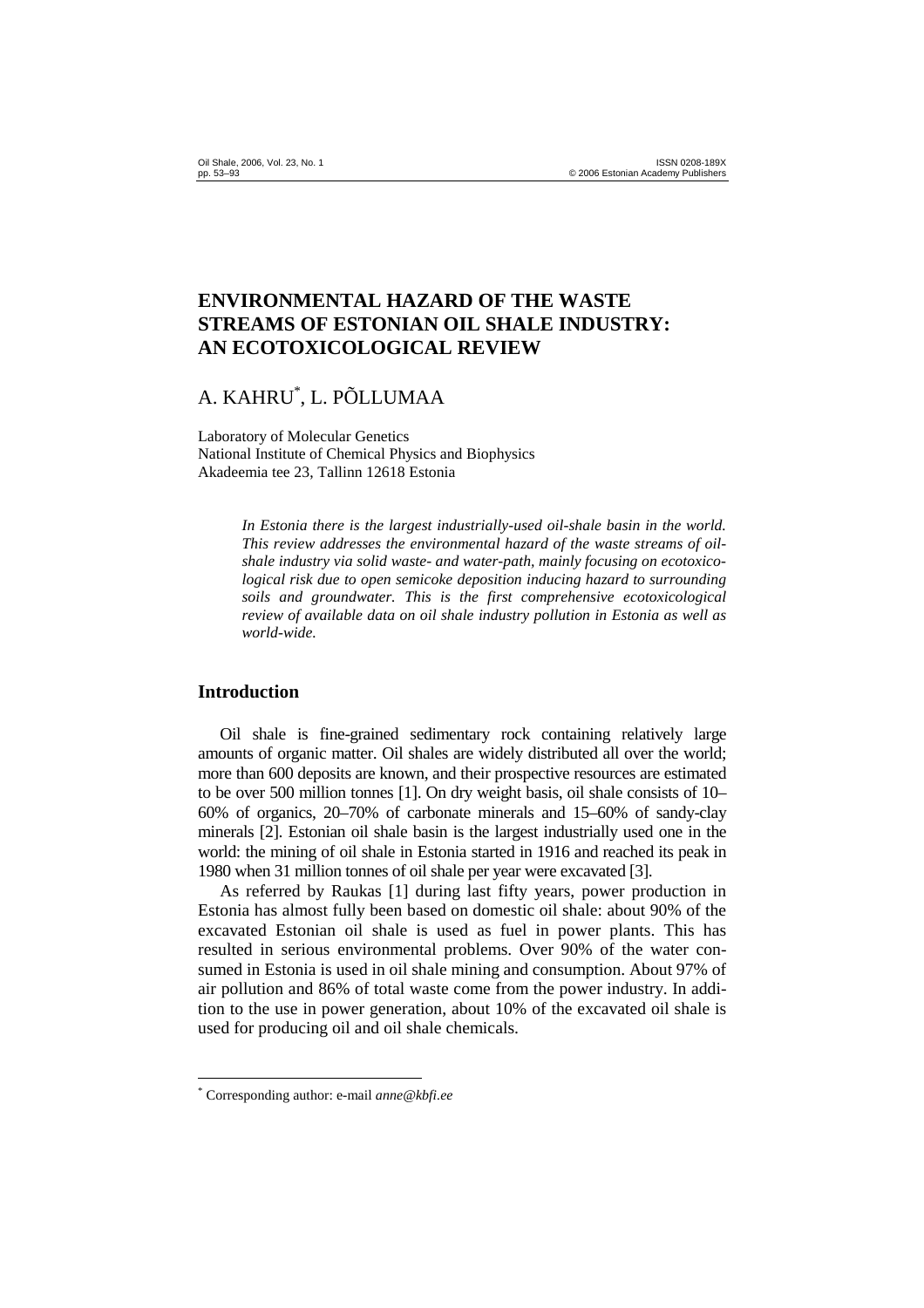Several papers [4–10] have mainly been concentrating on study of key pollutants and/or technological aspects of potential remedial options providing very valuable background information for this study.

The present study is the first comprehensive analysis of available data published on oil shale chemical industry pollution in Estonia, including all the results obtained by the ecotoxicology group of National Institute of Chemical Physics and Biophysics (NICPB) during past ten years. This review addresses the environmental impact of oil shale industry solid waste deposition in Estonia, focusing mainly on the toxicants leaching from semicoke dumps to the surrounding soils and waters. This review will not tackle the aspects of air-born pollution.

### **Ecotoxicology in Environmental Hazard Assessment**

The fate and hazard of toxicants in the environment depends on the source (air, solid waste, soil, wastewater) and nature of the toxicant (solubility, volatility, adsorption properties, biodegradability etc.), transfer route (via precipitation, leaching), exposed compartment (soil, sediments, surface water, groundwater) and biological targets (water and soil ecosystems, animals, humans). Almost in the whole world the assessment of environmental hazard is performed by chemical measurement of certain hazardous key pollutants (e.g., heavy metals, polyaromatic hydrocarbons, oil products) or certain integrated parameters (e.g., biological oxygen demand (BOD), chemical oxygen demand (COD), total nitrogen, total phosphorous) that are determined from the polluted soils and/or waters and compared to the legislatively set permitted level values (PLVs) for these compounds/parameters. The final set of these measured parameters depends on the information of the history of the pollution but also the money available for the analysis.

When aquatic samples are considered, the chemical analysis may underestimate the toxicity of the sample due to possible synergistic effects of chemicals in complex mixtures. Also, even with the most sophisticated techniques or due to the incomplete list of the pollutants to be analyzed, important toxicants may remain undetected. The toxic influence of pollutants could be relevantly measured only by (eco)toxicological tests (and not analytical techniques) that integrate all toxic signals for a certain test organism taking into account the possible effects of chemicals in complex mixtures. Historically the ecotoxicological testing started from aquatic media (wastewaters, groundwater, leachates) as water is the main vector for distributing of pollution considering the risk to human.

For the toxicity testing of soils, solid wastes, sediments and sludges there are four main approaches:

- application of terrestrial toxicity tests directly on solid matrix samples,
- application of aquatic toxicity tests on aqueous leachates of soils/ sediments/ solid wastes.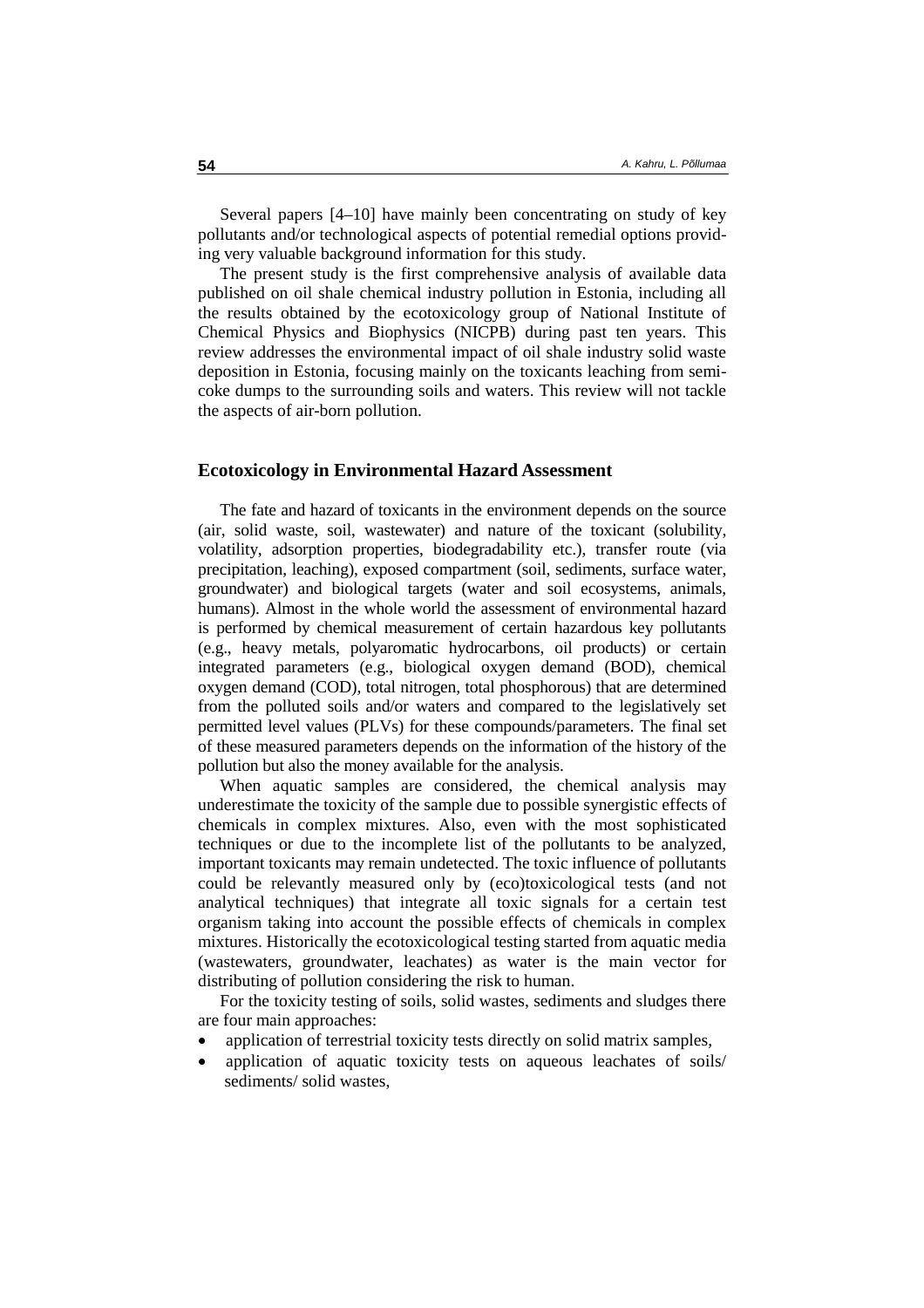- application of aquatic toxicity tests on organic solvent leachates of soils/ sediments/ solid wastes,
- application on aquatic toxicity test organisms on suspensions (slurries) of soil/sediment/solid waste (i.e. direct contact assays).

Aquatic toxicity testing is performed using aquatic species, while for regulatory testing of ecotoxicological hazard of pure chemicals the following test species are used: fish (OECD Guideline 203), *Daphnia* (OECD Guideline 202), algae (OECD Guideline 201). For the evaluation of toxicity of polluted groundwater and leachates of soils and sediments mostly photobacterial tests with *Vibrio fischeri* (e.g., Microtox™) are used [11–13]. Microtox™ test (based on reconstituted freeze-dried (viable) luminous bacteria *Vibrio fischeri* where the reduction of light output of bacteria after their contact with toxic chemicals used as toxicity endpoint [14]) is widely used due to its sensitivity, high sample throughput and cost-efficiency. Currently a database of toxicity for more than 1000 chemicals tested with Microtox assay is available [15]. Moreover, toxicity data obtained with photobacterial assays correlate well with toxicity data obtained on daphnids, fish, other bacterial assays as well as *in vitro* animal cell cultures [16–18]. As no single test or species of living organism show uniform sensitivity to all chemical compounds, the battery of biotests with different sensitivity profiles is often recommended and used to assure adequate evaluation of the ecotoxicological situation [19]. Due to the complexity of ecosystems the ecotoxicological hazard assessment is more informative/predictive if the battery involves organisms of different trophic levels [20–22].

The environmental hazard assessment of solid phase environmental samples (soils, sediments, solid wastes) is more complicated than that of aqueous samples, as heavy metals [23, 24] and hydrophobic organic toxicants [25, 26] tend to be adsorbed by solid matrix and become less bioavailable. Due to the sorption of pollutants by the solid matrix and aging of pollution often false-positive results in terms of actual hazard could be obtained, i.e. the samples prove much less hazardous to biota than the chemical analysis predicts [26].

However, the protocols of state agencies used for legislative decisionmakers rely mostly on analytical methods that involve vigorous extraction of soils and sediments either with organic solvents (e.g., to extract PAHs) or concentrated acids (to extract heavy metals). The aim is to remove all, or as much as possible, of the pollutant from the environmental sample. The concentrations obtained in this way are completely different from the fractions potentially hazardous to living organisms, i.e. bioavailable fractions of these chemicals, as bioavailability of a certain pollutant is its potential of uptake by living organisms depending on the nature and physicochemical properties of this toxicant, on the environmental matrix (groundwater, soil, sediment) and on the exposure route for the biological recipient and its physiology [27, 28]. The organisms used for ecotoxicological evaluation of soils are earthworms (OECD Guideline 207), soil enchytraeid worms *Enchytraeus*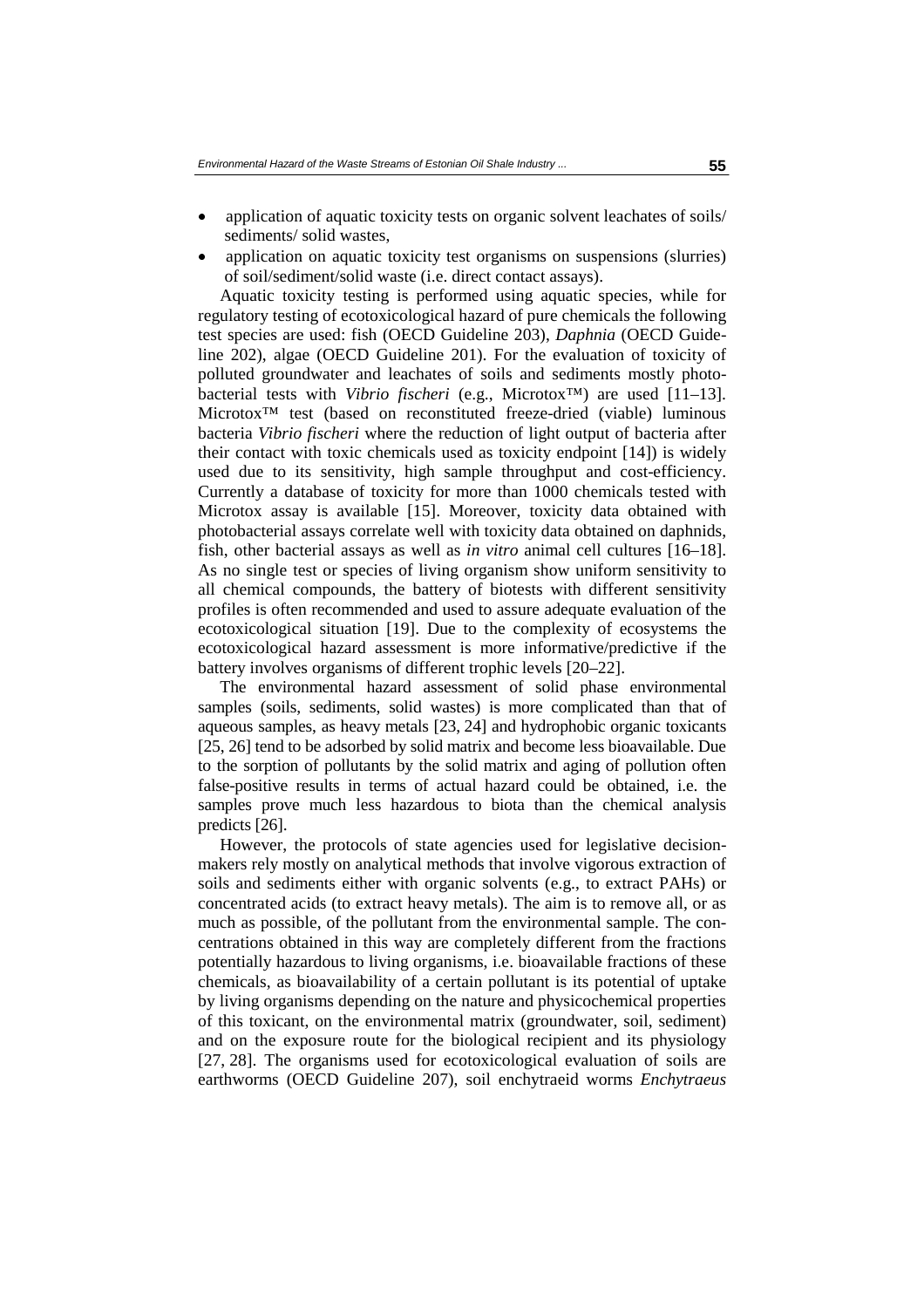*albidus* (ISO Guideline 16387), plants (OECD Guideline 208) and bacteria (OECD Guidelines 216 & 217).

For regulatory purposes, as it was noted for aquatic toxicity assays, the ecotoxicological soil assays are mainly applied for testing of the environmental hazard of new chemicals in accordance to the present European Union policy on hazard classification and landfill disposal of waste materials for tighter control over the release of contaminants into the environment. Hazardous Waste Directive 1991/689/EC defines a set of 14 properties to be used in waste hazard classification. According to that directive, ecotoxicity is one of the hazardous properties to be determined from wastes although as by now are no special testing requirements or specific limit values for the ecotoxicity of waste eluates.

However, assays with soil organisms, e.g., earthworms, collembolas, plants and bacteria have been widely used also for evaluation of hazard of polluted soils [24, 28–32]. The most relevant tests for evaluation of risks concerning the paths soil-plants, soil-microorganisms and soil-soil fauna are terrestrial assays with soil biota (see above). However, as these tests need a lot of laboratory space and time, this approach is not very widely used for environmental monitoring. Aquatic assays on water extracts of soils and/or sediments are often used for the hazard evaluation. The aqueous extracts are considered also to be more representative of the bioavailable part of the toxicants. Moreover, the water extractable fraction of toxicants predicts the potential risk of transfer of toxicants from polluted soils, sediments or solid wastes to the groundwater [33] that is a very important factor for distribution of pollution. In addition to commercially available photobacterial assays (e.g., Microtox), some additional low-cost small-volume aquatic toxicity tests with crustaceans, algae, protozoa and rotifers have been commercialized (e.g., ToxKits) and are often used as a battery [34].

Persoone [35] has developed Toxkits-technique on the basis of smallscale toxicity tests – microbiotests [19], where the test organisms (daphnids, rotifers, protozoa, algae) are stored in dormant and/or non-growing forms. The absence of the need for continuous cultivation/breeding of the test organisms makes toxicity testing easier and thus more cost-effective.

Aquatic test batteries have been used the for the analysis of the waterleachable toxicity of soils contaminated by explosives, oil and heavy metals [24, 36, 37], oil-shale industry wastewaters, solid waste and polluted soils [37, 38, 39, 40]. Aquatic test organisms may also be applied for the analysis of organic solvent (ethanol, methanol, dimethylsulfoxide etc.) extracts of soils and sediments [25, 39, 41, 42] to evaluate the potential toxic effect of hydrophobic pollutants strongly sorbed to solid environmental matrix. Usually the solvent extraction indicates the maximum toxic potential, i.e. the worst possible scenario.

In order to miniaturise terrestrial toxicity tests, the solid phase tests in suspensions using small test organisms as bacteria and algae have been designed. The use of soil/sediment suspensions (slurries) instead of exposure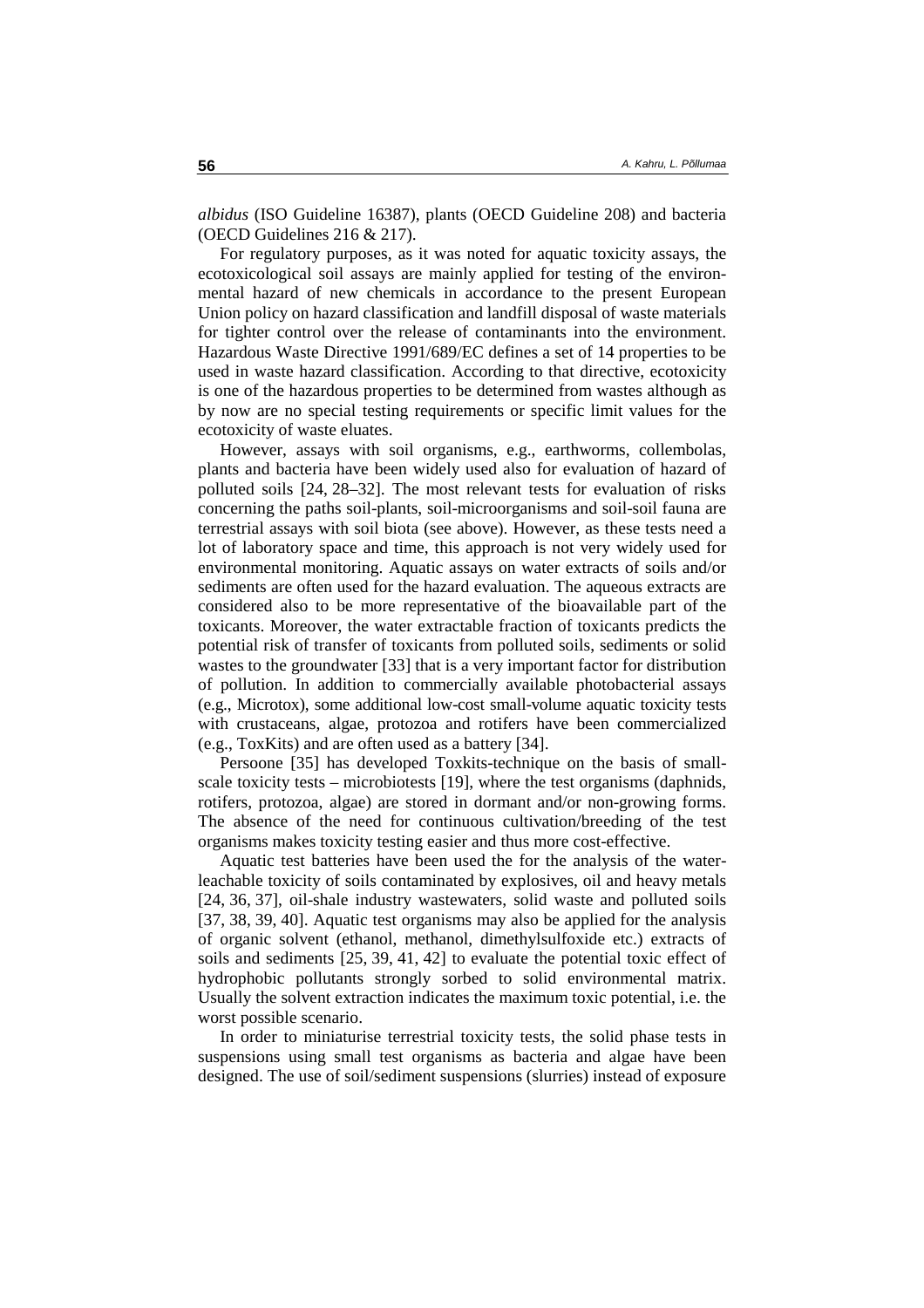to 'dry' soils is the joint nominator for the contact microbiotests that use e.g., to 'dry' soils is the joint nominator for the contact microbiotests that use e.g., soil bacterial populations [30], photobacteria [36, 43], algae [44, 45], ostracods [46, 47] as well as recombinant luminescent sensor bacte soil bacterial populations [30], photobacteria [36, 43], algae [44, 45], heavy metals [24, 48, 49]. All these above mentioned studies have demonstrated that in case of direct contact even the particle-bound pollutants may become bioavailable as the toxicity in case of contact exposure (test organisms are incubated in soil suspensions) exceeds the toxicity of the aquatic extracts (test organisms are incubated in soil particle free extracts). The mechanisms for the increased bioavailability (desorption of pollutants due to the direct contact of organism with polluted soil particles) in case of contact exposure are not clear and need further studies.

The most relevant approach for the environmental hazard assessment is the combination of the chemical and ecotoxicological/biological methods that has not so far been often used, mostly due to the lack of respective legislation. However, there is a growing awareness among environmental toxicologists that for the meaningful environmental hazard assessment an interdisciplinary effort of biotesting and environmental chemistry measures, considering physicochemical, molecular, toxicological, physiological and ecological processes should be used [24, 32, 50–60].

## **Environmental Concerns of Oil Shale Processing**

Oil shale deposits are found on all inhabited continents. Oil shale contains both a solid hydrocarbonous mixture (kerogen) and minerals. Kerogen when heated (retorted) yields combustible gases, shale oil, and a solid residue called with different names: spent shale, retorted shale, processed shale or semicoke. In Estonia, about 75–80% of kerogen (the organic part of oil shale) may be converted to oil. Usually the content of kerogen in kukersite (Estonian oil shale) is 30–45%. The major components of organic matrix are phenolic moieties with linear alkyl side-chains [61, 62]. The mineral part of oil shale consists of carbonates and sandy-clay minerals. The comparative composition of oil shale and semicoke is given in Table 1. Estonian oil shale is rich in sulphur, and in the retorting process more than 50% of it remains in the solid residue. In the fresh ash sulphur occurs mainly in the form of calcium and iron sulphides, and, to a smaller extent, as corresponding sulphates (formed mainly as a result of oxidation of other sulphur forms, see [5]). It is important to note that sulphide is the most toxic form of sulphur in the environment.

#### **Semicoke deposits**

Thermal processing of Estonian oil shale and refining of the products of its semicoking process (retorting) is accompanied by the formation of large amounts of different process waters and wastewaters containing phenols, tar and several other products, heavily separable and toxic to the environment.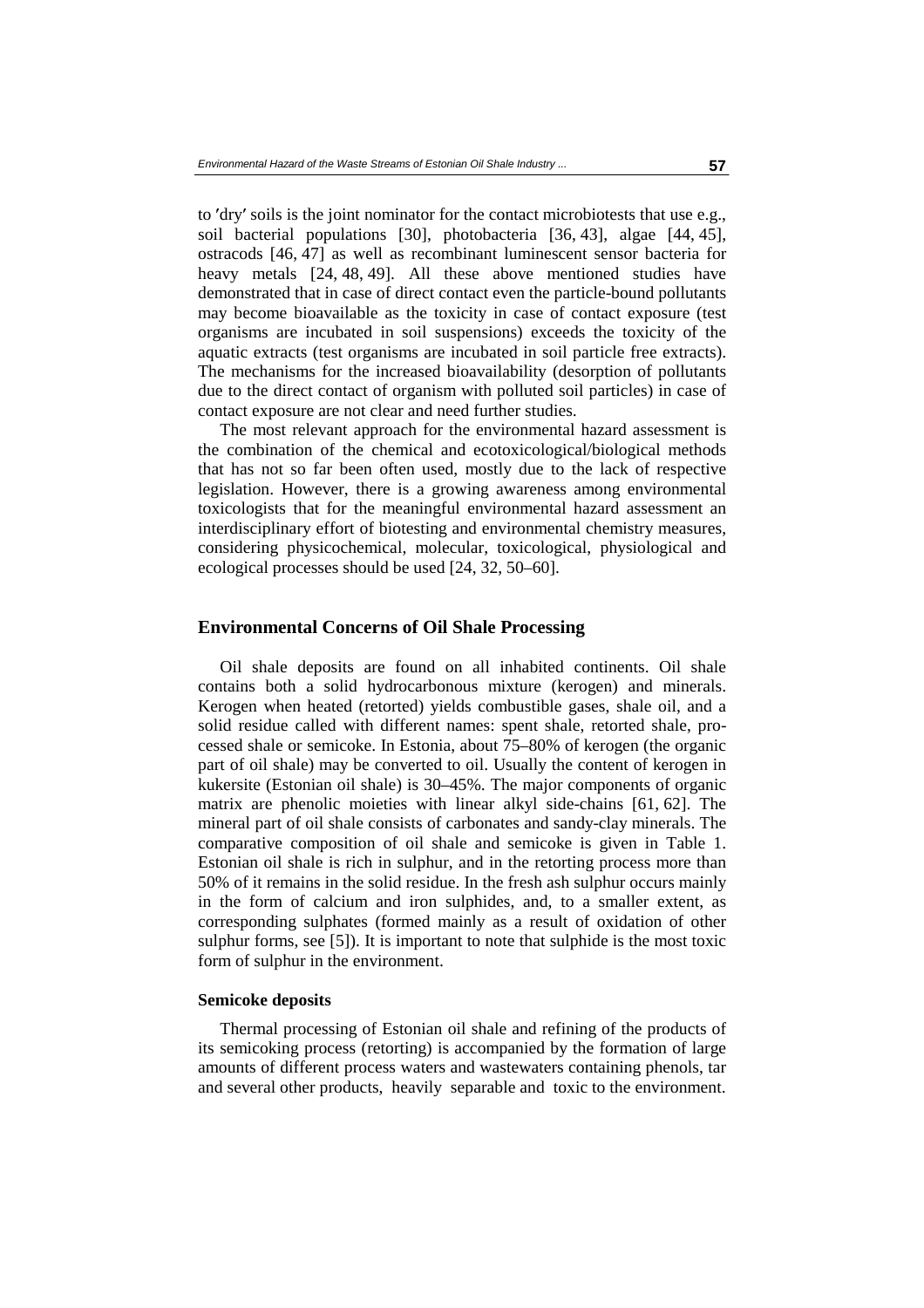|                 | Oil shale $[64-67]$ | Semicoke [68] |
|-----------------|---------------------|---------------|
| Organics        | $28 - 43$           | $5 - 10$      |
| Ash, $%$        | $35 - 46$           | $65 - 75$     |
| $CO2$ carbon, % | $10 - 18$           | 30            |
| Total sulphur   | $1-2$ (of kerogen)  | 1.5           |

 *Table 1*. **General characteristics of oil shale and semicoke, mass %** 

The solid waste of the thermal treatment process, semicoke, is discharged from the retorts and disposed in an open dump. The mining and processing of 1000 million tonnes of oil shale in Estonia up to now has been accompanied by deposition of about 300 million tonnes of solid waste: 90 million tones of mining waste, 70–80 million tonnes of semicoke deposited in heaps covering about 180–200 ha near the towns of Kohtla-Järve and Kiviõli (oil and chemical industry waste), and 200 million tonnes of combustion ashes accumulated in 810 ha of plateaus near the town of Narva (power-generation waste). All these wastes are located in Ida-Viru County causing major environmental pollution sources in this region. In 2003 the share of total oil shale related waste to total waste was 73%, and the hazardous oil shale related waste to total hazardous waste was 95% in Estonia [63]. Although oil shale semicoke is produced in much lower amounts than combustion ashes, semicoke consists, in addition to minerals, up to 10% organics (Table 1) that may pose hazard to the environment due to leaching of toxic compounds as well as due to the self-ignition.

Open deposition of semicoke causes distribution of pollutants via air (dust) as well as via aqueous vectors (leaching by rainfall and snowmelt). Leachates from various spent shales have been studied by a number of investigators. Properties of spent shale vary widely with the retorting process, but in general they contain significant amounts of total dissolved solids, sulphate, carbonate, bicarbonate, and other inorganic ions, and lesser amounts of trace elements and organic compounds.

This review will not tackle the air pollution aspects and focuses on distribution of pollutants via solid waste- and water-path. It is important to note that groundwater is the main source of drinking water in the Estonian oil-shale region.

#### **Water and oil-shale processing**

The potential aqueous vectors of distribution of pollutants have been described by Kamenev et al. [8] as follows: water enters the technological process of oil shale thermal treatment from different sources: physical moisture in mined oil shale; water from oil shale semicoking process (process water); precipitation on the factory's territory; leakages in the cooling water system; used drinking water and washwater, etc.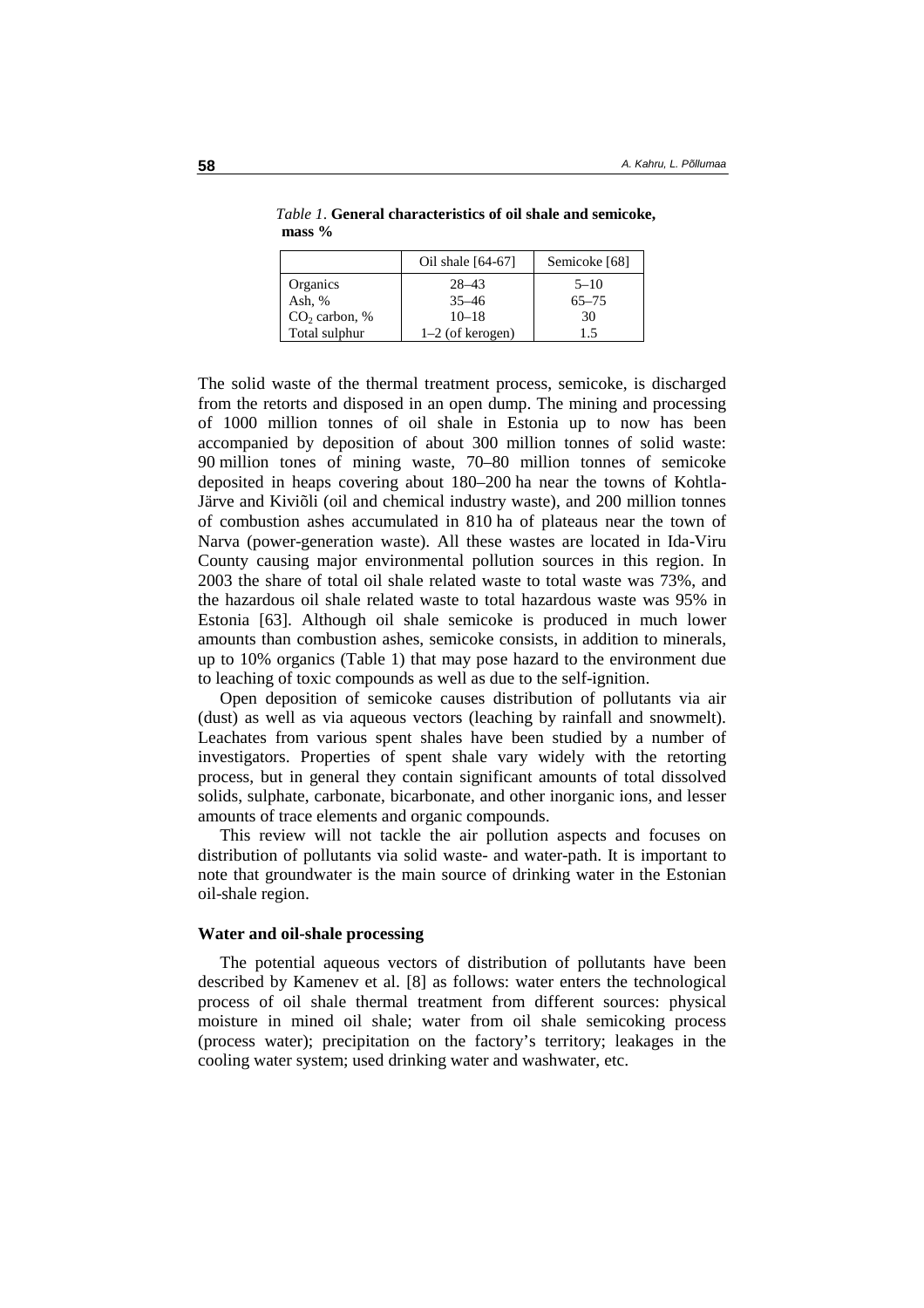All effluents from oil shale thermal treatment by the Kiviter process currently used by AS Viru Keemia Grupp (Viru Chemistry Group, Ltd) are concentrated into three main wastewater streams:

- 1. process water containing mainly physically and chemically bound water liberated during semicoking. This first stream passes through a complicated treatment process for oil and phenol removal, and is led to the aerobic bio-treatment plant;
- 2. industrial wastewater containing effluents of different origin, collected from the territory of the factory. This second stream passes through the local purification unit, where the coagulation and flotation processes are used for pretreatment;
- 3. ash dump leachates collected in several ditches on the foot of the semicoke dump and containing different dissolved pollutants (phenols, mineral salts) from semicoke and other deposited solid wastes like oil pitch or fusses and waste sludges from local wastewater treatment plant. Also, till recently semicoke in open deposits was compacted with alkaline process waters containing phenols and tars.

Semicoke dump leachates are collected in the ditches and equalisation basin surrounding semicoke heaps, and the overflow is directed via local rivers Kohtla and Purtse to the Baltic Sea [69]. About  $500,000 \text{ m}^3$  of leachates reached the environment annually [70]. As by 1996, semicoke dump leachates were considered too toxic to be directed for biopurification to the local wastewater treatment plant [69]. As for solid wastes of Galoter process used in the Narva oil plant [8], detailed ecotoxicological studies have not been performed. However, some minor biological effects on fish in the Narva River have been demonstrated [71].

### **Chemical Assessment of Oil Shale Waste Streams**

#### **Solid wastes and soils**

The oil shale industry-related pollution cycle starts from deposition of solid waste (semicoke, ashes) whereas the risk for surrounding soils, waterbodies and groundwater is now mainly caused by leaching of the toxicants by water. Waste rock, oil shale combustion ashes, semicokes of different age and leachate-polluted soils were chemically analyzed for the **key pollutant levels** (PAHs, oil products, heavy metals and phenols) (Table 2) and also analyzed for ecotoxicity:

• Eight **surface soils** and **oil shale industry solid wastes** (E1-E8) were sampled in 1999 in Ida-Virumaa and in a presumably clean area (agricultural soil E9 as a presumably clean control) in north-western Estonia. Heavy metals (Cd, Cu, Zn, Ni, Cr, Pb, As) and total oil products were analyzed in Laboratory of Geological Survey (LGS, Tallinn, Estonia), total PAHs in the Institute of Chemistry (Tallinn, Estonia), total waterextracted phenols in Environmental Research Laboratory of Viru County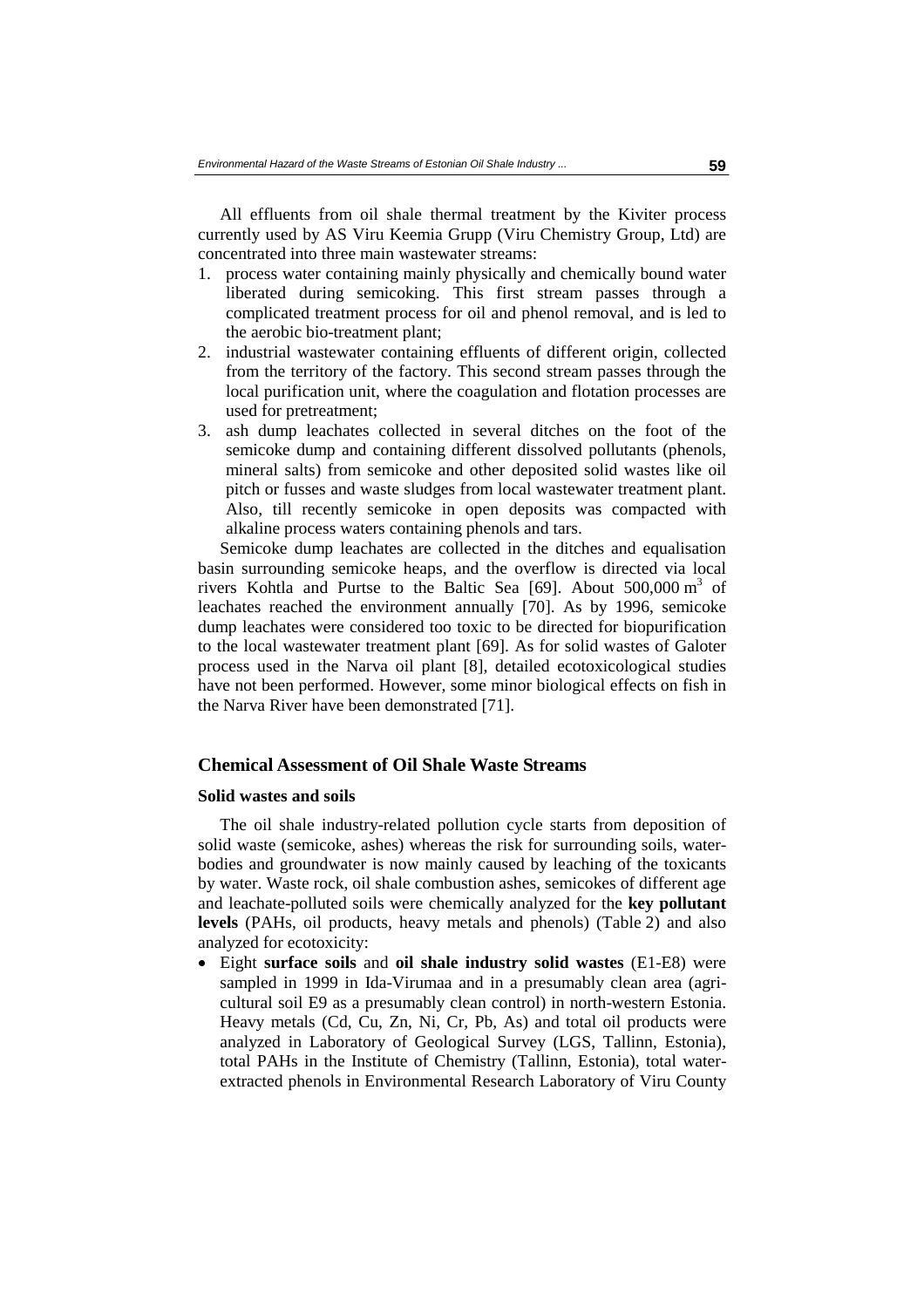(Kohtla-Järve, Estonia), and organic matter in the Estonian Research Institute of Agriculture (Saku, Estonia).

- Three **semicoke** samples were collected in 2002 from Kiviõli and Kohtla-Järve within the framework of a project organized by Estonian Ministry of Environment "Environmental hazard assessment of semicoke" [73]. Total organic carbon (TOC) was analyzed by Tartu Environmental Research Ltd. (Tartu, Estonia), total PAHs, total oil products by the Estonian Environmental Research Centre (Tallinn, Estonia), and volatile (monobasic) phenols by EcoLabor Ltd. (Tallinn, Estonia).
- Seven additional **oil shale** semicokes and **combustion ashes** were sampled in 2002 within the framework of Estonian-Norwegian joint research project "Risk based environmental site assessment of the oilshale industry in Estonia" [72]. Total PAHs (sum of 16), BTEX (benzene, toluene, ethylbenzene and xylenes) and phenols (sum of 9) were analyzed in Hydroisotop GMBH (Germany), and inorganic compounds (heavy metals, Ca, S, etc.) in ACME Laboratory (Vancouver, Canada).
- Data for 6 control soils were also included: 4 "negative controls" presumably not-polluted agricultural soils and 2 "positive controls", one soil polluted with heavy metals ( $T_{REF}$ ) and one with PAHs ( $C_{pol}$ ) sampled from other regions. The data on soils  $T<sub>017</sub>$  and  $T<sub>REF</sub>$  are taken from [45].

In the presumably clean control soils all the measured pollutant levels were below Estonian PLV<sub>r</sub>. The PAH-polluted soil  $(C_{pol})$  contained 800 times more PAHs than allowed for residential areas and heavy metal polluted soil  $T_{REF}$  contained Cd, Pb and Zn in amounts exceeding Estonian  $PLV_r$  2.7-4 times. The levels of heavy metals in all solid samples from oil shale industrial region were lower than respective  $PLV_r$  (i.e.  $\leq 5$  mg/kg for Cd, <500 mg/kg for Zn and <300 mg/kg for Pb etc), and thus heavy metal data are not presented as there is presumably no hazard through soil/wastewater path.

Three fresh semicokes as well as all combustion ashes did not contain any of the measured key pollutants in hazardous concentrations, i.e. exceeding the PLVr. Only in fresh semicokes E3 and V0 the oil products content (527 and 1760 mg/kg, respectively) exceeded the respective  $PLV_r$ . However, old semicokes as well as leachate-polluted soils contained PAHs up to 434 mg/kg and oil products up to 7231 mg/kg. Also the total content of monobasic phenols in soil E4 and E4a (13.3 and 43 mg/kg, respectively) exceeded the respective PLV<sub>r</sub>. Relatively higher amounts of PAHs and oil products in the old semicokes and leachate-polluted soils but not in fresh semicoke are explained by the fact that semicoke heaps have been also used for dumping of other phenolic and oily waste of oil shale chemical industry as well as waste sludge of the local wastewater treatment plant (WWTP).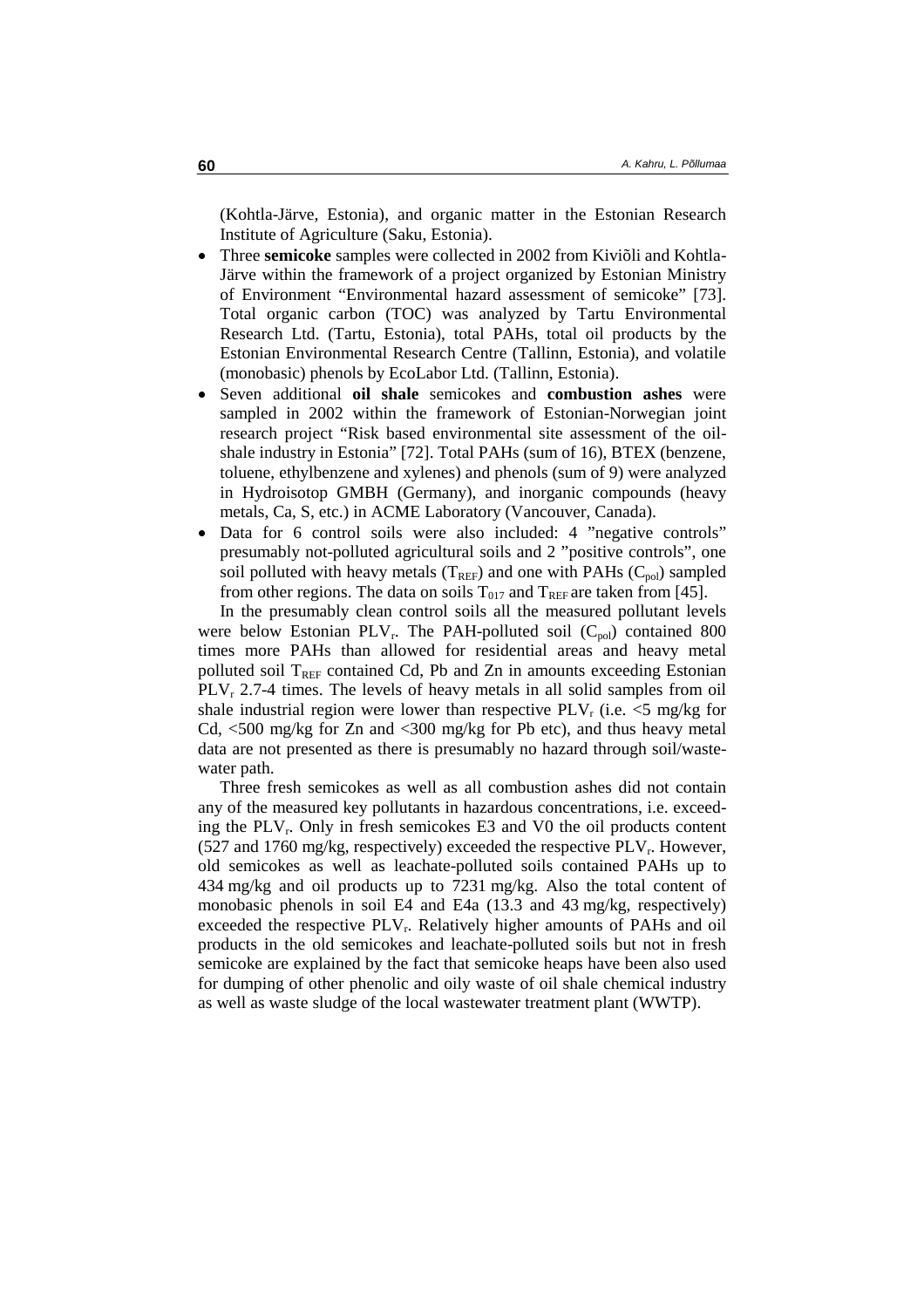| References                             |                                                           |                                                                            | [37, 40]                           | $[40]$                            |                                                          | $\frac{5}{2}$                                    | $[45]$                                              |                               |                                         | ន្<br>[27]<br>[27]<br>[27]                    |                                         |                                         |                                  |                                                    |                                       |                                  | ទុ<br>ភូមិ<br>២២២២                            |
|----------------------------------------|-----------------------------------------------------------|----------------------------------------------------------------------------|------------------------------------|-----------------------------------|----------------------------------------------------------|--------------------------------------------------|-----------------------------------------------------|-------------------------------|-----------------------------------------|-----------------------------------------------|-----------------------------------------|-----------------------------------------|----------------------------------|----------------------------------------------------|---------------------------------------|----------------------------------|-----------------------------------------------|
| ℅<br>S                                 |                                                           |                                                                            | n.a.                               | n.a.                              | $a$ .a                                                   | a                                                | n.a.                                                | n.a.                          | a.<br>E                                 |                                               |                                         |                                         | a.<br>¤                          |                                                    | n.a.                                  | $\mathbf{a}$ .                   |                                               |
| Ca %                                   |                                                           |                                                                            | n.a.                               | $\ddot{a}$ .                      |                                                          | $a_{\rm i}$                                      | $\epsilon$                                          |                               | a.<br>¤                                 | $\overline{18}$                               | $\overline{1}$                          | 26                                      | d.<br>¤                          | $\overline{17}$                                    | n.a.                                  | a.<br>E                          | $\overline{\Omega}$                           |
| anjbµides, mg/kg<br>$M$ ater-soluble   |                                                           |                                                                            | a.                                 | यं<br>प                           | $\frac{a}{n}$                                            | $\frac{a}{n}$                                    | n.a.                                                | n.a.                          | a.                                      | a.                                            | $\vec{n}$ .                             | $a_i$                                   | $\mathbf{a}$                     | n.a.                                               | 422                                   | $\frac{8}{100}$                  | n.a.                                          |
| 1MP<br>Total phenols, mg/kg            | 200                                                       | $\overline{c}$                                                             | $0.2^a$                            | n.a.                              | n.a.                                                     | n.a.                                             | a.                                                  | n.a.                          | $0.5^a$                                 | $\circ$                                       | n.a.                                    | a.                                      | $0.6^a$                          | 9.4                                                | n.a.                                  | n.a.                             | 0.9                                           |
| имр Зү/Зш<br>,HA9mu2                   | 200                                                       | $\overline{20}$                                                            | 0.82                               | 2.5                               | 1.3.                                                     | 15.8                                             | a.                                                  | 17503                         | 0.14                                    | 0.01                                          | 1.3.                                    | a.                                      |                                  |                                                    | $17.4$<br>4.5<br>10.8                 | n.a.                             | $\overline{5}$                                |
| 1 <sub>Mp</sub><br>Oil products, mg/kg | 5000                                                      | 500                                                                        | 486                                | 248                               | n.a.                                                     | d.<br>E                                          | n.a.                                                | n.a.                          | 321                                     | $0.083^{c}$                                   | n.a.                                    | n.a.                                    | 527                              | $0.25^{\circ}$                                     | 1760                                  | a.                               | $0.095^{\circ}$                               |
| Orgamic matter, %                      |                                                           |                                                                            | 25                                 |                                   |                                                          | 522                                              |                                                     | 38                            |                                         | 67<br>12<br>0.02<br>0.0                       |                                         |                                         | $\Omega$                         | $7.\overline{3}$                                   |                                       | $\overline{12}$                  | $\overline{2}$                                |
| E                                      | $6 - 9$                                                   | $6 - 9$                                                                    | 6.6                                | 6.5                               | 8.3                                                      | 8.5                                              | 7.9                                                 | $\overline{8.1}$              |                                         | 11333                                         |                                         |                                         |                                  |                                                    | $\frac{4}{11}$ $\frac{3}{11}$         | 12.1                             | 12.5                                          |
| $\mathop{\rm S}\nolimits$ of sampling  |                                                           |                                                                            | 1999                               | 1999                              | 2000                                                     |                                                  | $\frac{2000}{2000}$                                 |                               | 1999                                    |                                               | 2002<br>2002<br>2002                    |                                         | 1999                             |                                                    | 2002<br>2002                          | 2002                             | 2002                                          |
| Description                            | for industrial area $(PLV_i)$ , mg/kg dwt<br>Estonian PLN | for residential area (PLV <sub>r</sub> ), mg kg dwt<br><b>Estonian PLV</b> | Oil shale region agricultural soil | om Laitse<br>Agricultural soil fr | Negative control soil for heavy metal pollution (France) | Negative control soil for PAH pollution (France) | ted soil <sup>b</sup> (France)<br>Heavy metal pollu | (France)<br>PAH polluted soil | he pile at Kukruse<br>Waste rock from t | ndfill in Kohtla-Järve<br>Ashes from ash lare | Baltic Power Plant<br>Filter ashes from | Collector ashes from Baltic Power Plant | Fresh semicoke from Kohtla-Järve | om new Kohtla-Järve landfill<br>Fresh semicoke fro | om Kohtla-Järve<br>Fresh semicoke fro | om Kiviõli<br>Fresh semicoke fro | om Kiviõli new landfill<br>Fresh semicoke fro |
| SalqmaR                                |                                                           |                                                                            |                                    |                                   |                                                          | ិ ក្នុង<br>ក្នុង                                 | $\rm T_{REF}$                                       | اقی                           | $\Xi$                                   |                                               |                                         | KJ-A<br>N-AF<br>N-AC                    | E3                               | $\mathbf{K}\mathbf{J}\text{-}\mathbf{F}$           | $\sqrt{2}$                            | $_{\rm K0}$                      | $KV-F$                                        |
|                                        |                                                           |                                                                            |                                    |                                   |                                                          | controls                                         |                                                     | Agricultural soils,           | Waste rock                              | səyse x                                       |                                         |                                         |                                  |                                                    | semicoke<br>Fresh                     |                                  |                                               |

 $Table~2.$  Characterization of solid wastes and soils: chemistry *Table 2*. **Characterization of solid wastes and soils: chemistry**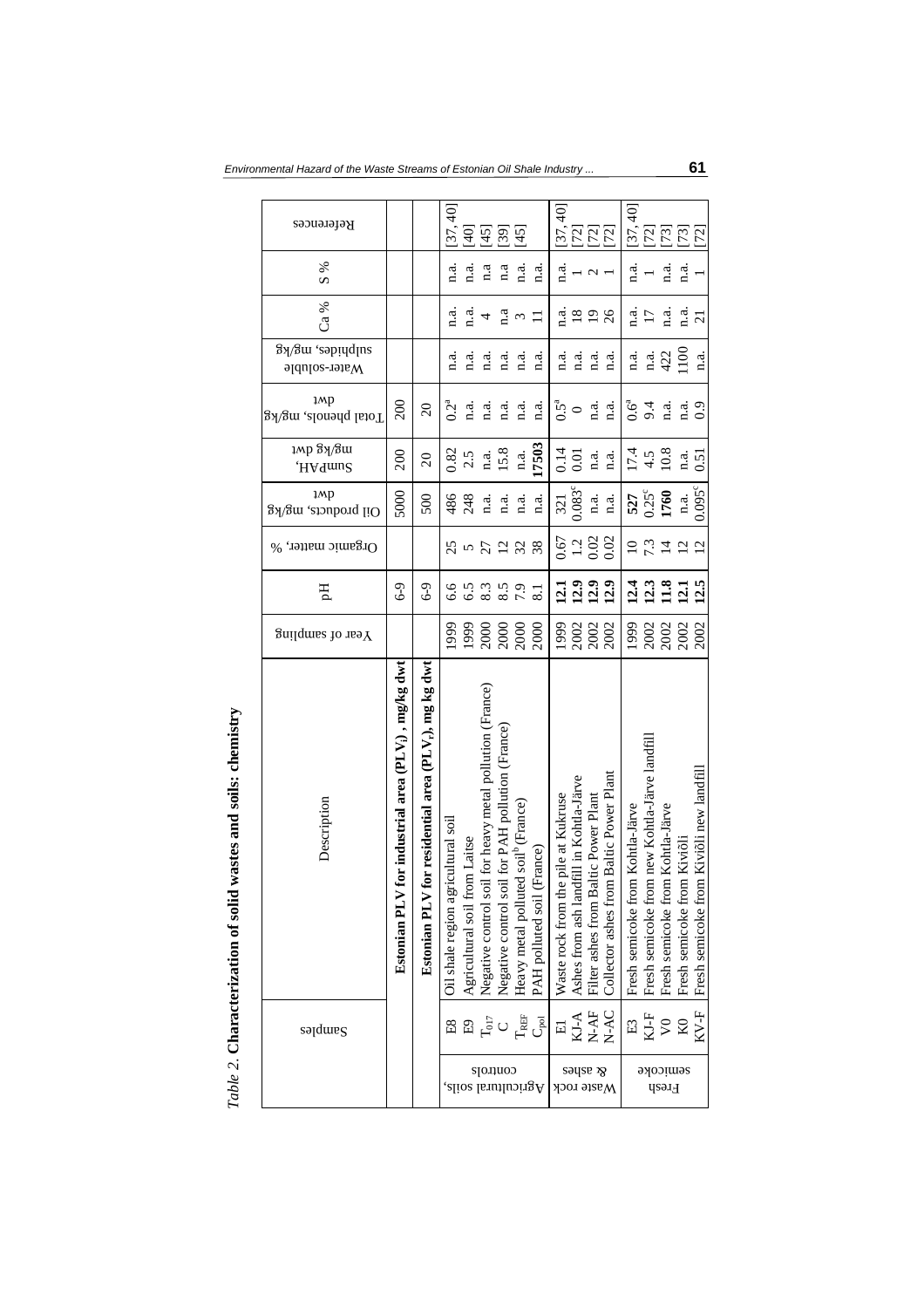| ١<br>ŗ<br>í |  |
|-------------|--|
| I           |  |
| ì           |  |

| V10   10-years <sup>9</sup> old semicoke from Kohtla-Järve | 2002                                                                                               | $\mathbf{a}$                               | 13   | 3600          | 6.8                 |                              | 62.6                                             | n.a.     | n.a.         |            |
|------------------------------------------------------------|----------------------------------------------------------------------------------------------------|--------------------------------------------|------|---------------|---------------------|------------------------------|--------------------------------------------------|----------|--------------|------------|
| oke from Kiviõli                                           |                                                                                                    | 9.9                                        | 7.8  | $0.056^\circ$ |                     | $a$ .<br>0.1                 | n.a.                                             | $\Omega$ |              | <b>EEE</b> |
|                                                            |                                                                                                    |                                            |      |               |                     |                              | n.a.                                             |          |              |            |
|                                                            |                                                                                                    | 7.2                                        |      |               |                     |                              |                                                  |          | n.a.         | [37, 40]   |
|                                                            |                                                                                                    | 7.2                                        |      |               | 39                  |                              | n.a.                                             | n.a.     | n.a.         | [37, 40]   |
|                                                            | 1999                                                                                               | 10.3                                       |      |               | 240                 |                              | n.a.                                             | n.a.     | n.a.         | [37, 40]   |
|                                                            |                                                                                                    |                                            |      |               |                     |                              | n.a.                                             |          | n.a.         | $[39]$     |
|                                                            | 1999                                                                                               | 7.6                                        |      | 640           |                     |                              | 1.a.                                             | n.a.     | n.a.         | [37, 40]   |
|                                                            | 999                                                                                                | 6.8                                        |      | 2334          | 0.048               |                              | n.a.                                             | n.a.     | a. a.        | [37, 40]   |
|                                                            | oke from Kohtla-Järve<br>KV-O  40-years <sup>d</sup> old semicoke from Kiviõli<br>oke from Kiviõli | 2002<br>2002<br>1999<br><b>666</b><br>2000 | 10.9 |               | 844<br>7231<br>1348 | $3.4$<br>0.46<br>0.13<br>354 | $13.3^a$<br>$43.0^a$<br>$1.6^a$<br>$0.8^{\rm a}$ | 1.2.     | n.a.<br>n.a. |            |

All the values are total concentrations (mg/kg dry soil);

All the values are total concentrations (mg/kg dry soil);<br>The levels exceeding the Estonian permitted limit values for residential areas (PLVr) and pH values exceeding 9 are in bold;<br>n.a. – not analyzed; The levels exceeding the Estonian permitted limit values for residential areas (PLVr) and pH values exceeding 9 are in bold;

n.a. – not analyzed;

<sup>a</sup> monobasic phenols (PLV<sub>i</sub>=10 mg/kg & PLV<sub>i</sub>=100 mg/kg); i

 $b$  20 mg Cd/kg, 1050 mg Pb/kg and 1390 mg Zn/kg;

c measured as sum of BTEX;

d approximate age of the deposit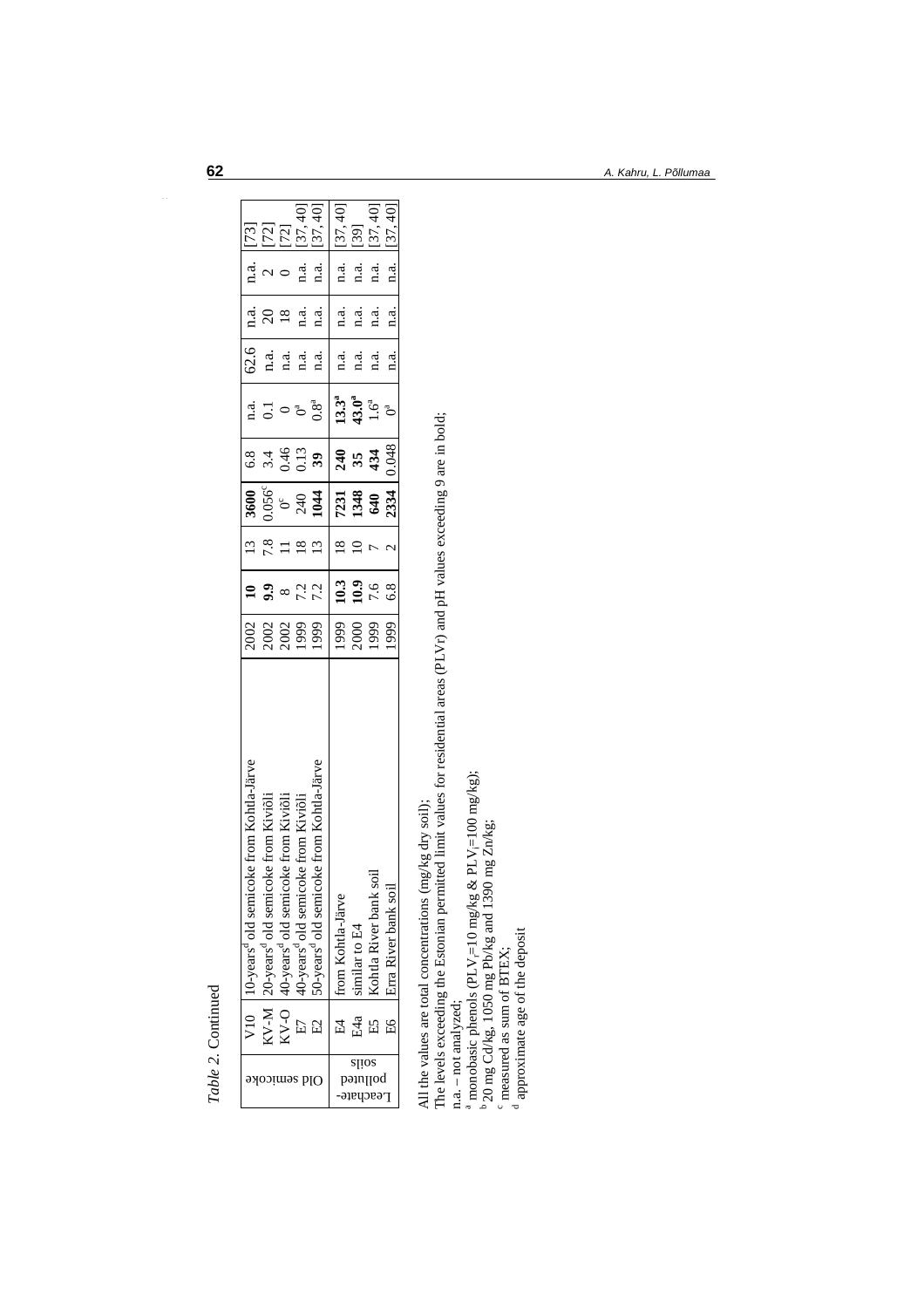#### **Chemistry of semicoke leachates**

#### **Main characteristics of semicoke leachates:**

The reported chemical composition of the semicoke leachates varies depending on the amount of rain, sampling place, time before analysis (Table 3). Those leachates contain much sulphur compounds, are very alkaline (due to the high concentration of CaO in the semicoke) and are characterised by high COD and BOD. The COD/BOD ratio about 2 indicates that leachates are largely biodegradable. High concentrations of sulphates in leachates should be related to the retort process. Other sulphur compounds such as sulphides, thiosulphates and sulphites have also been reported in significant amounts [74]. The phenols in those leachates are mainly monobasic. In spite of being considered as the major environmental problem in leachates, they contribute only to 0.07 – 40% COD. In fact, even if the leachates were toxic [74], we have also shown that toxic impact of phenolic compounds to the overall toxicity of leachates was only 7–50%, depending on the sample [75]. And thus, the COD, and probably also toxicity may be partly due to other reducing coumpounds such as sulphides formed from sulphate by anoxic conditions. Although combustion wastes of oil shale (as well as in semicoke) are often thought to contain toxic amounts of heavy metals (by confusion with incineration of municipal waste), heavy metal content in oil shale wastes is very low. Indeed, the level of heavy metals in leachates has also been shown to be very low and not contributing to toxicity of the leachates [72, 74].

| Reference            | [69]        | [6, 7, 76]   | [77]         | [74] | $\lceil 38 \rceil$ | $[75]$ | [75, 78] | [8]  | $[72]$        |
|----------------------|-------------|--------------|--------------|------|--------------------|--------|----------|------|---------------|
| pH                   | $12 - 13$   | $8.5 - 12$   | $9.3 - 12.3$ | 10.3 | 7.8                | 11.0   | 12.3     | n.a. | $10.5 - 13.2$ |
| COD, mg/l            | 2000-4600   | 795-3090     | 674–3533     | 3070 | n.a.               | n.a.   | 967      | n.a. | n.a.          |
| BOD, mg/l            | 810-2700    | $400 - 1650$ | n.a.         | n.a. | n.a.               | n.a.   | 410      | 183  | n.a.          |
| Total phenols,       | $0.1 - 1.4$ | $0 - 34$     | 54           | 195  | 77.6               | 24.4   | 162      | 56.1 | $0 - 96$      |
| mg/1                 |             |              |              |      |                    |        |          |      |               |
| Monophenols,         | n.a.        | n.a.         | $4.7 - 21.8$ | 195  | 59.7               | 24.1   | 152      | n.a. | n.a.          |
| mg/1                 |             |              |              |      |                    |        |          |      |               |
| Contribution         | 0.07        | 2.6          | 3.6          | 15.1 | n.a.               | n.a.   | 40       | n.a. | n.a.          |
| of phenol to         |             |              |              |      |                    |        |          |      |               |
| COD (%) <sup>a</sup> |             |              |              |      |                    |        |          |      |               |
| COD/BOD              | $1.7 - 2.4$ | $1.4 - 2.0$  | n.a.         | n.a. | n.a.               | n.a.   | 2.4      | n.a. | n.a.          |
| Total P, mg/l        | $27 - 45$   | n.a.         | $0.4 - 6.1$  | n.a. | n.a.               | n.a.   | 0.03     | 3.9  | n.a.          |
| Total N, mg/l        | $27 - 45$   | n.a.         | $13.3 - 55$  | n.a. | n.a.               | n.a.   | n.a.     | n.a. | n.a.          |
| Sulfate, mg/l        | 900-1000    | 817          | n.a.         | 1676 | n.a.               | n.a.   | n.a.     | 261  | n.a.          |
| Sulfide, mg/l        | $<$ 5       | n.a.         | n.a.         | 22.2 | n.a.               | n.a.   | n.a.     | n.a. | n.a.          |

n.a. – not analyzed;

**a** Calculation of contribution of phenols to COD is based on:

 $C_6H_5OH + 7 O_2 \rightarrow 6 CO_2 + 3 H_2O$  (Mwt phenol = 94 g, for 224 g COD)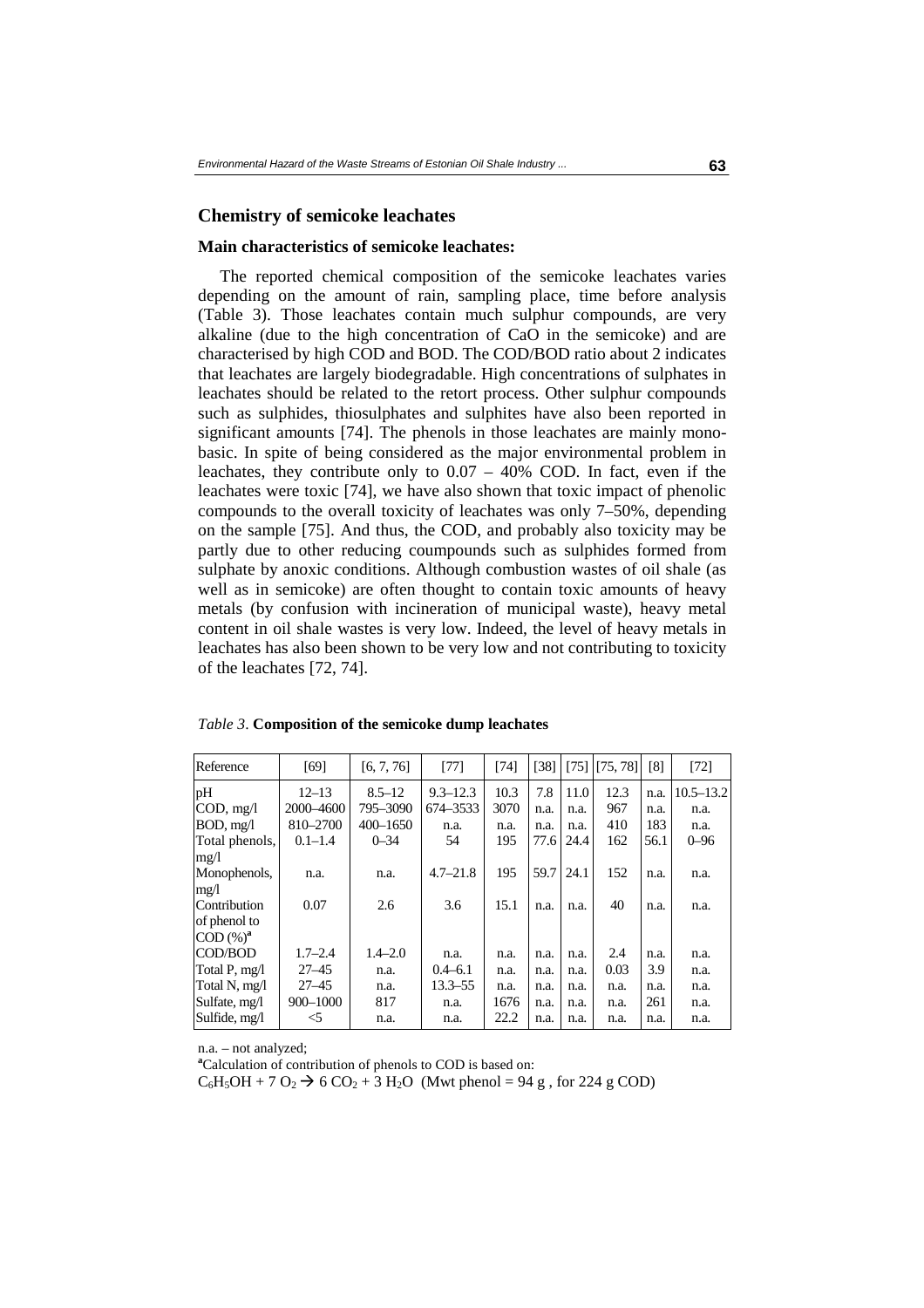The deposition of other wastes to the semicoke dumps explains the presence of phenols (and other pollutants not characteristic to fresh semicoke) in the semicoke dump leachates. Indeed, in fresh semicoke the organics is mainly not water-extractable (bitumoids etc, [73]): the waterextractable fraction (measured as dissolved organic carbon, DOC) was very low, about 0.025% of organic carbon in the fresh semicoke [72].

#### **Phenolic composition of semicoke leachates**

The phenolic composition of leachates as well as total concentration of phenols in the leachates is very variable (Tables  $3 \& 4$ ). The Estonian Ministry of Environment has composed a list of phenolic compounds that should appropriately describe the oil shale industry-related phenolic pollution. This set includes altogether 9 different phenolic compounds: 5 monobasic phenols (phenol, *p*-cresol; 2,4-dimethylphenol; 2,3-dimethylphenol; 3,4-dimethylphenol) and 4 dibasic phenols (resorcinol, 5-methylresorcinol, 2,5-dimethylresorcinol and 5-ethylresorcinol). Most phenols of this list have also been found in semicoke dump leachates (Table 4) [75, 79, 80]. Also other phenols may be found. For example, 15-60 mg/l 2,3,4-trimethylphenol, 0–10 mg/l 2.4-dibutylphenol, 24–243 mg/l pyrocatechol were mentioned [69].

| Reference               | $[69]$ <sup>a</sup> | [79]           | [7]           | [74]     | [38]     | $[75]$   |          | $[72]$   |          |
|-------------------------|---------------------|----------------|---------------|----------|----------|----------|----------|----------|----------|
| Sample                  |                     |                |               | AHW3     | AHW4     | AHW1     | AHW2     | KJ CH1   | KJ CH2   |
| Monobasic phenols, mg/l |                     |                |               |          |          |          |          |          |          |
| Phenol                  | $\theta$            | 21.2           | 13.8          | 84.1     | 25.5     | 11.7     | 72.2     | 2        | 33.8     |
| $o$ -cresol             | $0 - 6.7$           | 4.9            | 3.5           | 8.5      | $\Omega$ | $\Omega$ | $\Omega$ | 0.6      | 16.5     |
| $m$ -cresol             | 0                   | 7.7            | 8.3           | 17.2     | 22.8     | $\theta$ | $\Omega$ |          |          |
| $p$ -cresol             | $\Omega$            | 9.6            |               | 70.4     | $\Omega$ | 11.1     | 73.9     | $\Omega$ | 8.6      |
| $2.6-DMP$               | $0 - 16$            | 3.1            | n.a.          | 4.4      | 7.8      | 0.3      | $\Omega$ | $\Omega$ | $\Omega$ |
| $2.3-DMP$               | 0                   |                | $4.6^{\rm b}$ | 2.8      | 2.9      | 0.5      | 3.2      | $\Omega$ | 16       |
| $3.4-DMP$               | $\Omega$            |                |               | 7.7      | 0.84     | 0.5      | 2.5      | $\Omega$ | 6.5      |
| Total monobasic         | n.a.                | 46.5           | 30.4          | 195      | 59.8     | 24.1     | 151.8    | 2.6      | 81.4     |
| Dibasic phenols, mg/l   |                     |                |               |          |          |          |          |          |          |
| Resorcinol              | $\Omega$            | 0.77           | 1.2           | $\Omega$ | 0.6      | 0.12     | 3        | $\Omega$ | $\Omega$ |
| $5-MR$                  | $109 - 135$         | 1.42           | 5.7           | $\theta$ | 11.4     | 0.16     | 3.9      | $\Omega$ | 14.4     |
| $4.5-DMR$               | $\Omega$            | $\mathfrak{D}$ | n.a.          | $\Omega$ | 5.8      | $\Omega$ | 3.4      | n.a.     | n.a.     |
| $2.5-DMR$               | $97 - 220$          | n.a.           | n.a.          | $\Omega$ | $\Omega$ | $\Omega$ | $\Omega$ | n.a.     | n.a.     |
| Total dibasic           | $\Omega$            | 4.19           | 6.9           | $\Omega$ | 17.8     | 0.28     | 10.3     | $\Omega$ | 14.4     |
| <b>Total phenols</b>    | 126-171             | 50.7           | 37            | 195      | 77.6     | 24.4     | 162      | 2.6      | 96       |

#### *Table 4*. **Phenolic composition of semicoke dump leachates**

n.a. not analyzed;

<sup>a</sup> the sum includes also 3,5-DMP and 2,5-DMP;

<sup>b</sup> additionally 0–16 mg/l of 2,6-DMP, 15–60 mg/l of 2,3,4-trimethylphenol, 0–10 mg/l of 2,4-dibutylphenol, 24–243 mg/l of pyrocatechol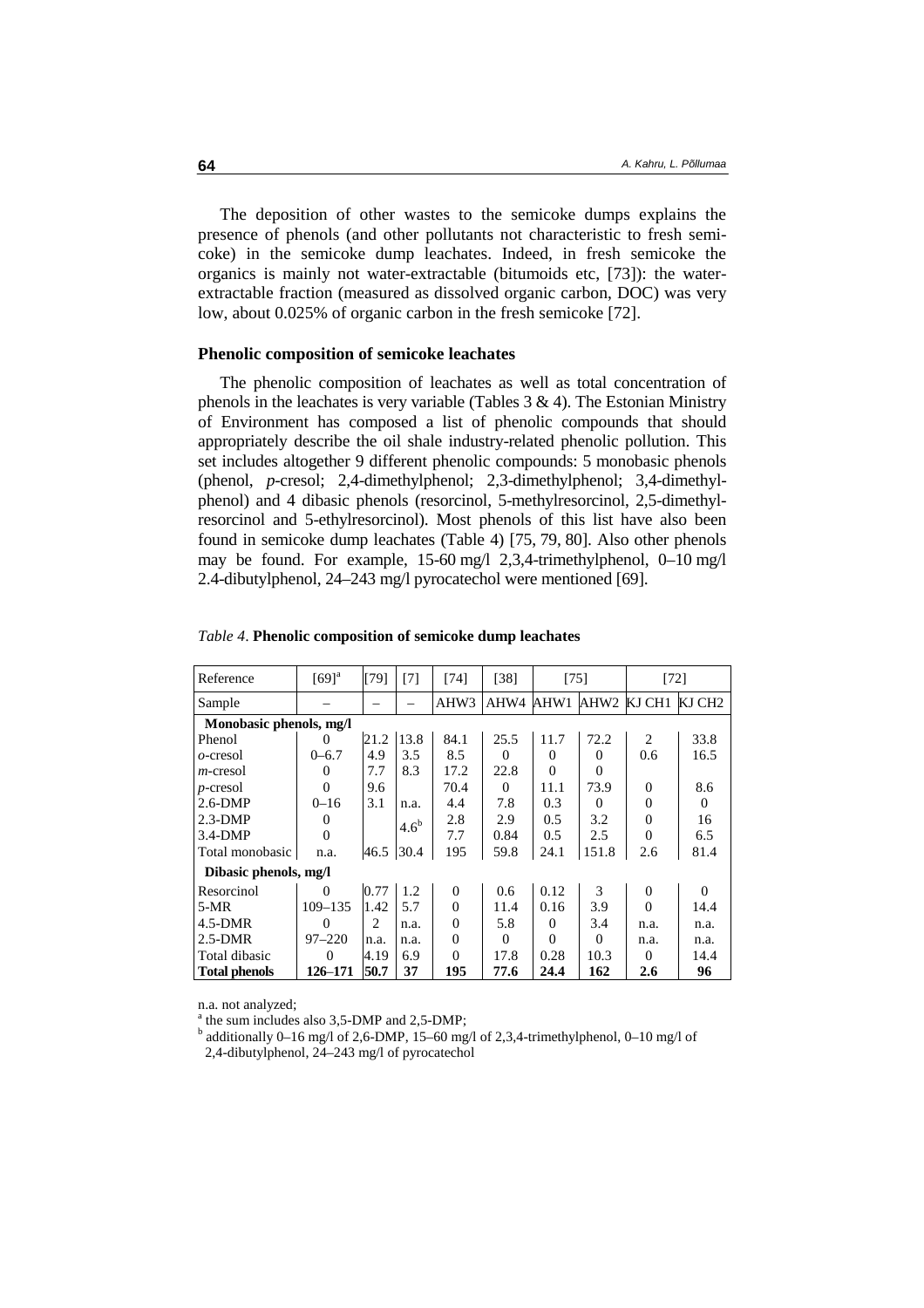#### **Semicoke leachates, surface- and groundwater chemistry**

As water represents the major vector of transfer of pollutants, in the framework of Estonian-Norwegian joint research project "Risk-based environmental site assessment of the oil-shale industry in Estonia" [72] a special attention was paid to all waterbodies in the oil shale industry region. Twenty groundwaters, pore waters from semicoke heap (special boreholes drilled into semicoke deposits) and natural semicoke leachates from the ditches surrounding the heaps were collected. All these samples have been chemically and ecotoxicologically analysed. The content of DOC, phenols, BTEX and PAHs were determined in Hydroisotop GMBH (Germany), major and trace elements in ACME Laboratory (Vancouver, Canada). As a complement on impact of semicoke leachates on surface waters, data on two river waters (Kohtla and Purtse) are also presented (Table 5).

Concerning some aspects, leachates collected from ditches and from boreholes from Kiviõli and Kohtla-Järve waste dumps are quite similar. As shown previously, pH of leachates is very alkaline and their conductivity very high, indicating a leaching of mineral salts, as reflected by calcium and total sulphur in the leachates. However, in Kiviõli leachates PAHs, BTEX and phenols were not found in significant amounts but Kohtla-Järve leachates were contaminated by those pollutants. This could be due to the dumping of other wastes on Kohtla-Järve semicokes heaps. In fact, fresh semicokes have been shown to be free of these pollutants [73]. As a consequence, the upper layers of groundwaters proved more polluted in Kohtla-Järve region than in Kiviõli, particularly with BTEX. Some Kohtla-Järve sampling wells were also contaminated with phenols.

#### **Wastewater treatment**

Dephenolated water from the Kiviter process together with other industrial waters and domestic wastewaters are directly treated in the wastewater treatment plant by aerobic treatment. Chemical composition of influents and effluents and efficiency of biological treatment processes during different years of operation (1997–2003) are described in Table 6. Also the results of a laboratory-scale experiment on biodegradability made by Kamenev et al. are reported [8]. Table 6 shows that the contribution of phenols to COD in the case of mixed influents is also low like observed previously for semicoke leachates. However, the mixing of industrial and domestic waters led to a more favorable COD/BOD ratio for biodegradation processes yielding efficient COD removal. In addition, the BOD removal and the biodegradation of mono- and dibasic phenols in the WWTP as well as in laboratoryscale experiments was higher than 94% in most of the studies, indicating that the aerobic sludge of the WWTP is well adapted for the degradation of phenols.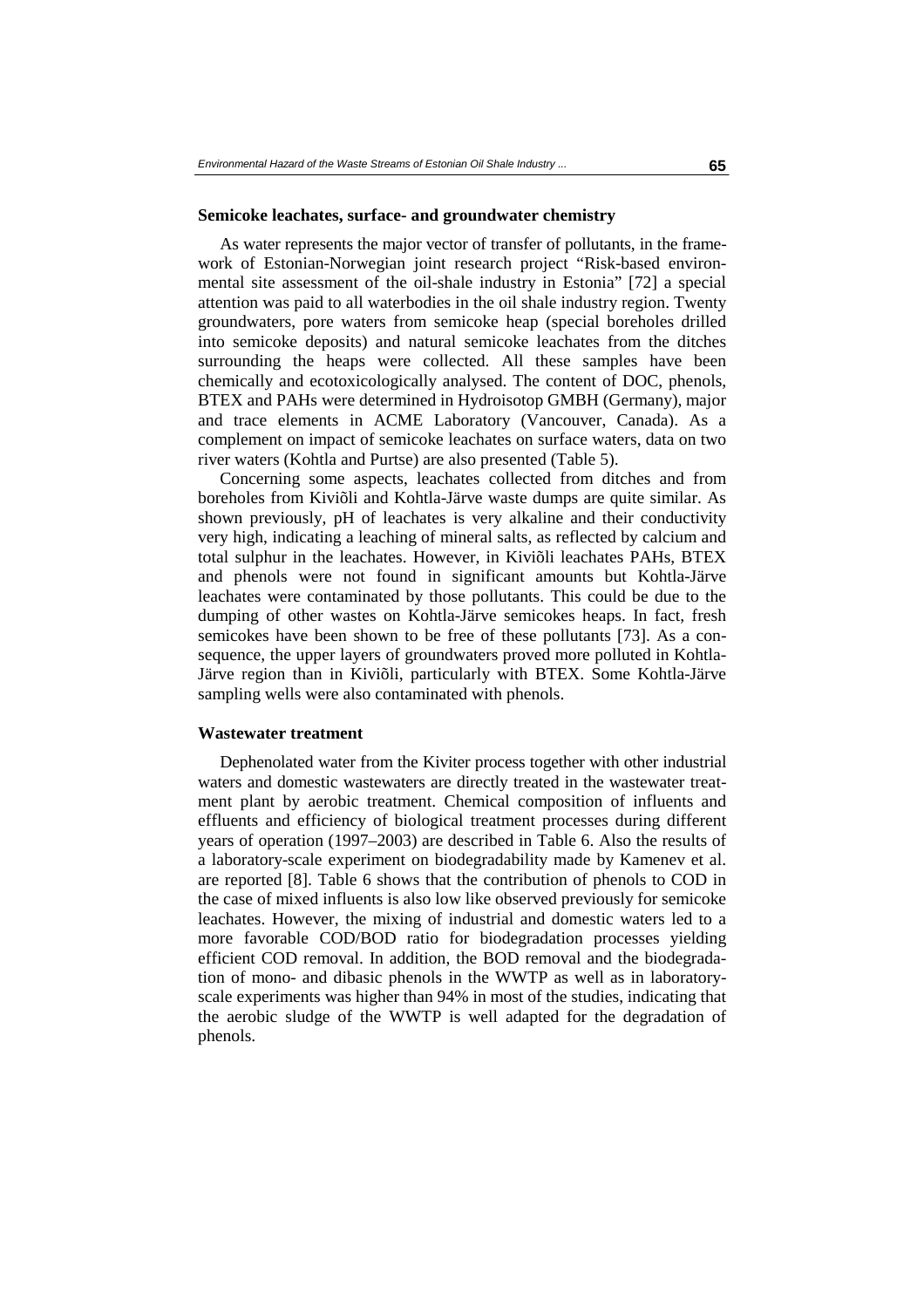|                                                         | Sample             | Origin                                                                                 | Еq              | uv/ST<br>ductivity,<br>C <sub>0</sub> | $V^{\text{S}}$ tu<br>DOC <sub>s</sub> | T/3n<br>$BLEX_p$ | T/3n<br>$`$ <sub>2</sub> H $\forall$ d | $\sqrt{3}$ ul<br>slons,<br>monopasic | $V^3$<br>slonong,<br>dibasic | $V^3$<br>'s <sub>ou</sub> ad<br>total | ng/<br>්         | mg/<br>S        | Ref.      |
|---------------------------------------------------------|--------------------|----------------------------------------------------------------------------------------|-----------------|---------------------------------------|---------------------------------------|------------------|----------------------------------------|--------------------------------------|------------------------------|---------------------------------------|------------------|-----------------|-----------|
|                                                         | Groundwater PLV    | $\overline{18}$                                                                        | $6-9$           |                                       |                                       | $\mathbf{100}$   | $\mathbf{a}$                           | $\mathbf{S}$                         | ಡ                            | $\overline{0}$                        |                  |                 |           |
|                                                         | Purtse             | ver Purtse<br>Ż                                                                        | 7.9             | n.a.                                  | n.a.                                  | n.a.             | n.a.                                   | $\circ$                              | $\circ$                      | 0.                                    | n.a.             | n.a.            | $^{[39]}$ |
| River waters                                            | Kohtla             | ver Kohtla<br>Ż                                                                        | 7.8             | n.a.                                  | n.a.                                  | n.a.             | n.a.                                   | ö                                    | $\circ$                      | 0                                     | n.a.             | n.a.            |           |
| River waters                                            |                    | River Purtse (+ Kohtla)                                                                | 7.6             | n.a.                                  | 536                                   | n.a.             | n.a.                                   | 0.05                                 | 0.75                         | $\frac{8}{3}$                         | n.a.             | n.a.            | [82]      |
|                                                         | $\circ$            | ver Kohtla (end)<br>ż                                                                  | 7.6             | n.a.                                  | 591                                   | n.a.             | n.a.                                   | 1.14                                 | 4.16                         | 5.3                                   | n.a.             | n.a.            |           |
| Leachates around                                        | KJ-CHI             | itch around ash heap<br>Ä                                                              | 13.2            | 1240                                  | $50\,$                                | 25.9             | 0.32                                   | 2.6                                  | $\circ$                      | 2.6                                   | 65               | 192             | $[72]$    |
| Kohtla-Järve semicoke<br>heaps                          | KJ-CH <sub>2</sub> | Ditch around semicoke<br>I heap                                                        | 13.3            | 14160                                 | 530                                   | 2229             | $\overline{1}$                         | 82                                   | $\vec{a}$                    | 96                                    | 294              | 288             | $[72]$    |
|                                                         | RA-KJ5             | Kohtla-Järve semicoke                                                                  | 13.1            | 18000                                 | 473                                   | 19543            | 628                                    | 59                                   | 35                           | 93                                    | 1260             | 120             | [72]      |
| Leachates from                                          | RA-KJ6             | $\sf{heap}$                                                                            | 13.1            | 15090                                 | $\overline{1}$                        | 1213             | $\overline{461}$                       | 58                                   | $\circ$                      | 28                                    | 1213             | 172             | [72]      |
| semicoke dumps<br>boreholes in the                      | RA-KV5             | Σ                                                                                      | 13.2            | 12150                                 | $\frac{4}{9}$                         | $\circ$          | 12                                     | $\circ$                              | $\circ$                      | 0                                     | $\overline{181}$ | 466             | [2]       |
|                                                         | RA-KV6             | viõli semicoke heap                                                                    | 10.5            | 9950                                  | Ξ                                     | 1.8              | $\circ$                                | $\circ$                              | $\circ$                      | $\circ$                               | 56               | 972             | [72]      |
|                                                         | KJ-600             |                                                                                        | 7.4             | 2950                                  | 77                                    | 135              | Γ                                      | 13                                   | 3.6                          | $\mathbf{L}$                          | 42               | 15              | [72]      |
|                                                         | KJ-601             |                                                                                        | $\frac{15}{11}$ | 1424                                  | 55                                    | 48               | 0                                      | 0                                    | $\circ$                      | 0                                     | ξ                | $\mathcal{L}$   | [72]      |
|                                                         | KJ-602             |                                                                                        | 7.5             | 867                                   | $\vec{4}$                             | $\Xi$            | $\overline{24}$                        | $\circ$                              | 0                            | 0                                     | 37               | 176             | [72]      |
|                                                         | KJ-608             | Vicinity of Kohtla-Järve<br>semicoke and ash waste                                     | 7.5             | 1120                                  | 7.8                                   | $\mathbf{H}$     | $\circ$                                | 0                                    | 0                            | 0                                     | 212              | 106             | [72]      |
|                                                         | $KJ-610$           | lheaps                                                                                 | 7.3             | 1184                                  | 6.8                                   | 220              | 0                                      | $\circ$                              | $\circ$                      | 0                                     | 240              | $\frac{10}{2}$  | $[72]$    |
| Groundwaters                                            | KJ-622             |                                                                                        | 9.3             | 4560                                  | 214                                   | 167              | 4                                      | $\overline{1}$                       | 0                            | $\mathbf{1}$                          | ω                | 5               | [72]      |
|                                                         | RA-KJ2             |                                                                                        | 7.6             | 597                                   | $\overline{4}$                        | $\overline{9}$   | 0                                      | 0.16                                 | $\rm 0.01$                   | 0.16                                  | 34               | 23              | [72]      |
|                                                         | RA-KJ3             |                                                                                        | 7.5             | 1904                                  | 100                                   | 350              | 0                                      | 0.91                                 | 0.00                         | $\overline{6.0}$                      | 5                | 61              | $[72]$    |
|                                                         | $KV-6$             |                                                                                        | 7.2             | 700                                   | 3.3                                   | $\circ$          | 0                                      | $\circ$                              | 0                            | 0                                     | ╤                | $\overline{13}$ | [72]      |
|                                                         | $\text{EV-9}$      | Vicinity of Kiviol                                                                     | 7.3             | 968                                   | $\frac{1}{2}$                         | $\circ$          | 0                                      | $\circ$                              | $\circ$                      | $\circ$                               |                  | Γ               | [72]      |
|                                                         | RA-KVI             | semicoke waste heaps                                                                   | 13.0            | 10000                                 | 100                                   | 6.2              | 0.15                                   | 2.2                                  | 0.2                          | 2.5                                   | 396              | 67              | [72]      |
|                                                         | RA-KV2             |                                                                                        | 7.5             | 2450                                  | 35                                    | 9.5              | 0.16                                   | 0.02                                 | $\circ$                      | 0.02                                  | 566              | 522             | $[72]$    |
| $n a$ – $n d$ analyzed <sup>. a</sup> dissolved organic |                    | carbon: <sup>b</sup> henzene, toluene, xvlenes: <sup>c</sup> nolvaromatic hydrocarbons |                 |                                       |                                       |                  |                                        |                                      |                              |                                       |                  |                 |           |

Table 5. Characteristics of natural waters, wastewaters and natural semicoke leachates *Table 5*. **Characteristics of natural waters, wastewaters and natural semicoke leachates**

n.a. – not analyzed; "dissolved organic carbon; "benzene, toluene, xylenes; "polyaromatic hydrocarbons<br>The values exceeding Estonian permitted limit values (PLV) for groundwater [81] and pH values exceeding 9 are in bold n.a. – not analyzed; **a**dissolved organic carbon; **b**benzene, toluene, xylenes; **c**polyaromatic hydrocarbons

The values exceeding Estonian permitted limit values (PLV) for groundwater [81] and pH values exceeding 9 are in bold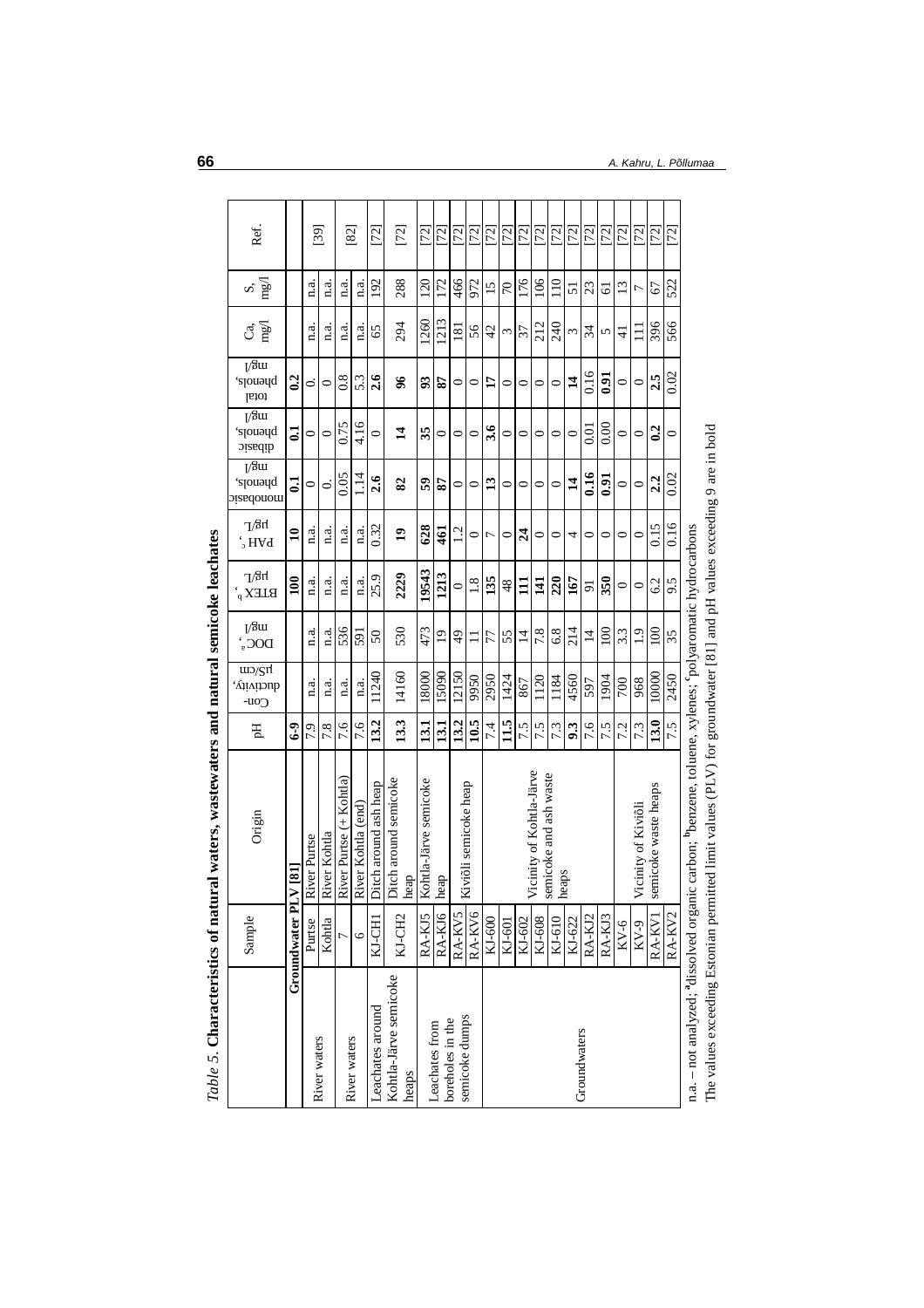| j<br>֖֖֖ׅׅׅׅ֖֧֧ׅ֖֧֧֚֚֚֚֚֚֚֚֚֚֚֚֚֚֚֚֚֚֚֚֚֚֚֚֚֚֚֚֚֚֡֝֝֝֬֓֞֝֓֞֝֬֓֝֓֞֝֬ |
|---------------------------------------------------------------------|
|                                                                     |
|                                                                     |
|                                                                     |
|                                                                     |
|                                                                     |
| l                                                                   |
| $\overline{\phantom{a}}$                                            |
|                                                                     |
|                                                                     |
|                                                                     |
|                                                                     |
| l                                                                   |
| $\overline{a}$<br>$\overline{1}$                                    |
|                                                                     |
| Ε<br>ŀ                                                              |

| Ref                              | [83]           |              |                    |             | [75, 84]     |                  | $^{[8]}$      | $^{[8]}$                                                                                                                                                                                                                                                                                                                                                                                                       |                         |
|----------------------------------|----------------|--------------|--------------------|-------------|--------------|------------------|---------------|----------------------------------------------------------------------------------------------------------------------------------------------------------------------------------------------------------------------------------------------------------------------------------------------------------------------------------------------------------------------------------------------------------------|-------------------------|
| <sup>66</sup> BOD removal        | ı              | 24.4         | 80.8               | I           | n.a.         | I                | ) L6          | $\begin{array}{c} \end{array}$                                                                                                                                                                                                                                                                                                                                                                                 | 99.7                    |
| % COD removal                    | I              | a.<br>¤      | a.<br>¤            | I           | n.a.         | I                | 60.5          | $\begin{array}{c} \rule{0pt}{2ex} \rule{0pt}{2ex} \rule{0pt}{2ex} \rule{0pt}{2ex} \rule{0pt}{2ex} \rule{0pt}{2ex} \rule{0pt}{2ex} \rule{0pt}{2ex} \rule{0pt}{2ex} \rule{0pt}{2ex} \rule{0pt}{2ex} \rule{0pt}{2ex} \rule{0pt}{2ex} \rule{0pt}{2ex} \rule{0pt}{2ex} \rule{0pt}{2ex} \rule{0pt}{2ex} \rule{0pt}{2ex} \rule{0pt}{2ex} \rule{0pt}{2ex} \rule{0pt}{2ex} \rule{0pt}{2ex} \rule{0pt}{2ex} \rule{0pt}{$ | 93.3                    |
| biodegradation<br>% total phenol | I              | 52.3         | 84.5               | I           | 96.          | $\vert$          | 94.4          | I                                                                                                                                                                                                                                                                                                                                                                                                              | 98.9                    |
| % COD %<br>Contribution phenol   | $\frac{a}{n}$  | a.<br>¤      | n.a.               | $\ddot{a}.$ | 1.a.         | 13.9             | 0.8           | 2.35                                                                                                                                                                                                                                                                                                                                                                                                           | $\mathbf{a}$            |
| total phenols, mg/l              | 26.4           | 12.6         | $\frac{1}{4}$      | 18          | 0.69         | 21.9             | 1.23          | 106                                                                                                                                                                                                                                                                                                                                                                                                            | $\frac{a}{1}$           |
| [∕ãtu<br>dibasic phenols,        | 18.9           | 10.4         | 4                  | 7.6         | 0.44         | $\frac{18.0}{ }$ | 1.2           | 95                                                                                                                                                                                                                                                                                                                                                                                                             | $0.5 - 1.0$             |
| [∕ãw<br>monopasic phenols,       | 7.5            | 2.19         | $\overline{\circ}$ | 10.4        | 0.25         | $\overline{3.9}$ | 0.03          |                                                                                                                                                                                                                                                                                                                                                                                                                | 0.13-0.17               |
| $COD \setminus BOD$              | $\mathbf{a}$ . | 1.a.         | n.a.               | n.a.        |              |                  | $rac{a}{2.5}$ | 1.9                                                                                                                                                                                                                                                                                                                                                                                                            | $30 - 40$               |
| <b>ROD, mg/l</b>                 | 205            | 155          | 39.4               | n.a.        | n.a.         | 376              | $\equiv$      | 240C                                                                                                                                                                                                                                                                                                                                                                                                           | $-2$                    |
| $\text{COD}, \text{mg}/\text{l}$ | n.a.           | a.           | n.a.               | n.a.        | n.a.         | 951              | 376           | 4500                                                                                                                                                                                                                                                                                                                                                                                                           | 240-300                 |
| 핌                                | d.<br>E        | n.a.         | n.a.               | 7.0         | 7.0          | n.a.             | a.            | $\mathbf{a}$ .                                                                                                                                                                                                                                                                                                                                                                                                 | $\mathbf{n}.\mathbf{a}$ |
|                                  | influent       | First stage  | Second stage       | Influent    | Effluent     | nfluent          | Effluent      | influent                                                                                                                                                                                                                                                                                                                                                                                                       | Effluent                |
|                                  | <b>NWTP</b>    | Kohtla-Järve |                    | WWTP        | Kohtla-Järve |                  |               | aboratory                                                                                                                                                                                                                                                                                                                                                                                                      | biological reactor      |

 $n.a. - not analysed$ n.a. – not analysed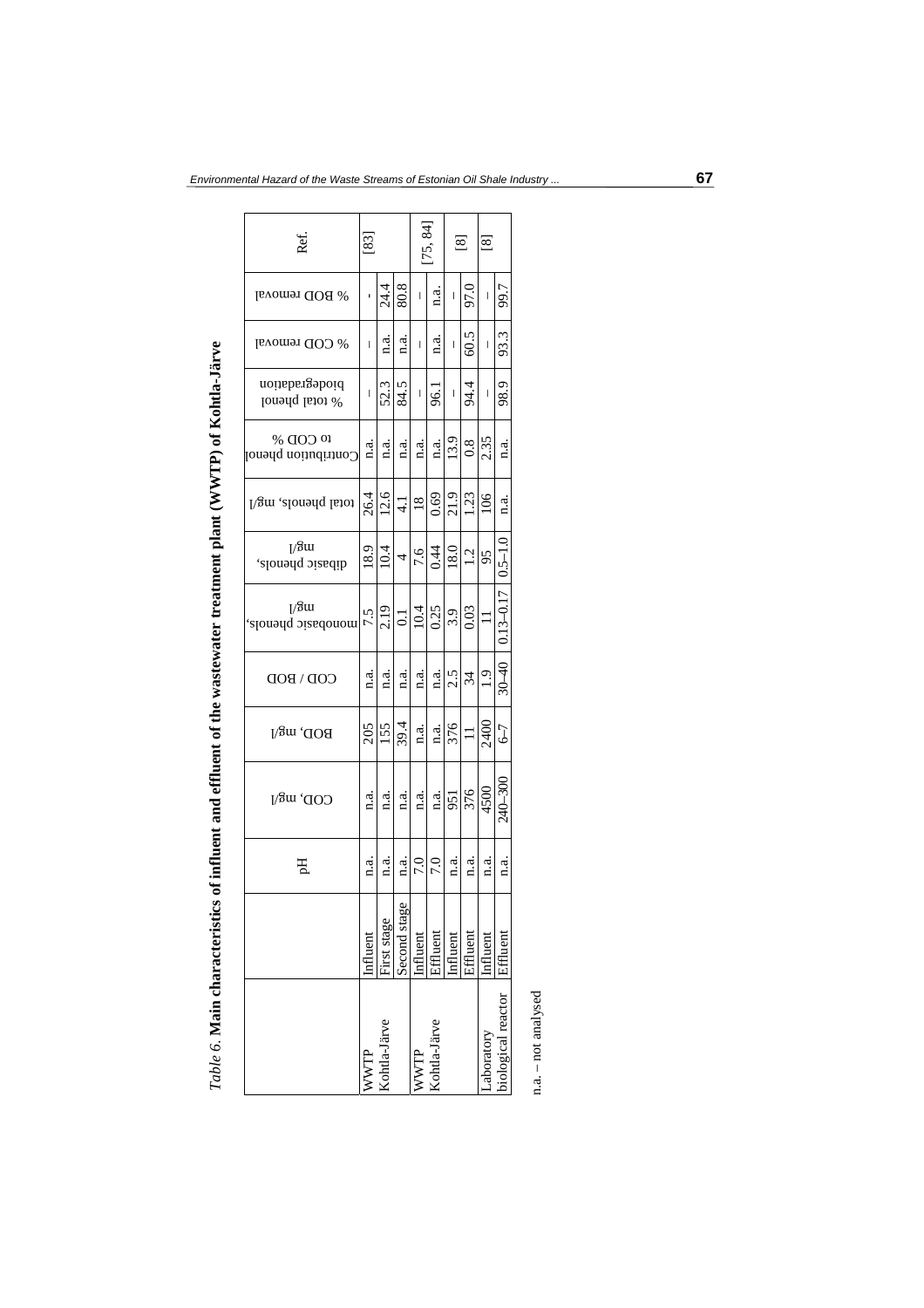### **Ecotoxicological Assessment of Waste Streams from Oil Shale Industry**

As recommended in the Report on Oil Shales prepared by the Congress of USA [85], surface water monitoring in the oil shale regions should include also measurement of aquatic biota to determine the changes resulting from the industrial activities. The possible parameters include the concentrations of the pollutants themselves as well as the levels of "indicator" parameters (e.g., characteristics of the aquatic biota) that provide a measure of the potential environmental disturbance. Biological parameters are especially appropriate and useful because they reflect the stability and response of the ecosystem [86]. Aquatic organisms are natural monitors of water quality since they respond in a predictable manner to the presence of most types of pollutants. Changes may indicate problems that are not easily detected by direct measurements of water quality. For example, heavy metals and some organic compounds tend to concentrate in the biota. Their levels in the tissues of certain fish could help predict pollution concentrations that are not readily measurable in the water itself. Communities that could be monitored include invertebrates, fish, algae, and bacteria. However, such a monitoring is time consuming and requires not only quantification of specific species or genera, but also their identification and chemical analysis of the toxicants in organisms (body burden). Thus, laboratory-scale testing of acute toxic effects is adequate, cost effective and quantitative way for identification of the adverse impact of pollutants in waters. Recent development of solid phase tests allows also testing of solid wastes.

#### **Ecotoxicological tests**

Ecotoxicity of oil shale waste streams has been mainly studied by the group of ecotoxicology of NICPB, and results of these studies are summarised in the present review. Several toxicity tests with organisms of different trophic levels were used (Table 7). In addition to aquatic toxicity tests, Solid-Phase Flash-Assay (SPFA) was used for the measuring of particle-bound toxicity. Most of the toxicity tests were in form of ToxKits (Algaltoxkit F™, Protoxkit F™, Daphtoxkit F™magna, Rotoxkit F™ and Rotoxkit F™chronic) and were performed according to the respective standard operational procedures (SOPs). Also, altogether two different photobacterial strains: *Vibrio fischeri* NRRL-B 11177 (strain used in Microtox test by Azur Environmental, USA as well as in VF1500 and BioTox™ preparation by ThermoLabsystems, Finland) and *Photobacterium phosphoreum* strain FEI 162095 (registered in the Finnish Environment Institute) were applied. The latter preparation (misleadingly under name of "Biotox™ test") was first characterized in a paper by Kahru [16]. The problems with double use of the name of ′Biotox′ first for *P. phosphoreum* and afterwards for *V. fischeri* have historical reasons and will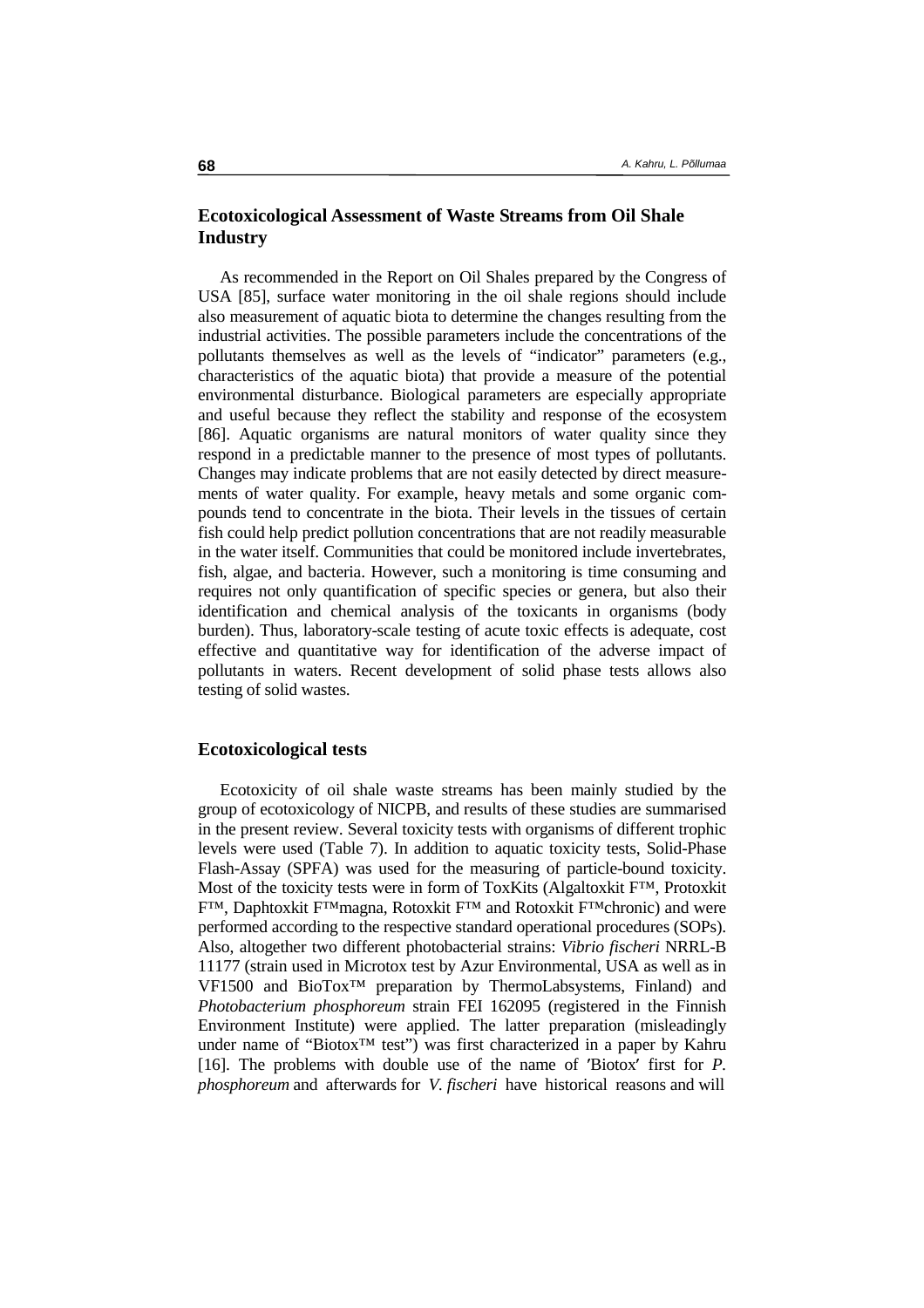| <b>Test</b>                                | Test organism                                          | Toxicity endpoint<br>(type of the test)    | $Ex-$<br>posure<br>time | Guidelines                              |  |  |
|--------------------------------------------|--------------------------------------------------------|--------------------------------------------|-------------------------|-----------------------------------------|--|--|
|                                            |                                                        | Microbiotest Assays                        |                         |                                         |  |  |
| Algaltoxkit FTM                            | Microalgae Selenastrum<br>capricornutum                | growth inhibition                          | 72h                     | OECD 201,<br>ISO 8692:1989              |  |  |
| Protoxkit F <sup>TM</sup>                  | Protozoa Tetrahymena<br>thermophila                    | (chronic test)                             | 24h                     |                                         |  |  |
| Daphtoxkit F™<br>magna                     | Crustaceans Daphnia<br>magna                           | mortality / immobi-                        | 48 h                    | <b>OECD 202,</b><br>ISO 6341:1996       |  |  |
| Thamnotoxkit<br><b>FTM</b>                 | Crustaceans Thamno-<br>cephalus platyurus              | lization (acute test)                      | 24 <sub>h</sub>         |                                         |  |  |
| Rotoxkit FTM                               | Rotifers <i>Brachionus</i><br>calvciflorus             | Survival (acute test)                      | 24h                     |                                         |  |  |
| Rotoxkit F <sup>TM</sup><br>chronic        | Rotifers Brachionus<br>calyciflorus                    | Reproduction (short-<br>chronic test)      | 48 h                    |                                         |  |  |
| Charatox <sup>a</sup>                      | Macroalgae Nitellopsis<br>obtusa                       | membrane depolarisa-<br>tion (acute test)  | 45<br>minutes           | Laboratory<br>test $[87]$               |  |  |
|                                            |                                                        | Photobacterial Assays                      |                         |                                         |  |  |
| <b>Biotox<sup>TM</sup></b>                 | Bacteria Photobacte-<br>rium phosphoreum FEI<br>162095 | luminescence inhibi-                       | 15                      | DIN 38 421/34<br>and ISO 11348-         |  |  |
| Microtox <sup>TM</sup> ,<br><b>VF</b> 1500 | Bacteria Vibrio fischeri<br><b>NRRL-B 11177</b>        | tion (acute test)                          | minutes                 | 2:1998                                  |  |  |
| <b>SPFA</b>                                | Bacteria Vibrio fischeri<br><b>NRRL-B 11177</b>        | luminescence<br>inhibition<br>(acute test) | 30<br>seconds           | OECD protocol<br>under develop-<br>ment |  |  |

| <i>Table 7.</i> Characterization of biotests |  |  |  |  |  |  |  |
|----------------------------------------------|--|--|--|--|--|--|--|
|----------------------------------------------|--|--|--|--|--|--|--|

<sup>a</sup>performed in Institute of Botany, Vilnius, Lithuania [78]

not be discussed here. However, the *V. fischeri* and Microtox and VF1500 all mean the same test organism: *V. fischeri* NRRL-B 11177.

#### **Ecotoxicological testing: L(E)C50 and TU**

The toxicity of aqueous samples and the soil/solid waste aqueous extracts was calculated from the concentration-effect curves using the regression analysis as LC50 (half-lethal concentration) or EC50 (half-effect concentration) and expressed as a concentration of the sample in %. For example: the  $LC50 = 25%$  means that the original wastewater if diluted 4-times (i.e. 25% in the test) kills half of the test organisms. The L(E)C50 values were converted to toxic units (TU) to obtain an expression of toxicity where higher TU means higher toxicity and not *vice versa* (as in case of LC50 or EC50 values). L(E)C50 values were converted to toxic units (TU) values as follows:  $TU =$ 100%/L(E)C50. In case of low toxicity, i.e. if less than 50% of test organisms were harmed during the exposure to undiluted sample, TUs were calculated as parts of 50% effect [40]. If less than 20% of test organisms were harmed during the exposure to undiluted sample, the sample was assigned for zero toxicity.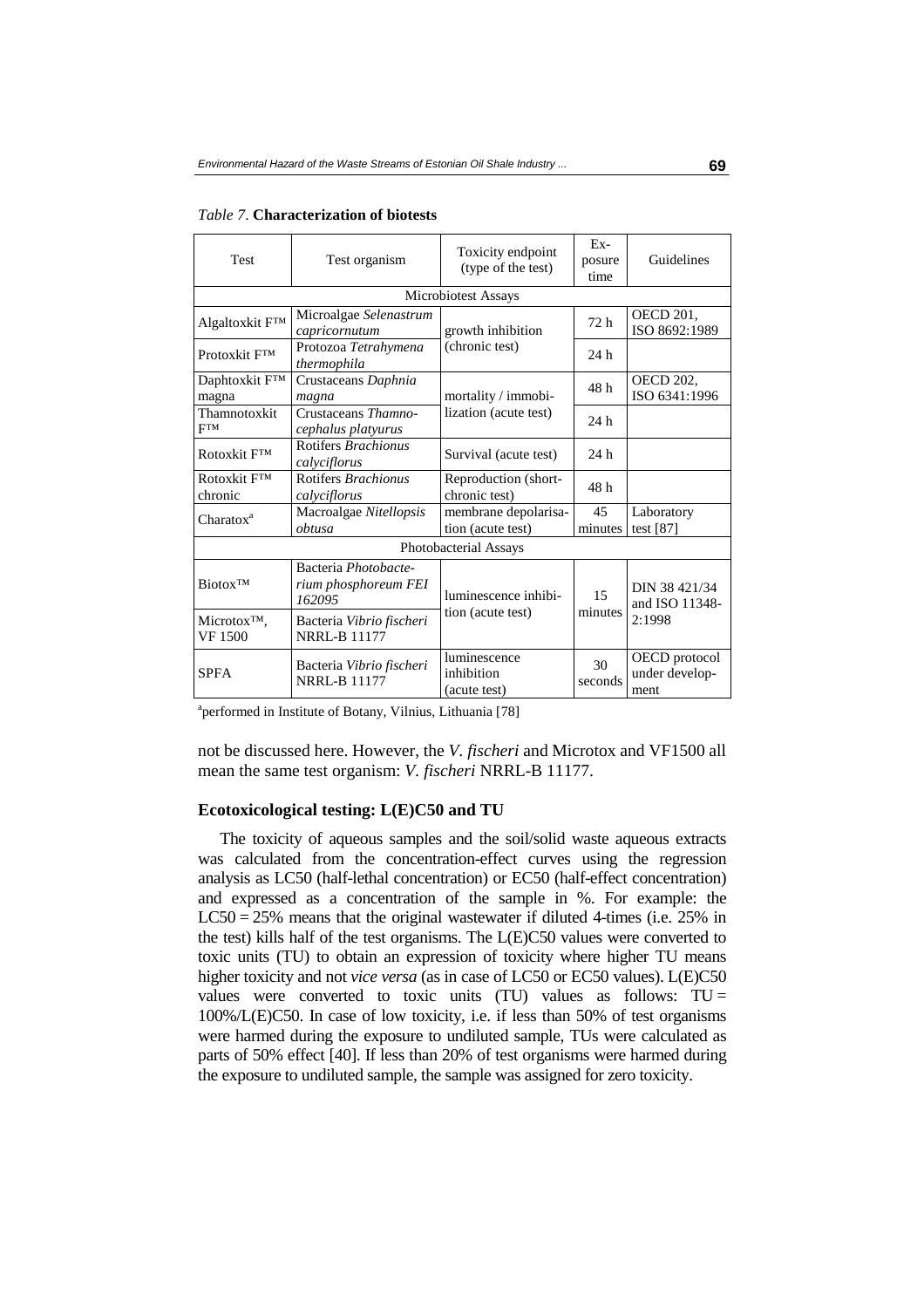#### **Classification of the toxicity of environmental samples: MaxTox index**

The MaxTox classification system generally adheres to that proposed by Persoone et al. [88, 89] for determination of the degree of toxic contamination of natural freshwaters and groundwaters and for the ecotoxicological determination of the toxicity of all kinds of wastes prior to their release into aquatic environments without or after treatment, leachates/percolates from waste dumps and from polluted soils. The toxicity data of **environmental samples** obtained by test battery were used for the characterization and classification of the samples by MaxTox index showing the highest toxic signal of the battery and thus predicting the weakest point in the food web (Table 8).

|                                                     | MaxTox value of the test battery                                                | Classification                                      | Designation         |  |  |
|-----------------------------------------------------|---------------------------------------------------------------------------------|-----------------------------------------------------|---------------------|--|--|
| TU                                                  | L(E)C50                                                                         |                                                     |                     |  |  |
| $<$ l TU<br>$>1-10$ TU<br>$>10-100$ TU<br>$>100$ TU | $L(E)C50 > 100\%$<br>$L(E)C50=10\% - 100\%$<br>$L(E)C50=1% - 10%$<br>L(E)C50<1% | not toxic<br>toxic<br>very toxic<br>extremely toxic | ☺<br>L<br>홋옷<br>모모모 |  |  |

*Table 8*. **Toxicity classification system adhering to Persoone et al. [88, 89]** 

#### **Toxicity and biodegradability of pure phenolic compounds**

Most industrial organic chemicals (incl. aromatic hydrocarbons such as phenols) are thought to exhibit a narcosis mode of toxic action [90, 91] and thus additivity appears to be a reasonable assumption for risk assessment purposes of wastewater discharges [92–94]. Therefore, if the toxicity of individual phenolic compounds in mixture is additive, the chemical concentrations could be translated into toxicity data and thus used for evaluating the role of phenols in overall toxicity of a leachate.

The toxicity of monobasic phenols has been relatively widely studied [15]. However, there is very little data available on the toxicity of dibasic phenols (resorcinols). Consequently, the toxicity and biodegradability of 8 phenols from the list of Estonian Ministry of Environment (Table 9) was studied [84]. Toxicity was analyzed using a battery of microbiotests with species representing different trophic levels (photobacteria, micro-algae, protozoa, rotifers and crustaceans) and biodegradability of each phenol (2.5 mM) was studied with acclimated and not acclimated activated sludge to the phenolic compounds, whereas the efficiency of detoxification was evaluated by residual toxicity of the incubation medium using photobacteria.

Applying the criteria described in EC Directive (79/831, 7th amendment, 92/32), phenol, 2,4- and 2,3-dimethyl phenol and 5-methyl resorcinol were classified as ′toxic′ and *p*-cresol, 3,4-dimethyl phenol, resorcinol and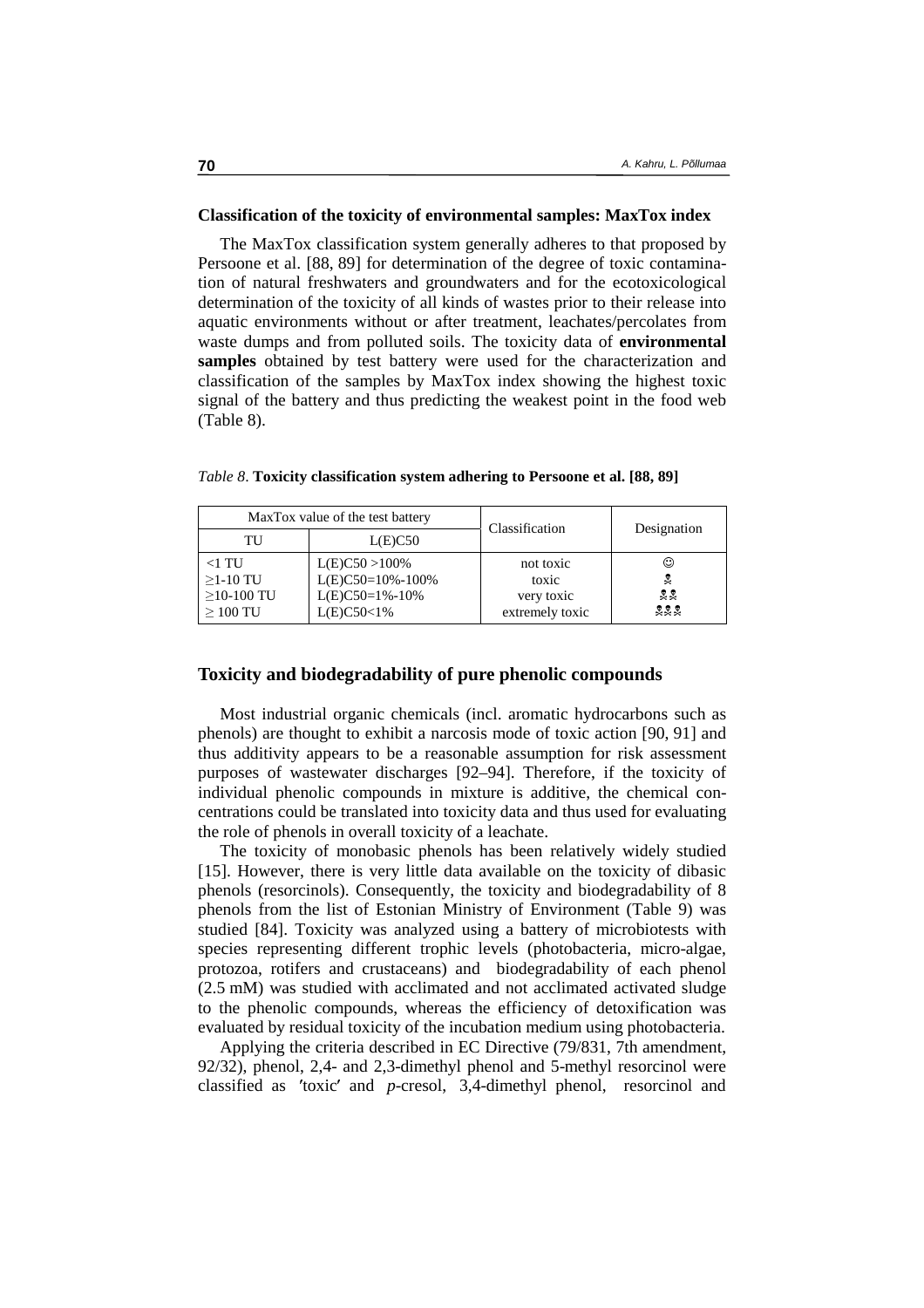|                            | Photobacteria<br>(Microtox)<br>V. fisheri | Crustaceans<br>Daphnia | Crustaceans<br>cephalus<br>Thamno- | $\it Terahymena$<br>Protozoa | Selenastrum<br>Algae | $\begin{array}{c} \text{Toxicity} \\ \text{ranking}^a \end{array}$ | degradability <sup>b</sup><br>$\sin \theta$ |
|----------------------------|-------------------------------------------|------------------------|------------------------------------|------------------------------|----------------------|--------------------------------------------------------------------|---------------------------------------------|
| Phenol                     | 19                                        | 10                     | 8.3                                | 520                          | 244                  | Toxic                                                              | fast                                        |
| p-cresol                   | 1                                         | 6.5                    | 9.2                                | 90                           | 118                  | Very toxic                                                         | fast                                        |
| 2,4-dimethyl phenol        | 3.7                                       | 5.4                    | 13                                 | 70                           | 20                   | Toxic                                                              | moderate                                    |
| 2,3-dimethyl phenol        | 5.3                                       | 11                     | 6                                  | 190                          | 50                   | Toxic                                                              | moderate                                    |
| 3,4-dimethyl phenol        | 0.39                                      | 6.3                    | 13                                 | 90                           | 53                   | Very toxic                                                         | slow                                        |
| Resorcinol                 | 186                                       | 0.3                    | 0.2                                | 910                          | 595                  | Very toxic                                                         | fast                                        |
| 5-methyl resorcinol        | 129                                       | 3                      | 2.5                                | 530                          | 397                  | Toxic                                                              | fast                                        |
| 2,5-dimethyl<br>resorcinol | 95                                        | 5                      | 1                                  | 470                          | 9                    | Very toxic                                                         | slow                                        |

*Table 9*. **Toxicity, L(E)C50, mg/l of 8 phenolic compounds to aquatic multitrophic test battery and classification of phenols according to toxicity and biodegradability. Modified from [84]** 

Lowest toxicity values (most sensitive test for each phenol) are indicated in bold;

<sup>a</sup> according to EC Directive 79/831, 7th amendment, 92/32;<br><sup>b</sup> measured as relative detoxification time in activated sludge laboratory test [84] expressed as the time needed for the detoxification of the phenolic compound while incubated with the suspension of activated sludge. The detoxification was considered 'fast' if it was comparable to that of phenol, 'moderate'  $-$  2-9 days for the 'fast' if it was comparable to that of phenol, 'moderate'  $-2$ -9 days for the all sludge and 5-15 days for the acclimated activated sludge. If the cation time exceeded 15 days for the acclimated sludge and 9 days for the municipal sludge and 5–15 days for the acclimated activated sludge. If the detoxification time exceeded 15 days for the acclimated sludge and 9 days for the municipal sludge it was classified as 'slow'. The different time-scales for the two ′slow′. The different time-scales for the two activated sludges resulted from the different initial (inherent) toxicities of the sludges.

2,5-dimethyl resorcinol as 'very toxic' (Table 4 and [84]). The most sensitive 'very toxic' (Table 4 and [84]). The most sensitive *aphnia* and *Thamnocephalus*) and photobacteria<br>bhotobacteria were more sensitive towards monotests were crustaceans (*Daphnia* and *Thamnocephalus*) and photobacteria (*V. fischeri*) whereas the photobacteria were more sensitive towards monobasic phenols and crustaceans towards resorcinols. The higher toxicity of resorcinols to *Daphnia* compared to monobasic phenols was also shown by Trapido and Veressinina [95] and the higher toxicity of monobasic phenols to photobacteria compared to resorcinols by Kahru et al. [96]. As crustacean and photobacterial tests were most sensitive in the battery and exhibited different but complementary sensitivity patterns, they were included in the test battery for the ecotoxicological hazard prediction of oil-shale industry pollution in further studies. Also, algal test, although not sensitive to oilshale phenols, was included in the battery as a representative of primary producers and sensitive test for heavy metals [45].

Phenol, p-cresol, resorcinol and 5-methyl resorcinol were most rapidly detoxified, 2,3- and 2,4-dimethyl phenol had moderate detoxification rate, while the slowest was the detoxification of 2,5-dimethyl resorcinol and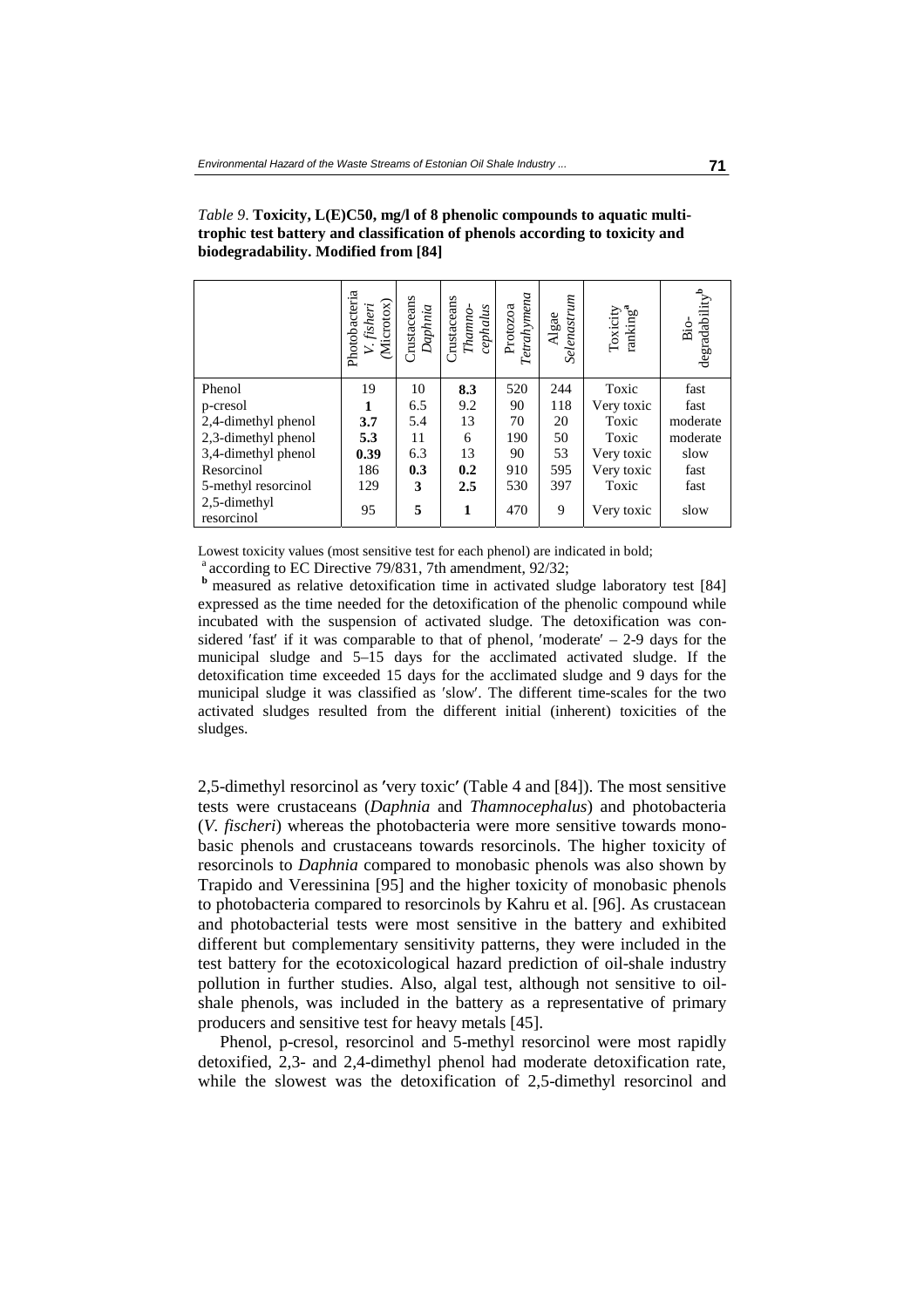3,4-dimethyl phenol [84]. Phenol and *p*-cresol, the most abundant phenols in most of the semicoke dump leachates (Table 4), were both rapidly detoxified and thus could be considered easily biodegradable.

### **Water-extracted and particle-bound toxicity of solid wastes and soils**

As solid wastes induce potential hazard for groundwater and surface waters, the **water-leachable toxicity** of solid samples was analyzed by a battery of aquatic tests applied on laboratory leachates of solid samples. In addition, **particle-bound bioavailable toxicity** in the case of contact exposure was analyzed by the difference between the results of Solid Flash assay (toxicity of the suspensions containing solid matrix was analysed) and Flash assay (corresponding particle-free aqueous extracts were analysed) (Table 10).

All the presumably **clean (agricultural)** soils proved 'not toxic' in all the The toxic' in all the<br>
els of heavy metals<br>
d soil  $C_{\text{pol}}$  showed tests. The positive control soils  $T_{REF}$  containing high levels of heavy metals showed no water-extracted toxicity. The PAH-polluted soil  $C_{pol}$  showed relatively low water-extracted toxicity (MaxTox 1.7 TU) compared to its very high total PAH levels (17,503 mg/kg; Table 2). This could be explained by low bioavailability of particle-bound hydrophobic pollutants (e.g., PAHs) in aged soils [26] as well as particle-bound heavy metals via soil-water path [23, 45, 49].

In the **waste rock** sample from Kukruse (E1), pollutants were below hazardous levels, but due to alkaline pH almost all aquatic tests showed toxicity (MaxTox = 17.8). The water-extracted toxicity of **oil shale combustion ashes** was very high: MaxTox 27-50 TU for aquatic test battery and even 38-824 TU for SPFA. As these samples did not contain any measured key pollutants in hazardous level (Table 2), the high toxicity of these samples is probably caused by alkaline pH: the Microtox test showed 63-160-fold reduction of toxicity of water extracts after neutralization. However, even neutralized samples showed some toxicity in Microtox assay (1.6-2.5 TU; Table 10).

**Fresh semicokes** were all classified 'very toxic' (MaxTox 17.8-97), very toxic' (MaxTox 17.8-97),<br>test of the battery in most cases<br>ect contact or ingestion. The very whereas the SPFA was the most sensitive test of the battery in most cases showing the hazard to biota exposed by direct contact or ingestion. The very alkaline pH (about 12) may explain at least partly the toxicity of fresh semicoke as neutralized leachates were 2–126 times less toxic in Microtox test. But in 4 cases of 5 toxicity (2.9-4 TU) was still present in neutralized leachates. As the content of water-soluble sulphides in V0 and K0 was 42–110 mg/l in the aqueous extract (Table 11), it is possible that the residual toxicity of the neutralized leachates to photobacteria (2.9 and 3.7 TU, respectively; Table 10) was caused by sulphides. In fact, sulphides are very toxic for biota: EC50 for photobacteria 7 mg/l [96].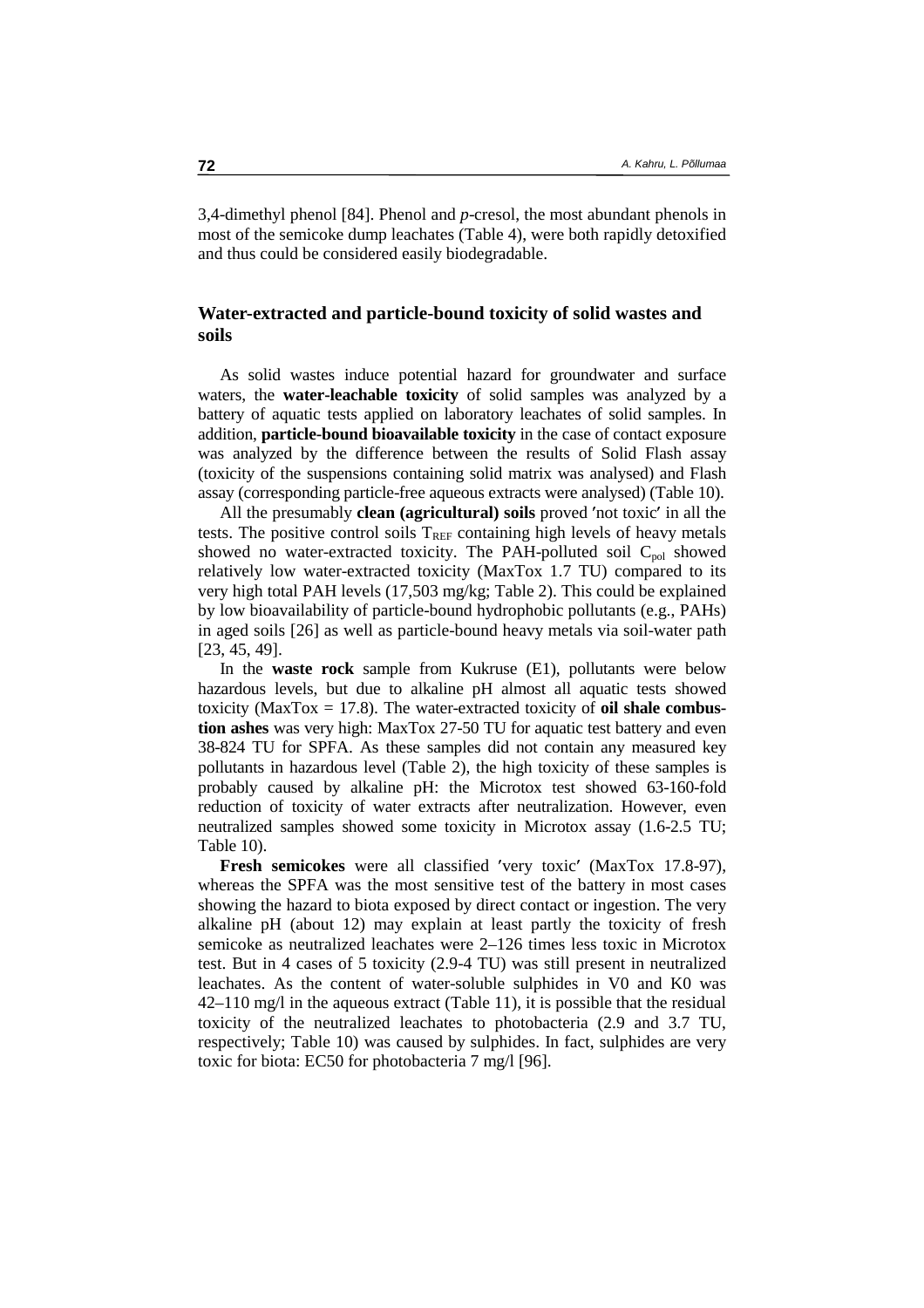|                                                                                            | Classification <sup>c</sup>                                            |                                | $\circledcirc \circledcirc \circledcirc$ ex                                                                                                                                                                               |      |                                       |      |                         |                         |                                 |                                                                                                                                                                                                           |                                              |      |              |                 |               |                 | ΘΧ ΘΧ ΘΧ ΘΧ ΘΧ<br>ΘΧ ΘΧ ΘΧ ΘΧ ΘΧ                                      |                                                |                                                                                                           |  |  |      |  |  |  |  |  |       |  |  |
|--------------------------------------------------------------------------------------------|------------------------------------------------------------------------|--------------------------------|---------------------------------------------------------------------------------------------------------------------------------------------------------------------------------------------------------------------------|------|---------------------------------------|------|-------------------------|-------------------------|---------------------------------|-----------------------------------------------------------------------------------------------------------------------------------------------------------------------------------------------------------|----------------------------------------------|------|--------------|-----------------|---------------|-----------------|-----------------------------------------------------------------------|------------------------------------------------|-----------------------------------------------------------------------------------------------------------|--|--|------|--|--|--|--|--|-------|--|--|
|                                                                                            | UT, xoTxaM                                                             |                                | 2300801                                                                                                                                                                                                                   |      |                                       |      |                         |                         |                                 |                                                                                                                                                                                                           | 3834                                         |      |              |                 |               |                 | 25388                                                                 |                                                |                                                                                                           |  |  |      |  |  |  |  |  |       |  |  |
|                                                                                            | Flash extract <sup>b</sup>                                             |                                |                                                                                                                                                                                                                           |      | 000000                                |      |                         |                         |                                 |                                                                                                                                                                                                           | <b>3385</b>                                  |      |              |                 |               |                 | 4.0280                                                                |                                                |                                                                                                           |  |  |      |  |  |  |  |  |       |  |  |
|                                                                                            | $^d$ biloz dzaF <sub>I</sub>                                           |                                |                                                                                                                                                                                                                           |      |                                       |      |                         |                         |                                 |                                                                                                                                                                                                           |                                              |      |              |                 |               | 000000          |                                                                       |                                                |                                                                                                           |  |  | 3844 |  |  |  |  |  | ິງຂອອ |  |  |
|                                                                                            | pH neutral <sup>b</sup><br>хотогой                                     |                                |                                                                                                                                                                                                                           |      | 000000                                |      |                         |                         |                                 | 0                                                                                                                                                                                                         | 1.925                                        |      |              |                 |               |                 | 0.99773                                                               |                                                |                                                                                                           |  |  |      |  |  |  |  |  |       |  |  |
|                                                                                            | $\text{Rootox}$ <sup>b</sup>                                           |                                | $\circ$ $\circ$ $\frac{4}{1}$ $\frac{4}{1}$                                                                                                                                                                               |      |                                       |      | $\mathbf{n}$ .a.        | $\vec{n}$ .             |                                 | $\circ$                                                                                                                                                                                                   | n.a.                                         | n.a. | $\ddot{a}$   |                 |               | $\frac{3}{1}$ d | n.a.                                                                  | n.a.                                           | n.a.                                                                                                      |  |  |      |  |  |  |  |  |       |  |  |
|                                                                                            | Thammotox <sup>b</sup>                                                 | Agricultural and control soils |                                                                                                                                                                                                                           |      | 000000                                |      |                         |                         | Waste rock and combustion ashes | 2880                                                                                                                                                                                                      |                                              |      |              |                 |               |                 | 7.5732                                                                |                                                |                                                                                                           |  |  |      |  |  |  |  |  |       |  |  |
|                                                                                            | $D^{\text{style}}$                                                     |                                | $\circ$                                                                                                                                                                                                                   |      | $\ddot{a}$ .                          |      | $\frac{a}{11}$          |                         |                                 |                                                                                                                                                                                                           | $\frac{3}{13}$ $\frac{3}{14}$ $\frac{3}{14}$ |      |              | Fresh semicokes |               |                 | $\frac{4}{1}$ $\frac{3}{1}$ $\frac{7}{1}$ $\frac{3}{1}$ $\frac{5}{1}$ |                                                |                                                                                                           |  |  |      |  |  |  |  |  |       |  |  |
|                                                                                            | $P_{\text{rotox}^b}$                                                   |                                | 89080                                                                                                                                                                                                                     |      |                                       |      |                         | $\tilde{a}$             |                                 | 1501                                                                                                                                                                                                      |                                              |      | Ξ            |                 |               |                 | 25328                                                                 |                                                |                                                                                                           |  |  |      |  |  |  |  |  |       |  |  |
|                                                                                            | $\operatorname{Adig}_q$                                                |                                | $\circ \circ \circ \circ \circ$                                                                                                                                                                                           |      |                                       |      |                         | 17                      |                                 |                                                                                                                                                                                                           | 23.74                                        |      |              |                 |               |                 | いこうにいい                                                                |                                                |                                                                                                           |  |  |      |  |  |  |  |  |       |  |  |
|                                                                                            | Churacy <sub>p</sub>                                                   |                                | $\begin{array}{c} 0.9 \\ 0.9 \end{array}$                                                                                                                                                                                 |      | n.a                                   | n.a. | $\mathbf{n}.\mathbf{a}$ | a.<br>n                 |                                 | $\mathbf{r}$                                                                                                                                                                                              | n.a.                                         | a    | $\mathbf{a}$ |                 | $\mathbf{18}$ | n.a.            |                                                                       | $\begin{array}{cc} a & a \\ a & a \end{array}$ | $\ddot{a}$                                                                                                |  |  |      |  |  |  |  |  |       |  |  |
| particle-bound bioavailable toxicity of solid wastes and soils from the oil shale industry | times <sup>a</sup><br>neutralisation,<br>toxicity after<br>Decrease of |                                | d.<br>E                                                                                                                                                                                                                   | n.a. | n.a.                                  | a    | n.a.                    | $\mathbf{n}.\mathbf{a}$ |                                 |                                                                                                                                                                                                           | 7833                                         |      |              |                 |               |                 | 289992                                                                |                                                |                                                                                                           |  |  |      |  |  |  |  |  |       |  |  |
|                                                                                            | (peraulba ton Hq)<br>TU, Microtox                                      |                                |                                                                                                                                                                                                                           |      | $\circ \circ \circ \circ \circ \circ$ |      |                         |                         |                                 | $47$<br>$234$<br>$158$                                                                                                                                                                                    |                                              |      |              |                 |               |                 | $7886$<br>$77$                                                        |                                                |                                                                                                           |  |  |      |  |  |  |  |  |       |  |  |
|                                                                                            | H <sub>q</sub>                                                         |                                |                                                                                                                                                                                                                           |      | 6538501<br>668850                     |      |                         |                         |                                 | 12392                                                                                                                                                                                                     |                                              |      |              |                 |               |                 |                                                                       |                                                | 111811<br>111111                                                                                          |  |  |      |  |  |  |  |  |       |  |  |
| Table 10. Water-extracted and<br>(in toxic units, TU)                                      | agdures                                                                |                                | $\begin{array}{c} \mathbb{E} \mathbb{B} \\ \mathbb{E} \mathbb{B} \mathbb{C} \\ \mathbb{C} \mathbb{C} \end{array} \begin{array}{c} \mathbb{E} \\ \mathbb{E} \mathbb{F} \\ \mathbb{E} \mathbb{E} \\ \mathbb{C} \end{array}$ |      |                                       |      |                         |                         |                                 | $\begin{array}{c} \mathbf{E1} \\ \mathbf{K1}\text{-}\mathbf{A} \\ \mathbf{N}\text{-}\mathbf{A}\mathbf{F} \\ \mathbf{N}\text{-}\mathbf{A}\mathbf{C} \\ \mathbf{N}\text{-}\mathbf{A}\mathbf{C} \end{array}$ |                                              |      |              |                 |               |                 |                                                                       |                                                | $\begin{array}{c c} \hline \text{E3} \\ \text{KJ-F} \\ \text{V0} \\ \text{K0} \\ \text{KV-F} \end{array}$ |  |  |      |  |  |  |  |  |       |  |  |

*Environmental Hazard of the Waste Streams of Estonian Oil Shale Industry ...* **73**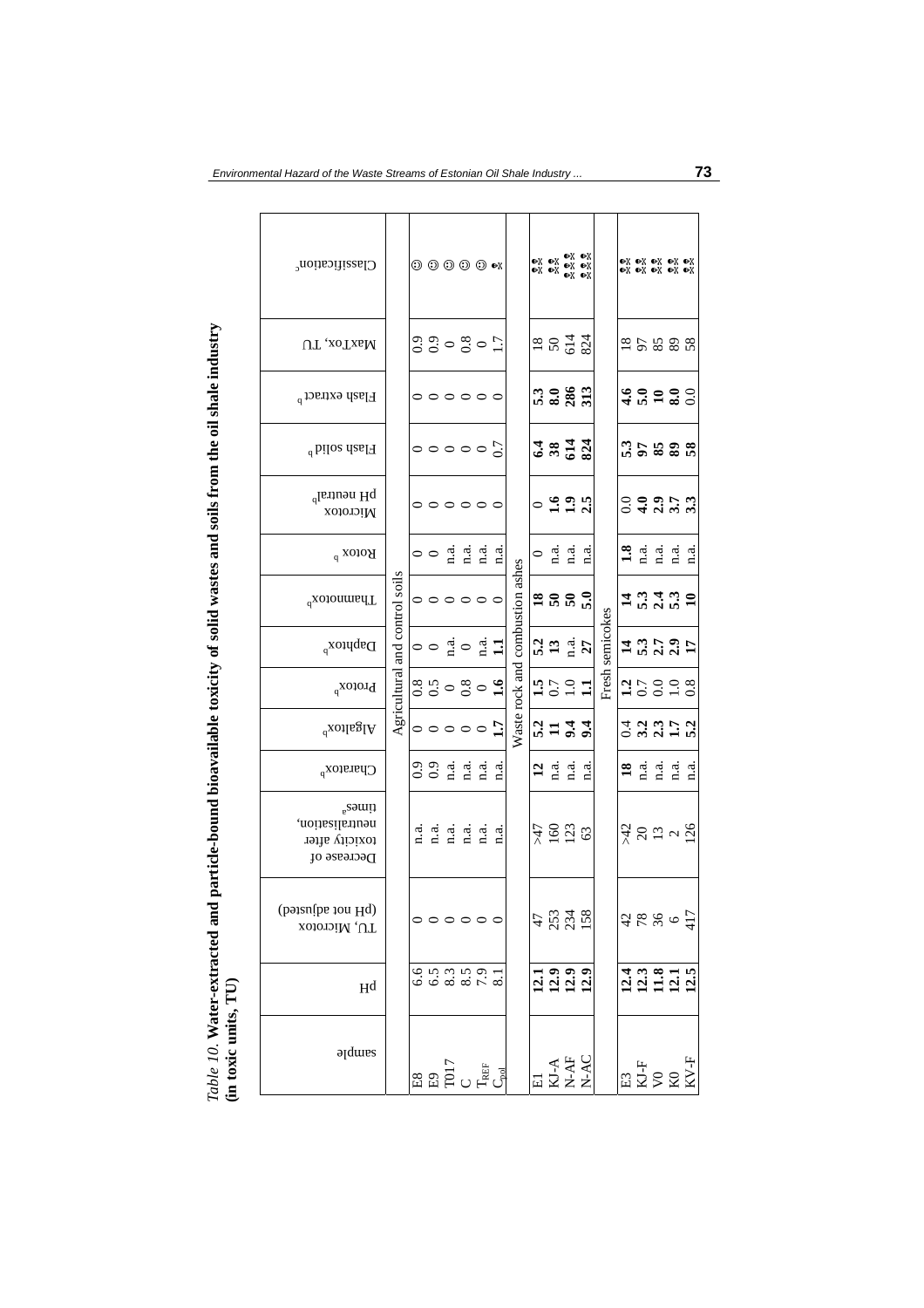|               |     |                   | <b>©Χ ©Χ ©Χ ©Χ ©Χ</b>                                                                                                                                                              |                                               |                                                                                                                                                                                                                                           |                   |                                                       | $\bullet$ x $\bullet$ x $\bullet$ x $\bullet$ x                                                                                                                                                                                                                                                                     |  |
|---------------|-----|-------------------|------------------------------------------------------------------------------------------------------------------------------------------------------------------------------------|-----------------------------------------------|-------------------------------------------------------------------------------------------------------------------------------------------------------------------------------------------------------------------------------------------|-------------------|-------------------------------------------------------|---------------------------------------------------------------------------------------------------------------------------------------------------------------------------------------------------------------------------------------------------------------------------------------------------------------------|--|
|               |     |                   | いこうのう<br>ここうせい                                                                                                                                                                     |                                               |                                                                                                                                                                                                                                           |                   |                                                       | 8.7<br>8.9.12<br>8.1                                                                                                                                                                                                                                                                                                |  |
|               |     |                   | 00000                                                                                                                                                                              |                                               |                                                                                                                                                                                                                                           |                   |                                                       | 3.300                                                                                                                                                                                                                                                                                                               |  |
|               |     |                   | $\mathbb{C}^3$ $\circ$ $\mathbb{C}^4$ $\circ$                                                                                                                                      |                                               |                                                                                                                                                                                                                                           |                   |                                                       | 58.3                                                                                                                                                                                                                                                                                                                |  |
|               |     |                   | $\frac{15}{10}$ $\frac{15}{10}$ $\frac{1}{10}$ $\frac{1}{10}$                                                                                                                      |                                               |                                                                                                                                                                                                                                           | $\frac{1.5}{n}$ 0 |                                                       |                                                                                                                                                                                                                                                                                                                     |  |
|               |     |                   | n. a. <b>9</b><br>n. a. 9<br>n. 3                                                                                                                                                  |                                               |                                                                                                                                                                                                                                           |                   |                                                       | $2.3$ $1.4$ $2.3$ $0$                                                                                                                                                                                                                                                                                               |  |
|               |     |                   |                                                                                                                                                                                    | $\frac{1}{2}$ $\circ$ $\circ$ $\circ$ $\circ$ | Leachate polluted soils<br>$\begin{array}{ c c } \hline & \textbf{1.3} & \textbf{7.5} & \textbf{0.6} \\ \hline \textbf{n}.\textbf{a} & \textbf{n}.\textbf{a} & \textbf{0} \\ \hline \textbf{1.1} & \textbf{1.1} & \textbf{0} \end{array}$ |                   |                                                       |                                                                                                                                                                                                                                                                                                                     |  |
| Old semicokes |     |                   |                                                                                                                                                                                    | $\circ$ $\circ$ $\frac{9}{4}$ $\circ$ $\circ$ |                                                                                                                                                                                                                                           | $7.3 \n1.1 \n0$   |                                                       |                                                                                                                                                                                                                                                                                                                     |  |
|               |     |                   | 3.38021                                                                                                                                                                            |                                               |                                                                                                                                                                                                                                           | $134$<br>$141$    |                                                       |                                                                                                                                                                                                                                                                                                                     |  |
|               |     | $\frac{3}{4}$ 0 0 |                                                                                                                                                                                    |                                               |                                                                                                                                                                                                                                           | $\circ$           |                                                       | $\frac{a}{n}$ o o                                                                                                                                                                                                                                                                                                   |  |
|               |     |                   | $\frac{a}{n}$ $\frac{d}{n}$ $\circ$ $\frac{a}{n}$ $\frac{3}{n}$                                                                                                                    |                                               |                                                                                                                                                                                                                                           |                   |                                                       | $\frac{3}{1}$ $\frac{3}{1}$ $\frac{3}{1}$ $\frac{3}{1}$ $\frac{3}{1}$ $\frac{3}{1}$ $\frac{3}{1}$ $\frac{3}{1}$ $\frac{3}{1}$ $\frac{3}{1}$ $\frac{3}{1}$ $\frac{3}{1}$ $\frac{3}{1}$ $\frac{3}{1}$ $\frac{3}{1}$ $\frac{3}{1}$ $\frac{3}{1}$ $\frac{3}{1}$ $\frac{3}{1}$ $\frac{3}{1}$ $\frac{3}{1}$ $\frac{3}{1}$ |  |
|               |     |                   | $\frac{1}{\text{d}} \cdot \frac{\text{d}}{\text{d}}$<br>$\frac{\text{d}}{\text{d}} \cdot \frac{\text{d}}{\text{d}}$<br>$\frac{\text{d}}{\text{d}} \cdot \frac{\text{d}}{\text{d}}$ |                                               |                                                                                                                                                                                                                                           |                   |                                                       |                                                                                                                                                                                                                                                                                                                     |  |
|               |     |                   |                                                                                                                                                                                    |                                               |                                                                                                                                                                                                                                           |                   | $\begin{array}{cc} a & a \\ \hline 1 & a \end{array}$ |                                                                                                                                                                                                                                                                                                                     |  |
|               | 9.9 |                   | $\frac{7.2}{7.2}$                                                                                                                                                                  |                                               |                                                                                                                                                                                                                                           |                   |                                                       | $\frac{10.3}{7.6}$                                                                                                                                                                                                                                                                                                  |  |
|               |     |                   | $\begin{array}{l} \tt KV\text{-}M \\ \tt KV\text{-}O \\ \tt E7 \\ \tt V10 \\ \tt M2 \\ \end{array}$                                                                                |                                               |                                                                                                                                                                                                                                           |                   |                                                       | 田 4 4<br>田 5 5<br>田 5 5                                                                                                                                                                                                                                                                                             |  |

a reduction of toxicity (folds) after adjustment of pH to neutral (toxicity was measured by Microtox test); b test battery used for classification by MaxTox, the highest TU value for each sample (MaxTox) was used for toxicity ranking.;

<sup>a</sup> reduction of toxicity (folds) after adjustment of pH to neutral (toxicity was measured by Microtox test);<br><sup>b</sup> test battery used for classification by MaxTox, the highest TU value for each sample (MaxTox) was used for C not toxic, g toxic, g g very toxic, g g g extremely toxic; n.a. – not analyzed Test results showing toxicity ( $TU \ge 1$ ) and pH values exceeding 9 are in bold

**74** *A. Kahru, L. Põllumaa* 

*Table 10.* Continued

Table 10. Continued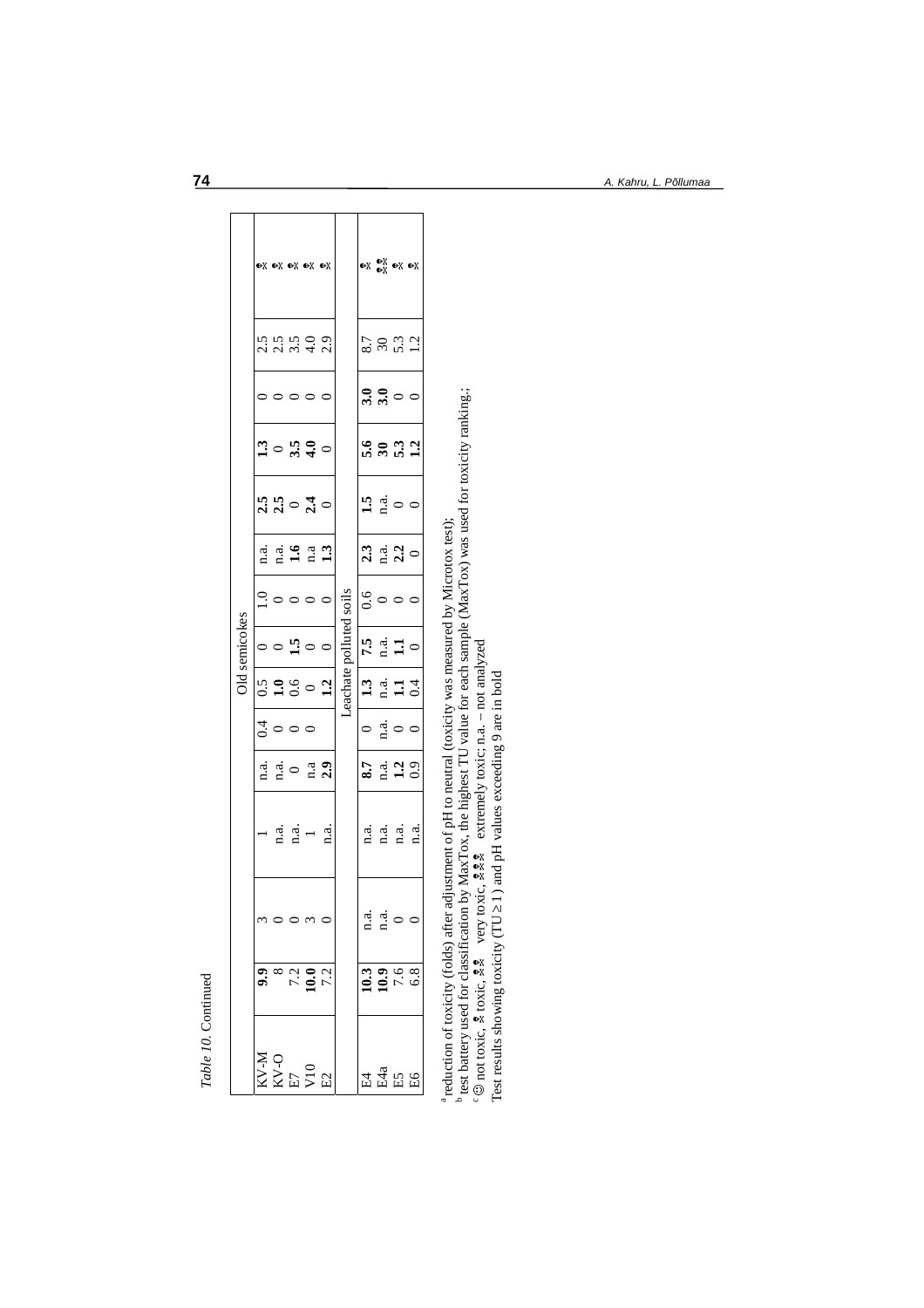| Sample         | Origin       | Approxi-<br>mate age,<br>years | pH   | Ca.<br>mg/l | Sulfide,<br>mg/l | Conduc-<br>tivity,<br>$\mu$ S/cm | MaxTox,<br>TU |
|----------------|--------------|--------------------------------|------|-------------|------------------|----------------------------------|---------------|
| E <sub>3</sub> | Kohtla-Järve | $\theta$                       | 12.4 | n.a.        | n.a.             | n.a.                             | 17.8          |
| $KJ-F$         | Kohtla-Järve | 0                              | 12.3 | 1145        | n.a.             | 4440                             | 97            |
| V <sub>0</sub> | Kohtla-Järve | $\theta$                       | 11.8 | n.a.        | 42               | n.a.                             | 85            |
| K <sub>0</sub> | Kiviõli      | 0                              | 12.1 | n.a.        | 110              | n.a.                             | 89            |
| $KV-F$         | Kiviõli      | $\Omega$                       | 12.7 | 14441       | n.a.             | 5600                             | 58            |
| V10            | Kohtla-Järve | 10                             | 10.0 | n.a.        | 6.2              | n.a.                             | 4             |
| KV-M           | Kiviõli      | 20                             | 9.9  | 144         | n.a.             | 1123                             | 2.5           |
| $KV-O$         | Kiviõli      | 40                             | 8.0  | 26          | n.a.             | 357                              | 2.5           |
| E7             | Kiviõli      | 40                             | 7.2  | n.a.        | n.a.             | n.a.                             | 3.5           |
| E2             | Kohtla-Järve | 50                             | 7.2  | n.a.        | n.a.             | n.a.                             | 2.9           |

*Table 11*. **Comparison of laboratory leachates of semicokes of different age. Data compiled from Table 10 and [72, 73]** 

n.a. – not analyzed

**Old semicokes** of different age (10–50 years of deposition) were remarkably less toxic than fresh ones and were classified as remarkably less toxic than fresh ones and were classified as 'toxic' (MaxTox 2.5-4 TU). The decrease in toxicity of semicoke during open deposition is probably a result of leaching of Ca and resulting decrease in alkalinit 2.5-4 TU). The decrease in toxicity of semicoke during open deposition is (Table 11), and probably also of evaporation (if volatile) or degradation of organic toxicants. It is reasonable to suggest that also other water-leachable toxicants will be washed out from semicoke to surrounding soils and upper groundwater layers. The amount of sulphides in laboratory leachates of 10-year-old semicoke (V10) was 6.2 mg/l being remarkably lower than in fresh semicokes, 42–110 mg/l. The old semicokes were only slightly alkaline (pH up to 10), and thus the neutralization did not reduce the toxicity of their water extracts to photobacteria (Table 10).

Semicoke from an old Kiviõli dump (E7; about 40 years old) showed toxicity in some biotests (Table 10, [37]) but did not contain any of the measured key pollutants above  $PLV_r$ . This heap is now used as sightseeing place for local people and tourists. Also, the old waste-rock heap near the village Kukruse (E1) is in public use for motor sports.

### **Toxicity of leachates, surface and groundwaters**

The toxicity of two river waters (Kohtla and Purtse), influent and effluent of Kiviter WWTP, 6 natural leachates sampled from ditches surrounding semicoke heaps, 4 semicoke heap pore waters and 12 groundwaters (mostly from upper horizons and at maximum distance of 500 m from semicoke dumps) was studied with a battery of tests (algae, crustaceans, protozoa, rotifers and photobacteria, Table 12).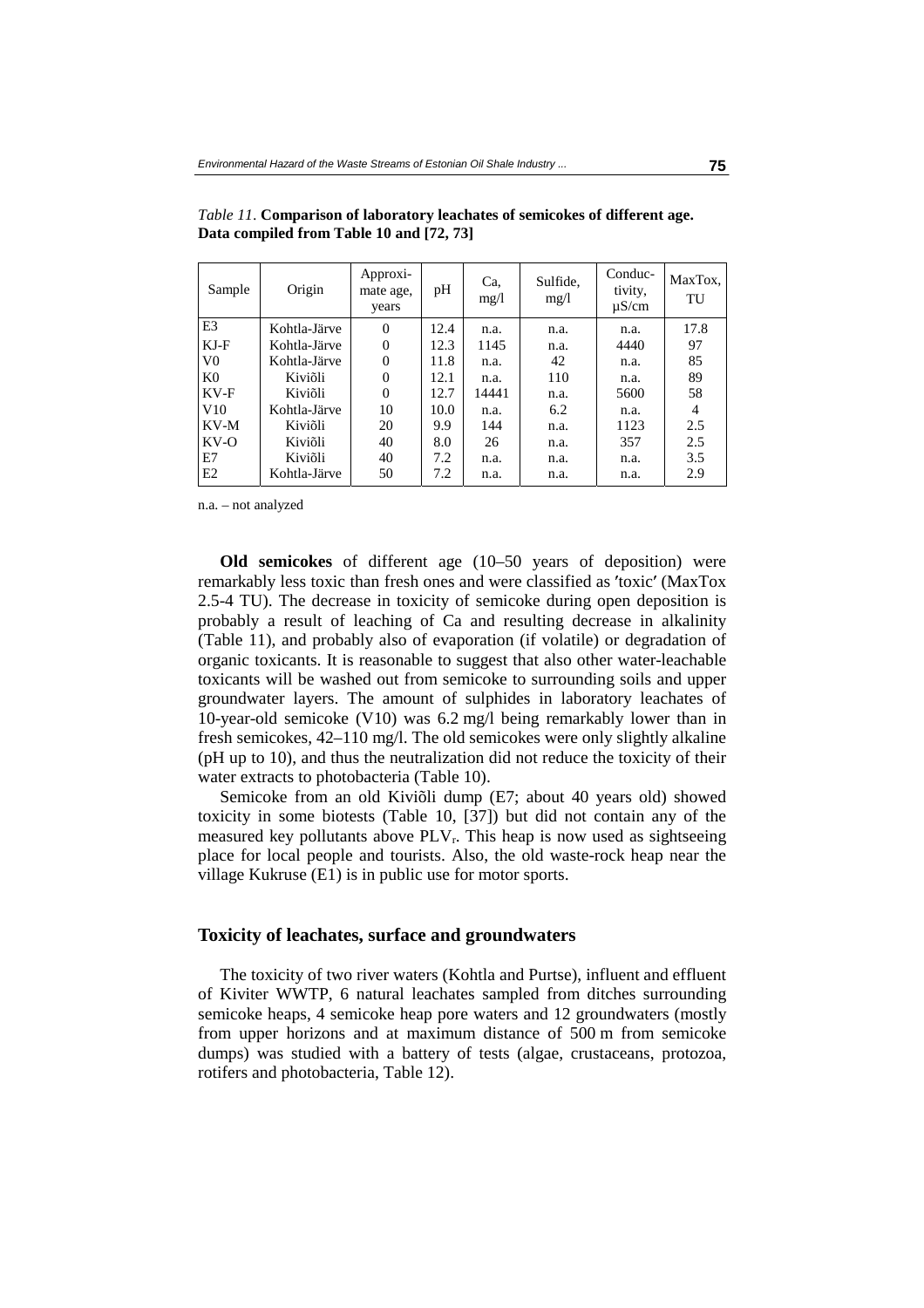| Sample               | pH                                                                                            | pH not adjusted<br>Microtox | Impact of unfavorable<br>ъщ<br>Б | Impact of phenols to<br>toxicity, %              | Charactered                | $\mathrm{Algalrox}^b$ | $\ensuremath{\mathrm{Prot}\mathrm{o}\xspace} x^b$ | $\mathbf{D}$ aphtox $^{\mathrm{b}}$ | $\Gamma$ hamnoto $x^b$  | م<br>Rotox       | pH neutral <sup>b</sup><br>Microtox | MaxTox, TU       | Classification <sup>c</sup> |
|----------------------|-----------------------------------------------------------------------------------------------|-----------------------------|----------------------------------|--------------------------------------------------|----------------------------|-----------------------|---------------------------------------------------|-------------------------------------|-------------------------|------------------|-------------------------------------|------------------|-----------------------------|
| River waters         |                                                                                               |                             |                                  |                                                  |                            |                       |                                                   |                                     |                         |                  |                                     |                  |                             |
| Purtse               | 8                                                                                             | n.a.                        | n.a.                             | n.a.                                             | n.a.                       | $\boldsymbol{0}$      | $\boldsymbol{0}$                                  | $\boldsymbol{0}$                    | $\boldsymbol{0}$        | $\boldsymbol{0}$ | $\boldsymbol{0}$                    | $\boldsymbol{0}$ | $_{\odot}$                  |
| Kohtla               | 8                                                                                             | n.a.                        | n.a.                             | n.a.                                             | n.a.                       | $\overline{0}$        | $\overline{0}$                                    | $\overline{0}$                      | $\overline{0}$          | $\overline{0}$   | $\overline{0}$                      | $\boldsymbol{0}$ | ☺                           |
|                      |                                                                                               |                             |                                  |                                                  | Wastewater treatment plant |                       |                                                   |                                     |                         |                  |                                     |                  |                             |
| Effluent             | $\boldsymbol{7}$                                                                              | n.a.                        | n.a.                             | n.a.                                             | n.a.                       | $\boldsymbol{0}$      | $\boldsymbol{0}$                                  | 3.3                                 | $\boldsymbol{0}$        | $\boldsymbol{0}$ | $\boldsymbol{0}$                    | 3.3              | Ý.                          |
| Influent             | $\overline{7}$                                                                                | n.a.                        | n.a.                             | n.a.                                             | n.a.                       | $\mathbf{0}$          | 7                                                 | 14.7                                | $\overline{\mathbf{3}}$ | $\overline{0}$   | 14                                  | 14.7             | 옷옷                          |
| Semicoke leachates   |                                                                                               |                             |                                  |                                                  |                            |                       |                                                   |                                     |                         |                  |                                     |                  |                             |
| AHW1                 | 11                                                                                            | 6                           | n.a.                             | n.a.                                             | 14                         | $\boldsymbol{0}$      | 3                                                 | $\boldsymbol{2}$                    | 2                       | 2                | n.a.                                | 14               | $\frac{3}{2}$               |
| AHW2                 | 12                                                                                            | 154                         | n.a.                             | n.a.                                             | 22                         | $\overline{0}$        | 63                                                | 63                                  | 48                      | 63               | n.a.                                | 154              | 222                         |
| AHW3                 | 10                                                                                            | 77                          | n.a.                             | n.a.                                             | n.a.                       | $\overline{0}$        | 15                                                | 19                                  | 10                      | 17               | n.a.                                | 77               | <u>8 X</u>                  |
| AHW4                 | 7.5                                                                                           | n.a.                        | n.a.                             | n.a.                                             | 9                          | 5                     | 22                                                | 17                                  | 6                       | 7                | 67                                  | 67               | ጄ ጅ                         |
| KJ-CH1               | 13.2                                                                                          | 159                         | 174                              | 18                                               | n.a.                       | 16                    | $\boldsymbol{0}$                                  | n.a.                                | 20                      | n.a.             | 1                                   | 20               | 옷옷                          |
| KJ-CH <sub>2</sub>   | 13.3                                                                                          | 265                         | 1                                | 9                                                | n.a.                       | 22                    | 1                                                 | n.a.                                | 48                      | n.a.             | 345                                 | 345              | 222                         |
|                      |                                                                                               |                             |                                  | Pore waters of oil shale industry waste deposits |                            |                       |                                                   |                                     |                         |                  |                                     |                  |                             |
| RA-KJ-5              | 13.1                                                                                          | 436                         | 1                                | 11                                               | n.a.                       | 63                    | $\overline{50}$                                   | n.a.                                | 27                      | n.a.             | 304                                 | 304              | Xa<br>Xa                    |
| RA-KJ-6              | 13.1                                                                                          | 412                         | $\mathbf{1}$                     | 8                                                | n.a.                       | 1                     | n.a                                               | n.a.                                | <b>100</b>              | n.a.             | 449                                 | 449              | 222                         |
| $R\overline{A-KV-5}$ | 13.2                                                                                          | 103                         | $\overline{21}$                  | $\mathbf{0}$                                     | n.a.                       | 12                    | $\overline{2}$                                    | n.a.                                | 26.7                    | n.a.             | 5                                   | 26.7             | $\frac{8}{36}$              |
| RA-KV-6 10.5         |                                                                                               | 4                           | $\,1$                            | $\overline{0}$                                   | n.a.                       | $\mathbf{1}$          | n.a                                               | n.a.                                | 3                       | n.a.             | 4,4                                 | 4.4              | Ž.                          |
|                      |                                                                                               |                             |                                  |                                                  |                            | Groundwaters          |                                                   |                                     |                         |                  |                                     |                  |                             |
| KJ-600               | 7.4                                                                                           | n.a.                        | n.a.                             | 37                                               | n.a.                       | 3                     | 10                                                | n.a.                                | 6                       | n.a.             | 24                                  | 24               | 22                          |
| KJ-601               | 11.5                                                                                          | 21                          | 17                               | $\boldsymbol{0}$                                 | n.a.                       | 3                     | 1                                                 | n.a.                                | 4.9                     | n.a.             | $\mathbf{1}$                        | 4.9              | Ž.                          |
| KJ-602               | 7.5                                                                                           | n.a.                        | n.a.                             | $\overline{0}$                                   | n.a.                       | 0                     | 1                                                 | n.a.                                | $\overline{0}$          | n.a.             | $\overline{0}$                      | 1.0              | ☺                           |
| KJ-608               | 7.5                                                                                           | n.a.                        | n.a.                             | n.a.                                             | n.a.                       | $\overline{0}$        | 0.9                                               | n.a.                                | 0                       | n.a.             | 0                                   | 0.9              | ☺                           |
| KJ-610               | 7.3                                                                                           | n.a.                        | n.a.                             | n.a.                                             | n.a.                       | $\overline{0}$        | 1                                                 | n.a.                                | $\boldsymbol{0}$        | n.a.             | $\theta$                            | 1.0              | $\odot$                     |
| KJ-622               | 9.3                                                                                           | 29                          | 1                                | 11                                               | n.a.                       | $\overline{2}$        | 3                                                 | n.a.                                | 4                       | n.a.             | 31.3                                | 31.3             | ደ ጅ                         |
| RA-KJ-2              | 7.6                                                                                           | n.a.                        | n.a.                             | n.a.                                             | n.a.                       | 0                     | 1.2                                               | n.a.                                | 0                       | n.a.             | $\mathbf{0}$                        | 1.2              | X.                          |
| RA-KJ-3              | 7.5                                                                                           | n.a.                        | n.a.                             | $\overline{0}$                                   | n.a.                       | $\overline{0}$        | 0.9                                               | n.a.                                | $\theta$                | n.a.             | $\overline{0}$                      | 0.9              | $\odot$                     |
| $KV-6$               | 7.2                                                                                           | n.a.                        | n.a.                             | n.a.                                             | n.a.                       | 1                     | $\boldsymbol{0}$                                  | n.a.                                | $\boldsymbol{0}$        | n.a.             | $\boldsymbol{0}$                    | 1.0              | $\odot$                     |
| $KV-9$               | 7.3                                                                                           | n.a.                        | n.a.                             | n.a.                                             | n.a.                       | 0                     | 0                                                 | n.a.                                | $\boldsymbol{0}$        | n.a.             | $\mathbf{0}$                        | 0.4              | ☺                           |
| RA-KV-1              | 13                                                                                            | 169                         | 124                              | 11                                               | n.a.                       | 18                    | $\boldsymbol{4}$                                  | n.a.                                | 31.8                    | n.a.             | $\mathbf{1}$                        | 31.8             | 옷옷                          |
| RA-KV-2              | 7.5                                                                                           | n.a.                        | n.a.                             | n.a.                                             | n.a.                       | $\mathbf{0}$          | $\mathbf{1}$                                      | n.a.                                | 1                       | n.a.             | $\mathbf{0}$                        | 1.0              | $\odot$                     |
|                      | <sup>a</sup> reduction of toxicity (folds) after adjustment of pH to neutral (Microtox test); |                             |                                  |                                                  |                            |                       |                                                   |                                     |                         |                  |                                     |                  |                             |

### *Table 12*. **Toxicity (TU) of natural waters, wastewaters and groundwaters from oil shale industry region**

<sup>b</sup> tests included in test battery for toxicity classification,

 $\begin{bmatrix} \infty \\ \infty \end{bmatrix}$  not toxic,  $\stackrel{2}{\sim}$  toxic,  $\stackrel{2}{\sim} \stackrel{2}{\sim}$  very toxic,  $\stackrel{2}{\sim} \stackrel{2}{\sim}$  extremely toxic

n.a. – not analyzed

Test results showing toxicity (TU  $\geq$  1) and pH values exceeding 9 are in bold

**Semicoke leachates** (6 samples; Tables 5 and 12) were very alkaline (pH up to 13) and contained 2.6–195 mg phenols/l. The pollutant levels as well as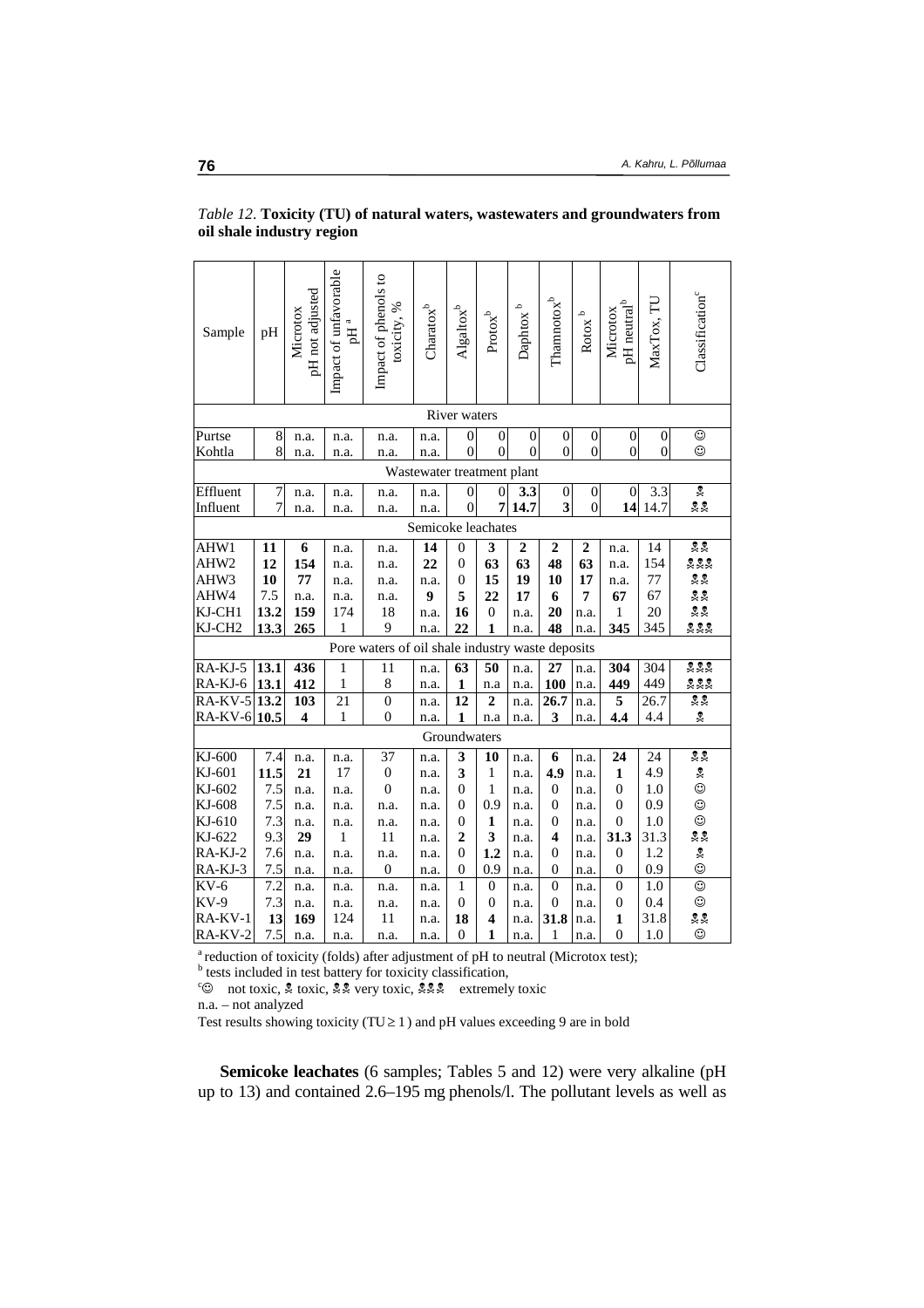toxicity of these leachates (MaxTox 14-345 TU) varied. They were classified from 'very toxic' to 'extremely toxic'. For the analysis of impact of phenolic compounds to net toxicity of environmental samples, the phenolic composition (HPLC) and the toxicity of the wastewater (or leachate) to Microto compounds to net toxicity of environmental samples, the phenolic composition (HPLC) and the toxicity of the wastewater (or leachate) to Microtox bacteria were measured. The toxicity of pure phenolic compounds to Microtox bacteria was taken from [96] (EC50, mg/l: *o*-cresol 16.3; *m*-cresol 5.5; 2,6-DMP 10.6 and 2,3,5-TMP 7.5) and [84] and used for the calculations of the impact of phenols to the net toxicity of the (waste)water or leachate. Additive toxicity of individual phenols in mixture to *V. fischeri* was assumed. Phenols accounted for only 9–18% of the net toxicity of these semicoke leachates (Tables 5 and 12). The alkalinity also contributed to toxicity, but is definitely not the only reason as neutralisation reduced toxicity to Microtox test bacteria in the case of KJ-CH1 (174-fold) but not in the case of KJ-CH2 (Table 12).

In order to evaluate the impact of phenols on the toxicity of leachates to different test organisms, the toxicities of semicoke leachates (AHW1- AHW3; Table 12) and of their synthetic phenolic analogues (SPA) were simultaneously analyzed with a battery of tests. The contribution of phenols to the net toxicity of wastewaters was calculated from the difference [39]. Natural leachates were up to 75 times more toxic than their synthetic phenolic analogues, i.e. about 1% of the toxicity of some samples was "explained" by phenols [39]. Thus, phenols are apparently not the only toxicants as it was already stated for the leachate-polluted soils.

The **pore waters** obtained from special boreholes **in semicoke dumps** in Kohtla-Järve (RA-KJ-5 & 6) as well as in Kiviõli "operating" semicoke heap (RA-KV-5 & 6) were also studied. The ecotoxicological test battery classified Kohtla-Järve heap pore waters as 'extremely toxic' (MaxTox 304 and 449 TU, respectively). The PLVs for groundwater were exceeded for PAHs, BTEXs and phenols 63, 195 and 480 times (Table 5), respectively. and 449 TU, respectively). The PLVs for groundwater were exceeded for PAHs, BTEXs and phenols 63, 195 and 480 times (Table 5), respectively. Despite of the relatively high levels of BTEX (up to 19.5 mg/l) and PAHs (up to 0.6 mg/l; Table 5), these concentrations are not toxic in ecotoxicological assays. The Microtox EC50 values for most water-soluble PAHs naphthalene is 1.9 mg/l and phenanthrene 0.48 mg/l [58]. The toxicity of BTEX compounds in Microtox assays is even lower: the EC50 value for benzene is 531 mg/l, toluene 33 mg/l and xylene 97 mg/l [16]. Only 8–11% of the toxicity of these samples was explained by phenols. Alkalinity of pore waters from Kohtla-Järve semicoke heap was not responsible for their toxicity (Table 12 and 5). Thus, the toxicity of these pore waters must be caused by other contaminants, e.g., originating from oil pitch (fusses) that have to be analysed for their biological effects in the future. The Kiviõli semicoke pore waters were by an order of magnitude less toxic than that of Kohtla-Järve: MaxTox 4.4 and 27 TUs, respectively. Despite of the high toxicity, the sample RA-KV-5 did not contain any key pollutants in hazardous concentrations (Table 5). Also, alkalinity (pH 13.1) of this sample did not explain all the toxicity, as after the neutralization the toxicity was considerably reduced (21 times), but the sample still remained toxic (5 TU).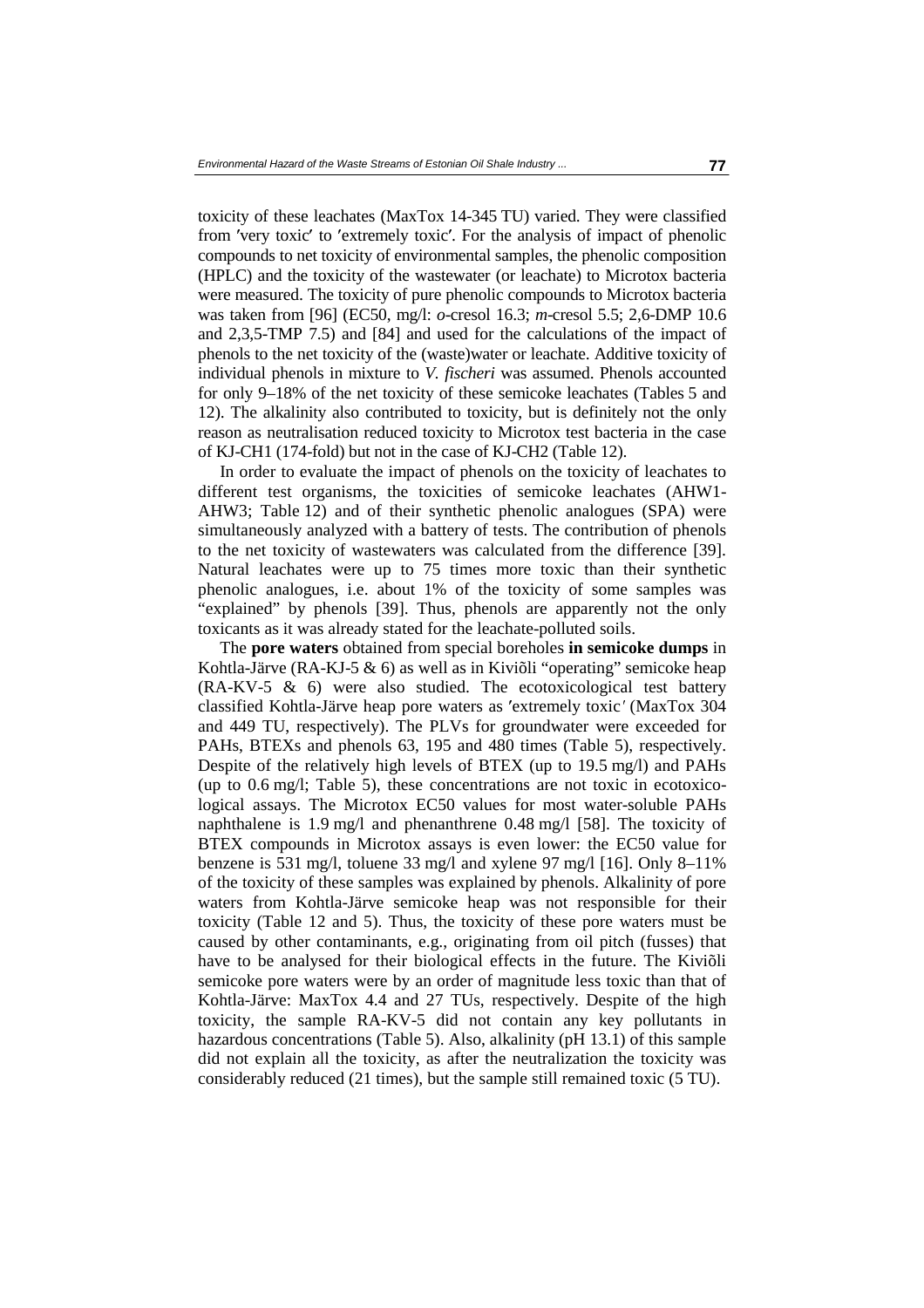The **groundwater** is the main source of drinking water in this area, and the leaching from semicoke heaps poses hazard to the groundwater. Therefore, the concentrations of key pollutants in groundwaters have been monitored [97]. The present study classified 8 of 12 groundwaters 'not toxic'. ′not toxic′, the MaxTox values lower or slightly above 1 TU (Table 12). Four groundwaters were toxic, 2 of them (KJ-601 and RA-KV-1) mostly due to alkalinity as after neutralisation their toxicities were reduced 17 and 124 times, respectively. In 3 toxic groundwaters phenols accounted for up to 37% of the net toxicity (Table 12). Thus, most of the groundwaters, although sampled from upper aquifer layers and close to semicoke dumps, were not polluted and toxic. However, when the toxicity was established, it was not totally explained by the pollutants measured (phenols, BTEX) as well as alkalinity. Thus, the full list of toxicants present in oil shale wastewaters and polluted groundwater has to be found out in the future.

As expected by available chemistry data (Table 5), both **river water** 

**samples** (Kohtla and Purtse) were classified 'not toxic'.<br>The **influent** directed to the local wastewater biotrear<br>phenols, containing also wastewaters of the oil shale ch The **influent** directed to the local wastewater biotreatment plant (18 mg/l phenols, containing also wastewaters of the oil shale chemical industry) was not toxic for rotifers, but 'very toxic' to Daphnia magna (14.7 TU) and not toxic for rotifers, but 'very toxic' to *Daphnia magna* (14.7 TU) and *V. fischeri* (14.5 TU) (Table 10). The **treated effluent** still contained 0.7 mg/l phenols, i.e. more than allowed according to HELCOM (0.5 mg/l) *V. fischeri* (14.5 TU) (Table 10). The **treated effluent** still contained and it was still toxic to *Daphnia magna* (3.3 TU). The reasons for residual toxicity could be residual resorcinols (0.42 mg/l resorcinol) [75] as *Daphnia* is very sensitive towards resorcinol (LC50=0.3 mg/l).

# **Biodegradability of the leachate toxicants in the activated sludge system**

In order to solve the problem of semicoke leachate, treatment by activated sludge process could be proposed. Thus, the toxicity of semicoke dump leachate containing 195 mg phenols/L (Table 2) to two different activated sludges (acclimatized and not acclimatized to phenolic wastewater) was evaluated by measuring the adenosine triphosphate (ATP) content of the sludge after exposure of the sludge to leachate for 60 minutes. In parallel, the toxicity of the leachate to photobacteria was measured [96]. Leachate was relatively non toxic to activated sludges, especially to the acclimatized sludge. The respective 60-min EC50 value for leachate (the concentration of leachate, %, which decreased the ATP level of activated sludge compared to the not-exposed control by 50% after being in contact with activated sludge for 60 minutes) was 20–30% for both, not acclimatized sludge and photobacteria whereas for acclimatized sludge the toxicity was 2–3 times lower (i.e. 50–60%). Therefore, the biopurification of this leachate AHW using an adapted activated sludge process was considered as feasible [96].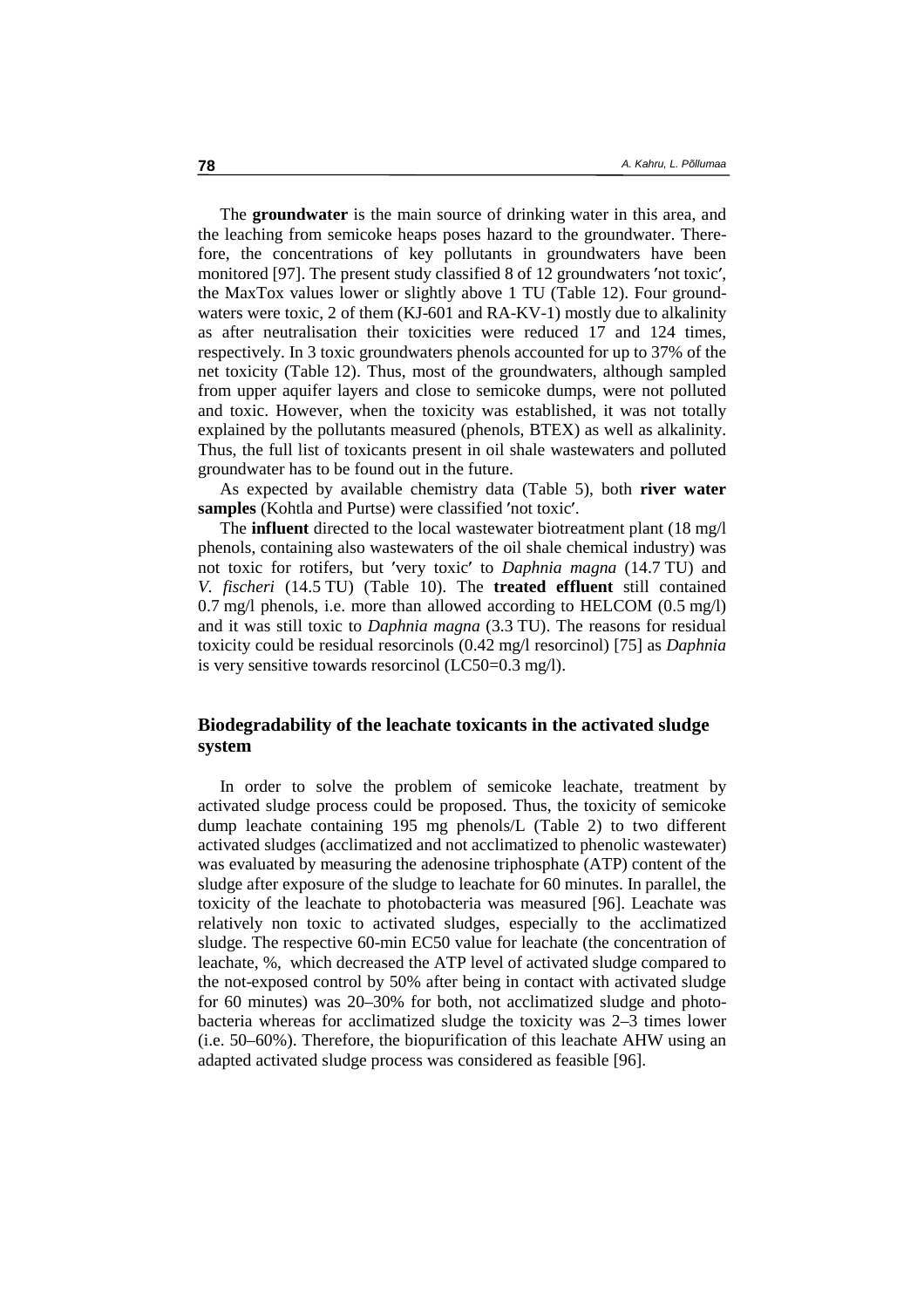In further studies, the detoxification efficiency of the acclimated activated sludge consortium and phenol-utilizing bacterial strains *Rhodococcus sp., Pseudomonas sp.* and *Kurthia sp* isolated previously from the activated sludges of Kohtla-Järve WWTP acclimated towards phenolic compounds were studied [38]. The two leachates studied contained 78 and 195 mg phenols/L and were toxic to photobacteria, daphnia and rotifers (LC50 1- 9%). The acclimated activated sludge consortium proved remarkably more powerful in removal of toxicity of semicoke dump leachates than the pure cultures of phenol-degrading strains (*Rhodococcus sp., Pseudomonas sp.* and *Kurthia sp)*: relative detoxification times were 2–3 days (activated sludge) versus > 7 weeks (pure bacterial strains). Compared with an artificial laboratory leachate of a similar phenolic and sulphide composition (Table 3), detoxification of natural leachate compared to its "phenolic analogue" was slower ( $\geq$ 3 days versus 2 days) being most probably inhibited by inorganic (e.g., sulphuric) compounds present in the leachate. Also, the presence of toxic recalcitrant organic compounds in the leachate (missed by chemical analysis) that were not readily biodegradable even by activated sludge consortium should not be excluded [38]. Thus, it showed again that the biotreatment of the wastewaters and leachates of semicoke dumps in the activated sludge process could be feasible for the detoxification of its phenolic constituents [38, 96].

The biodegradation efficiency of phenol, dimethylphenols and cresols in semicoke dump leachates was also studied by Heinaru et al. [10] in microcosms with 4 phenol-degrading species originating from oil-shale region. Their results were different from those of Kahru et al. [38]: complete degradation of phenol and 3.4-DMP was observed within 2 days, cresols within 10 days but there was no significant degradation of other dimethylphenols during 30 days. These apparent discrepancies may be explained by the major differences in experiments. In our system *V. fischeri* was used as a "sensor" to report the detoxification of the test medium due to biodegradation of the phenolic compound by activated sludges or other phenoldegrading bacteria. For example, contrary to Heinaru et al. [10] we reported that 3,4-DMP was detoxified slowly (Table 9). It could be partly due to the fact that photobacteria are extremely sensitive towards 3,4-DMP (EC50 <0.5 mg/l) and thus the toxicity was still present even if 99.8% of the compound is degraded. The efficiency of activated sludge process in removal of phenols has been studied by Munter et al. [4], who also showed that monobasic phenols were more efficiently removed than resorcinols: the concentration of resorcinols in the effluent remained even as high as 35–40 mg/l. These data are in accordance with [84]: the detoxification rate of 2,5-dimethyl resorcinol in the activated sludge system was slow.

Despite of that these phenolic compounds could be still considered to be of low environmental hazard due to their rapid biodegradability/detoxification in activated sludge test (Table 12) as well as in soil [98]. The degradability of phenolic compounds both in stabilization ponds as well as in batch lagooning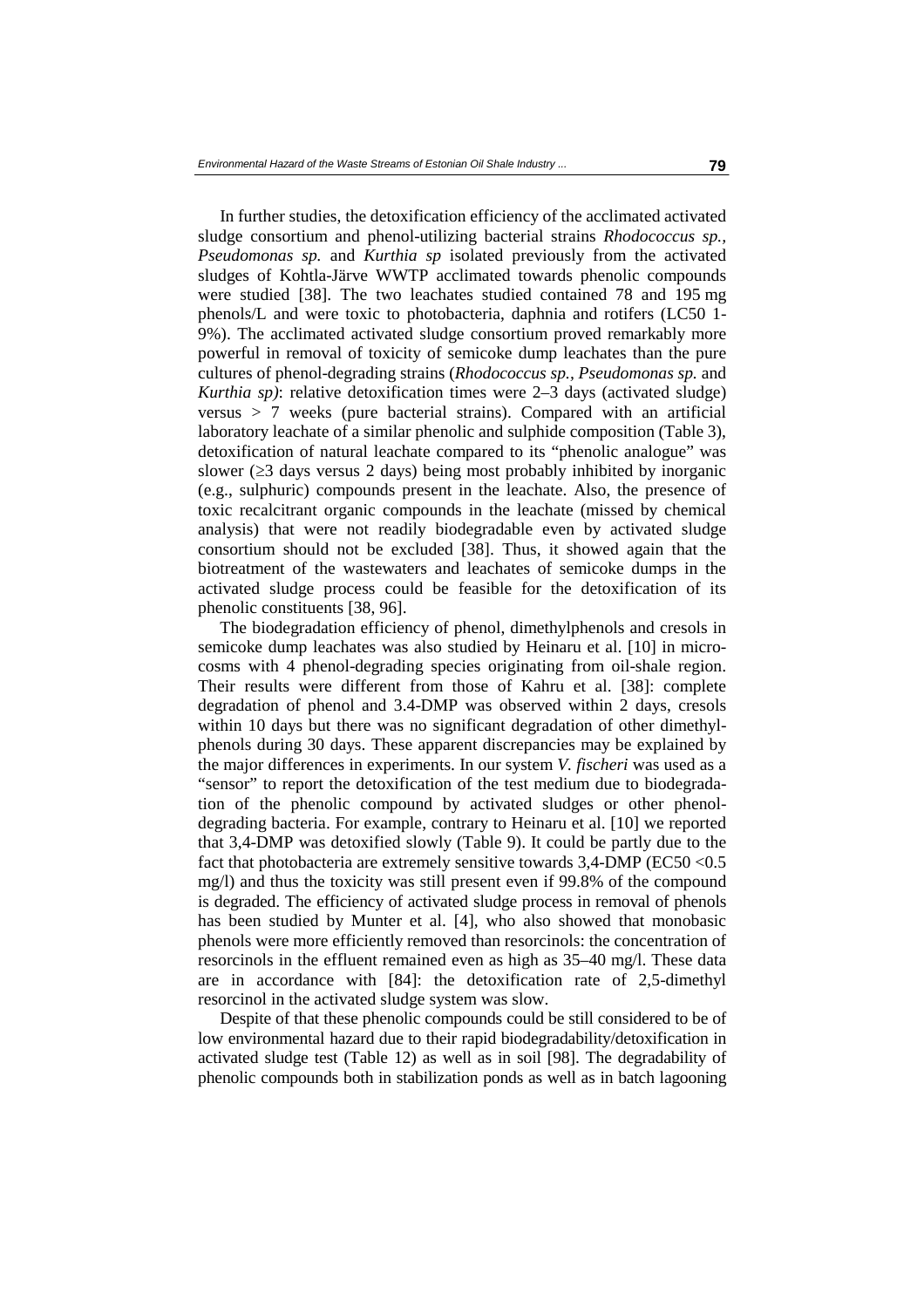processes has been studied by Orupõld et al. [6, 7, 76]. Also, natural attenuation potential was shown for Ida-Viru County Rivers, continuously polluted with phenolic compounds of semicoke leachate due to the presence of the phenol-degrading strains, mainly pseudomonads [77, 99, 100].

Among the methods of removal of phenols (biodegradation, chemical oxidation with  $O_3$  or mixture of  $O_3/H_2O_2$ ) aerobic biotreatment has been considered the most feasible option for the treatment of wastewaters and leachates of semicoke heaps [101, 102]. However, these oxidative methods are relatively expensive [4] and may lead to the formation of the toxic byproducts from phenol, dimethylphenols and cresols. In the case of dimethylphenols the complete detoxification was not achieved [95]. The feasibility of the biological methods to mineralize high-strength phenolic mixture (containing phenol, cresols and dimethylphenols) has also been shown by Brenner et al. [103]. It should be mentioned that by now the wastewater treatment facilities of VKG have been renovated, and, to our current knowledge, a part of the semicoke leachates is treated in this plant.

### **Fate and toxicity of phenolic pollutants in solid wastes and soils**

The potential transfer of pollutants from semicoke heaps to soils is illustrated by water-extracted toxicity of leachate-polluted soils (MaxTox 1.2-30 TU; Table 8). Although these soils contained relatively high amounts of oil products and also PAHs (Table 2), the water-extracted toxicity of these soils was not explained by these pollutants, mostly due to their low watersolubility. For comparison, the levels of PAHs in oil-shale region samples were much lower than in Cpol but the water-extracted toxicity was higher. As for the leachate-polluted soils, very low level of water-extracted phenols (<0.2 mg/kg) [98] compared to high level of phenols in the leachates that are polluting these soils (up to 195 mg/l; Table 5) was especially surprising. Theoretically these very low concentrations of phenols in leachate-polluted soils may be explained: 1) by sorption/aging of the phenols; 2) by natural attenuation, i.e. biodegradation by indigenous bacteria, and 3) by degradation of phenols during the extraction procedure itself.

The **sorption** of phenols by soil matrix is possible as suspensions of soil E4a studied in the SPFA were 'very toxic', 30 TU, while the respective E4a studied in the SPFA were 'very toxic', 30 TU, while the respective particle-free extracts were of much lower toxicity (3 TU; Table 10). Thus, the following conclusions were reached [98]: The SPFA detected waterparticle-free extracts were of much lower toxicity (3 TU; Table 10). Thus, extracted toxicity that was not explained by phenols, PAHs and oil products as much more contaminated soils (E6 and E2) showed no toxicity in this assay. Low concentration of phenols in the soils of the oil-shale region is most probably the reflection of both **natural attenuation** (biodegradation by indigenous bacteria) and pollution aging. The "aging" has been demonstrated for hydrophobic organic pollutants (e.g., PAHs): they are adsorbed by soil particles, become sequestered and of reduced bioavailability. The example of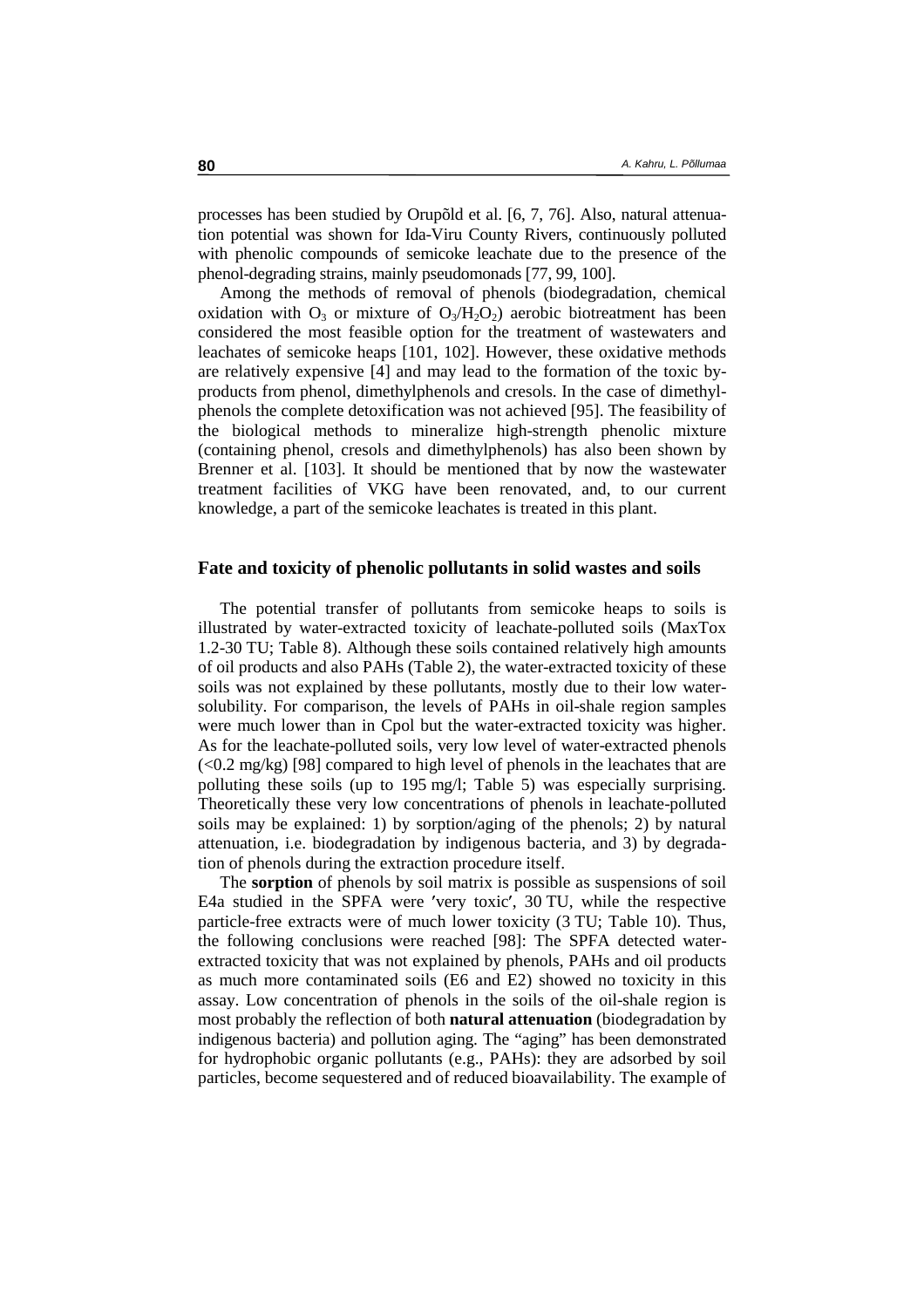decrease of hazard due to aging of pollution was also demonstrated by analysis of soil of Erra river bank (E6) that contained 2334 mg oil/kg but showed practically no water-extracted toxicity (MaxTox 1.2 TU (Table 10). The latter is surprising because for more than 50 years, until 1979, the oil shale chemical industry wastewaters were directed through this river. Despite of the fact that the water-extracted toxicity was not detected in this sample, the Solid-Phase Flash-Assay showed the presence of sorbed toxicants in this sample. All leachate-polluted soils showed the presence of particle-bound bioavailable toxicity (Table 10). Theoretically, particle-bound oil products and phenols may contribute to this toxicity but the presence of other hydrophobic pollutants characteristic to oil shale industry is not excluded.

It needs to be stressed that the phenolic compounds present in the polluted soils and waters are organic compounds that are relatively easily biodegradable by the indigenous ("local") microflora. **Biodegradation during the extraction procedure** was studied in a leachate polluted model soil E4a containing 43 mg/kg monobasic phenols, 1348 mg/kg oil products and 35 mg/kg PAHs [98]. Only 5.8% of phenols was water-extracted, whereas about 50% of the leached amount was biodegraded by the soil microorganisms during 24 h of extraction. Phenol and cresols were biodegraded by 80%, but the concentration of dimethylphenols practically did not change.

#### **Comparison of chemical and ecotoxicological evaluations**

There is not much information available in the literature on the correlation between the chemical concentrations of pollutants and biological adverse responses to the contaminants in the soil environment. Mostly these studies have been associated with the following of the efficiency of bioremediation/ biodegradation of soils contaminated with oil [104], PAHs [33], pentachlorophenol [105], explosives [52] and hazard evaluation of solid wastes [50, 60, 106]. In most of these studies the direct correlation between the concentration of the pollutants and the toxicity was not found. Quite often the toxicity or mutagenicity increased during the biodegradation process, probably due to the formation of more toxic and/or more polar metabolites compared to the parental compound(s) by the soil microbes during the biodegradation [52, 105]. **In the case of oil shale waste deposits and soils,** the chemical and ecotoxicological data of samples are summarized in Table 13.

Table 13 shows that the aqueous extracts of presumably **clean control soils** (agricultural soils) were also not toxic in the biotests used. The **negative control soils** polluted by heavy metals or PAHs also did not show much water-extractable toxicity as these pollutants strongly sorb to solid matrix. The solid wastes of oil-shale industry and soils showed both, water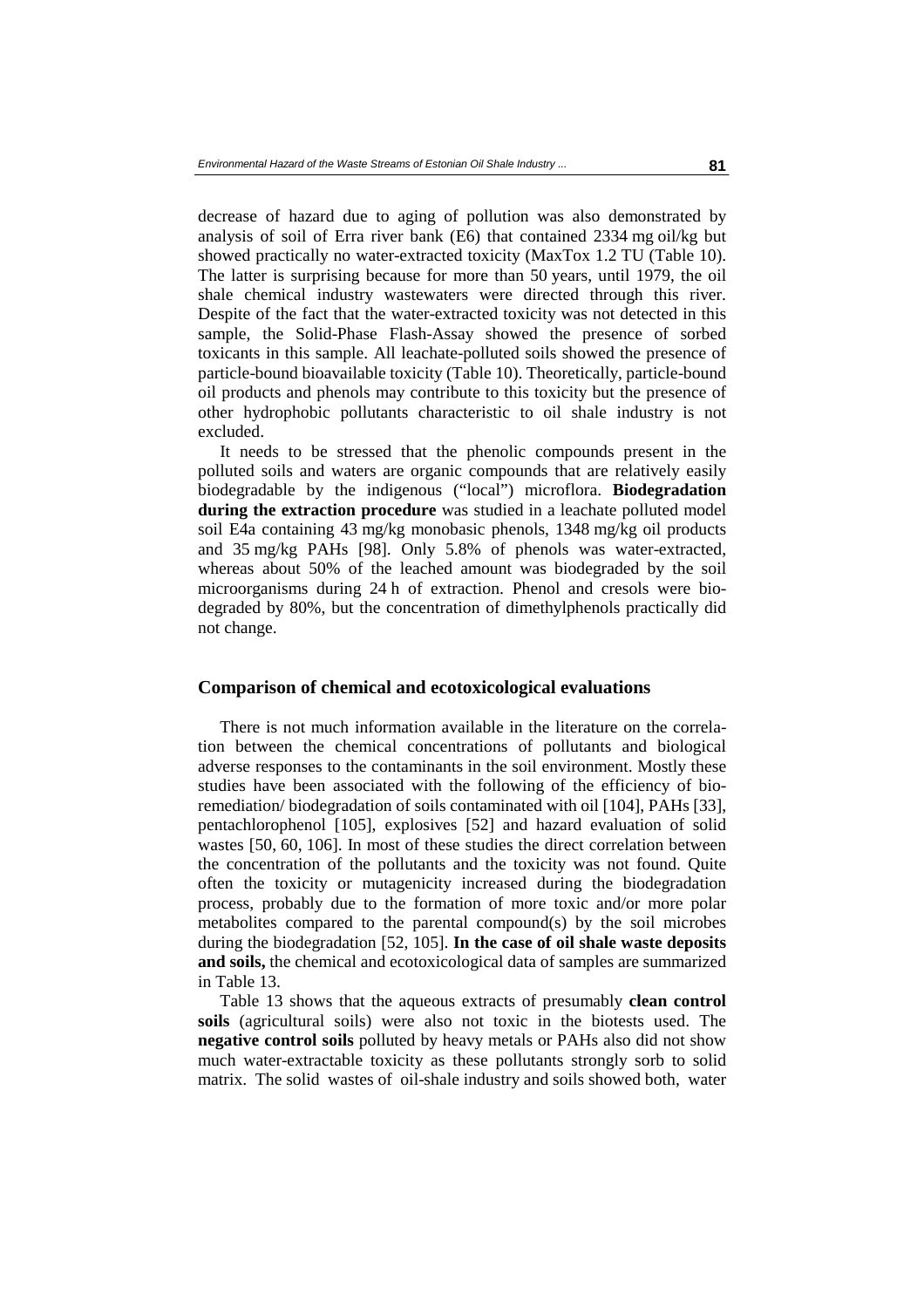|                                                                         | Pollutants and<br>number of<br>samples where<br>PLV <sub>r</sub> was<br>exceeded | Max Tox,<br>TU               | Classification<br>by toxicity <sup>a</sup>                         | Particle-<br>bound<br>toxicity <sup>b</sup> | Most sensitive<br>tests                              |  |  |  |  |  |
|-------------------------------------------------------------------------|----------------------------------------------------------------------------------|------------------------------|--------------------------------------------------------------------|---------------------------------------------|------------------------------------------------------|--|--|--|--|--|
|                                                                         |                                                                                  | Control soils                |                                                                    |                                             |                                                      |  |  |  |  |  |
| Agricultural soils (4)<br>HM-polluted soil (1)<br>PAH-polluted soil (1) | Zn, Cd, Pb<br>PAHs, Cd                                                           | $0 - 0.9$<br>$\Omega$<br>1.7 | ☺<br>☺<br>- 2<br>☺                                                 | 0/4<br>0/1<br>0/1                           | Algae                                                |  |  |  |  |  |
|                                                                         | Oil shale industry solid wastes and soils                                        |                              |                                                                    |                                             |                                                      |  |  |  |  |  |
| Waste rock (1)                                                          |                                                                                  | 17.8                         | 22                                                                 | 0/1                                         | Crustaceans <sup>c</sup><br>algae                    |  |  |  |  |  |
| Combustion ashes (3)                                                    |                                                                                  | $50 - 824$                   | $22 - 222$                                                         | 3/3                                         | SPFA,<br>crustaceans <sup>c</sup>                    |  |  |  |  |  |
| Fresh semicokes (5)                                                     | oil products (2)                                                                 | $18 - 97$                    | <u>昊昊</u>                                                          | 4/5                                         | SPFA.<br>crustaceans <sup>c</sup> ,<br>algae         |  |  |  |  |  |
| Old semicokes (5)                                                       | PAHs $(1)$ ,<br>oil products (2)                                                 | $2.5 - 4$                    | ¥.                                                                 | 3/5                                         | SPFA,<br>crustaceans <sup>c</sup> ,<br>photobacteria |  |  |  |  |  |
| Leachate-polluted<br>soils $(4)$                                        | PAHs $(3)$ ,<br>oil products (3),<br>phenols (2)                                 | $1.2 - 30$                   | $\stackrel{2}{\times} - \stackrel{2}{\times} \stackrel{2}{\times}$ | 4/4                                         | SPFA,<br>algae                                       |  |  |  |  |  |

*Table 13*. **Comparison of chemical and toxicological evaluations of solid wastes and soils** 

<sup>a</sup>© not toxic, \$ toxic, \$ \toxic, \$ \toxic, \$ \toxic, \$ extremely toxic; b positive samples/total number of samples analyzed *Combina magna* or *Thampocephalus platvurus* tests samples analyzed, <sup>c</sup>Daphnia magna or *Thamnocephalus platyurus* tests

extractable as well as particle-bound bioavailable toxicity, although not all samples contained analysed key pollutants in hazardous amounts.

Oil shale combustion ashes and in general also fresh semicoke did not contain heavy metals, oil products, PAHs and phenols in hazardous levels (i.e. exceeding the  $PLV_r$ ) but showed water-extracted toxicity, mostly due to unfavorable pH and probably also due to sulphides. It is important to note that fresh semicoke was classified as hazardous waste according to acute toxic hazard via solid waste-water path [37] together with the findings of high TOC content (12–14%) and high pH (pH 10-13) [73]. Old semicokes (being washed by rain) were practically neutral and considerably less toxic. In old semicokes and especially in leachate-polluted soils the concentrations of oil products and PAHs were relatively high but did not explain the waterextracted toxicity of samples. Solid-Phase Flash Assay detected the particlebound toxicity in all leachate-polluted soils. Theoretically, oil products and phenols may contribute to this toxicity but the presence of other pollutants specific to oil shale industry is not excluded. Also, accumulation of hydro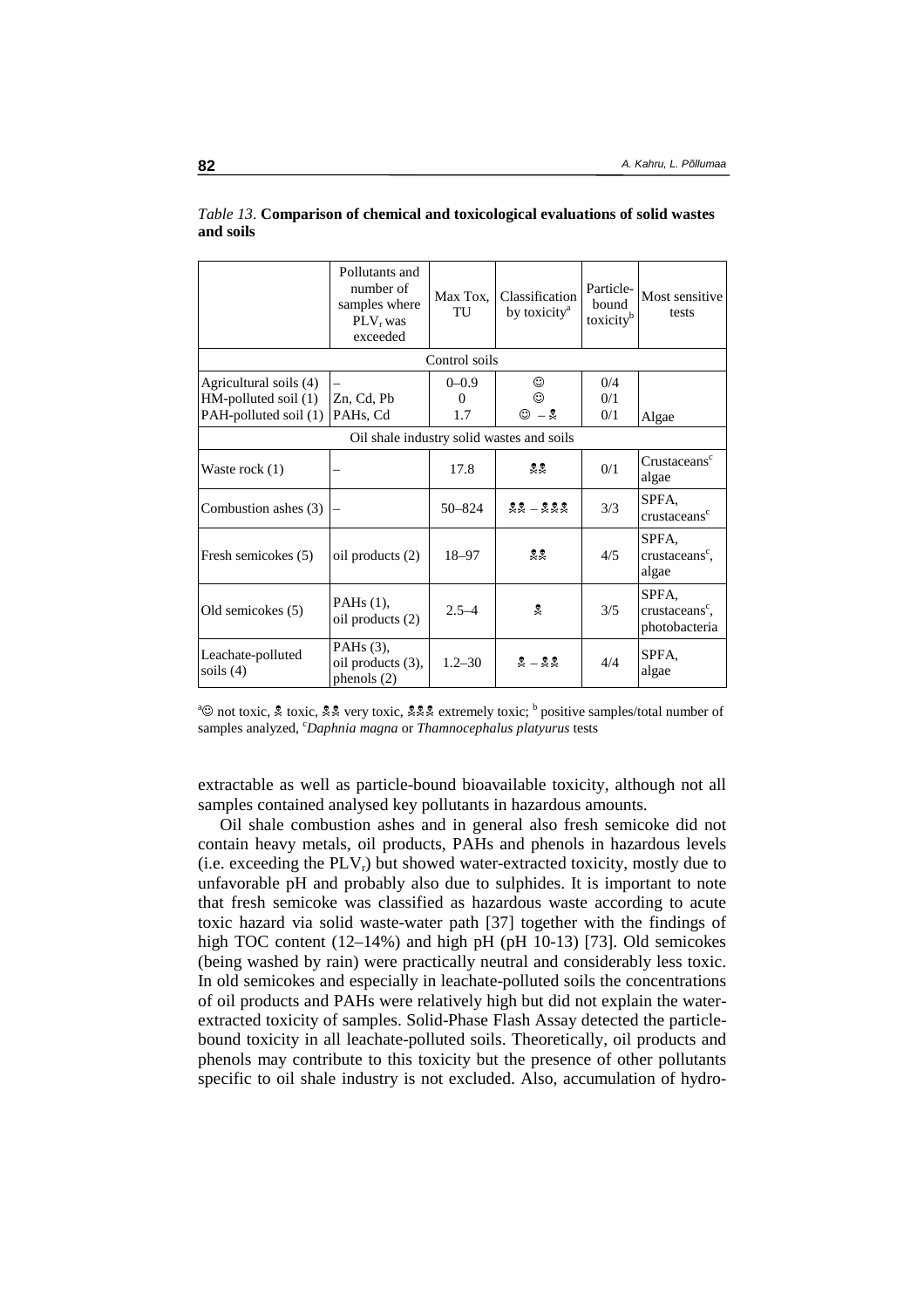phobic pollutants in the leachate-polluted soils as well as river sediments could pose a problem.

The **most sensitive tests** for the analysis of water-extracted toxicity of oil shale industry solid wastes and soils were crustaceans (both, *D. magna* and *T. platyurus*) and algae. SPFA was the most sensitive test for 11 oil-shale region samples of 18 out of ones, and particle-bound toxicity was detected in 14 samples indicating that this test is a valuable tool for screening of oil shale industry pollution (Table 13). Due to the simplicity of use, small sample volumes and short exposure time, Microtox assay proved very informative for the analysis of impact of alkalinity (Table 10).

**In the case of semicoke leachates and other aqueous samples,** the impact of phenolic and sulphuric compounds, heavy metals and alkalinity to the net toxicity of one leachate was evaluated using luminescent photobacteria [74]. In this highly contaminated leachate (195 mg phenols/l, 1700 mg sulphate/l and 22 mg sulphide/l, 0.5 mg total heavy metals/l, Table 3) the toxicity was mainly attributed to phenolic and sulphuric compounds whereas the main contributors were *p*-cresol (58% of toxicity), sulphide (22%), 3,4-dimethylphenol (8.5%) and phenol (5.6%). This leachate had very low buffering capacity and concentration of heavy metals in the leachate was very low (total 0.5 mg/l), and thus toxicological impact of alkalinity and heavy metals was considered negligible. It should be mentioned, however, that in the case of other leachates and polluted groundwaters (Table 14) the alkalinity had high impact to the net toxicity of the leachate.

Table 14 shows that the **semicoke dump leachates** contained 3– 195 mg phenols/l, were very alkaline (pH up to 13) and very toxic' to<br>bontained up to<br>nd were 'toxic' 'extremely toxic'. The **pore waters of semicoke heap** contained up to 93 mg/l phenols, up to 19 mg/l BTEX, up to 0.6 mg/l PAHs and were 'toxic' to 'extremely toxic'. 93 mg/l phenols, up to 19 mg/l BTEX, up to 0.6 mg/l PAHs and were 'toxic'<br>to 'extremely toxic'.<br>Study of the **groundwaters** of the upper layer of aquifer from the vicinity to 'extremely toxic'.

to 'extremely toxic'.<br>
Study of the **groundwaters** of the upper layer of aquifer from the vicinity<br>
of semicoke dumps showed that 8 out of 12 samples could be considered not Study of the **groundwaters** of the upper layer of aquifer from the vicinity hazardous. However, some groundwaters contained up to 17 mg phenols/l and were very toxic, while the toxicity was caused not only by phenols and alkalinity, but there must be other toxicants of concern as well.

The **most sensitive tests** for the analysis of aqueous sample toxicity were crustaceans and luminescent photobacteria. Thus, even if the samples meet the criteria of the respective environmental law, there still may be a hazard to the biota that could be demonstrated by applying relevant ecotoxicological assays.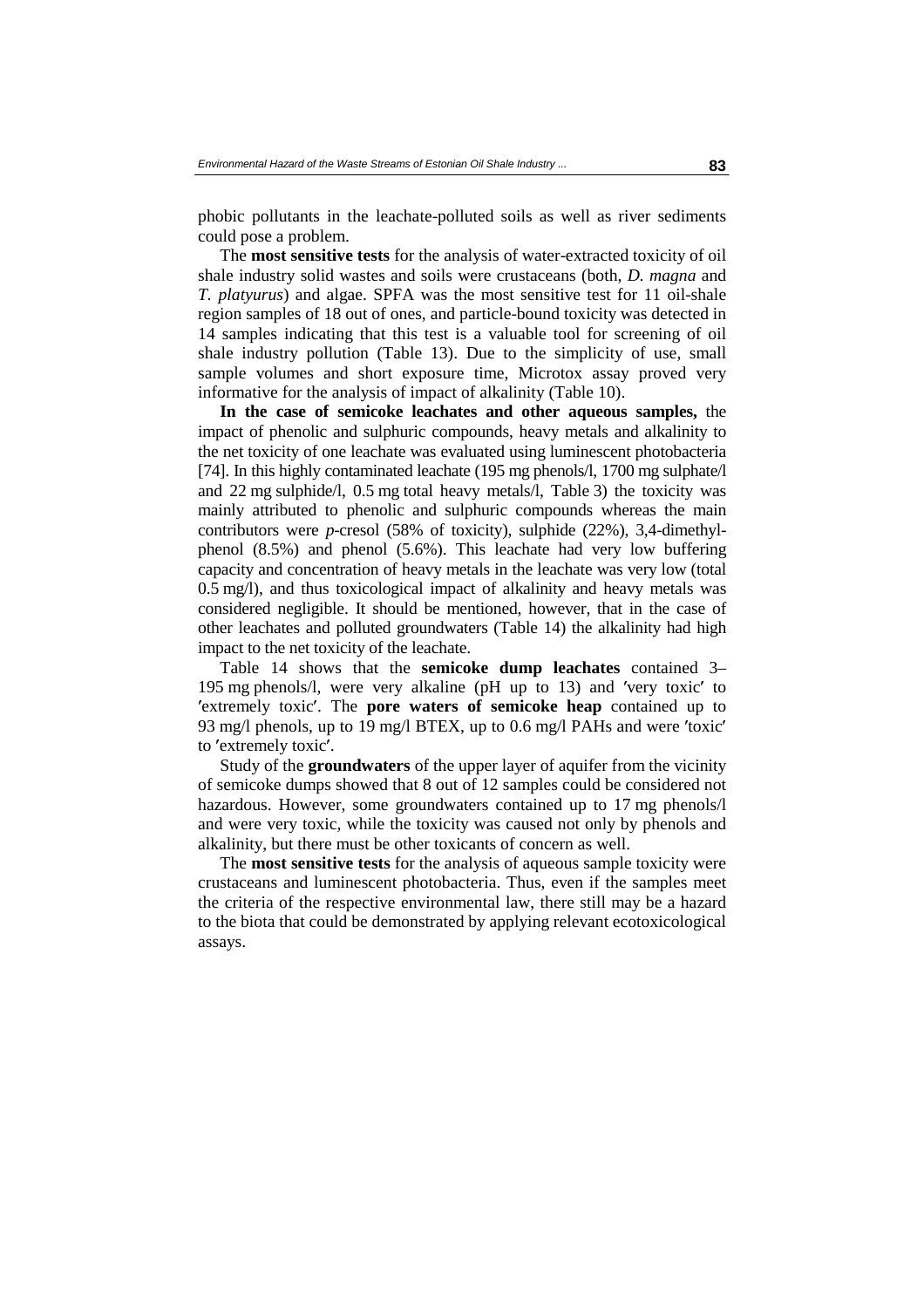|                                                             | samples where<br>and number of<br>key pollutants<br>was exceeded<br>groundwater<br><b>Determined</b><br>PLV | $\mathbb{H}^d$ | Total phenols,<br>ng/l | $\approx$<br>phenols, %<br>Impact of | Impact of pH <sup>e</sup> | $MaxTox^c$   | $Toxicity^d$ | Most sensitive<br>test                                             |
|-------------------------------------------------------------|-------------------------------------------------------------------------------------------------------------|----------------|------------------------|--------------------------------------|---------------------------|--------------|--------------|--------------------------------------------------------------------|
| 2 river waters                                              | Phenols $(0)$                                                                                               | $7 - 8$        | $\mathbf{0}$           | n.a.                                 | n.a.                      | $\Omega$     | $\odot$      |                                                                    |
| 1 WWTP effluent Phenols (1)                                 |                                                                                                             | 7              | 18                     | 7                                    | n.a.                      | 3.3          | ደ ደ          | Crustaceans <sup>e</sup>                                           |
| 1 WWTP influent Phenols (1)                                 |                                                                                                             | $\tau$         | 0.7                    | n.a.                                 | n.a.                      | 14.7         | L.           | Crustaceans                                                        |
| 6 semicoke<br>natural leachates                             | Phenols $(6)$ ,<br>BTEX(1),<br>PAH(1)                                                                       | $7 - 13$       | $3 - 195$              | $4 - 50$<br>$9 - 18$                 | $1 - 174$                 | $14 - 345$   | 22-222       | Crusta-<br>ceans <sup>e</sup> ,<br>protozoa,<br>photo-<br>bacteria |
| 2 Kohtla-Järve<br>semicoke pore<br>waters                   | Phenols (2),<br>BTEX (2),<br>PAH(2)                                                                         | 13             | $87 - 93$ $8 - 11$     |                                      | $\mathbf{1}$              | 304-449      | 222          | Photo-<br>bacteria                                                 |
| 2 Kiviõli semi-<br>coke pore waters                         | Phenols $(0)$ ,<br>BTEX (0),<br>PAH(0)                                                                      | $10 - 13$      | < 0.01                 | 11                                   | $1 - 21$                  | $26.7 - 4.4$ | $-22$        | Crusta-<br>ceans <sup>e</sup> ,<br>photo-<br>bacteria              |
| 8 groundwaters<br>around Kohtla-<br>Järve semicoke<br>heaps | Phenols (4),<br><b>BTEX</b> (6),<br>PAH(1)                                                                  | $7 - 13$       | $0 - 17$               | $0 - 37$                             | $1 - 17$                  | $0.9 - 24$   | ©–‰          | Photo-<br>bacteria,<br>crustaceans <sup>e</sup>                    |
| 4 groundwaters<br>around Kiviõli<br>semicoke heaps          | Phenols $(1)$ ,<br>BTEX(0),<br>PAH(0)                                                                       | $7 - 12$       | $0 - 2.5$              | 11                                   | 124                       | $1 - 31.8$   | ©–‰          | Crustaceans <sup>e</sup>                                           |

*Table 14*. **Comparison of chemical and toxicological evaluations: aqueous samples** 

<sup>a</sup> calculated from the toxicity of individual phenols and the overall toxicity of the sample (Microtox test; see 2.8), <sup>b</sup>reduction of toxicity (folds) after pH adjustment to neutral (Microtox test); <sup>*c*</sup> MaxTox – <sup>d</sup>© not toxic,  $\frac{2}{3}$  toxic,  $\frac{2}{3}$  very toxic,  $\frac{2}{3}$  extremely toxic; *e Daphnia magna* or *Thamnocephalus platyurus* tests

# **Proposal of a test battery for hazard assessment of oil shale waste streams**

The use of test batteries for the hazard assessment of soils, sediments and solid wastes is a relatively new, but rapidly developing approach. Several criteria have to be taken into account to select ecotoxicological assays:

- the trophic level of the test organism and its sensitivity,
- recognition of the test by international standardization organizations,
- simplicity of the test, its commercial availability of the test organisms,
- the necessary equipment and the running costs

According to the summarising tables given above, the following (reduced) test battery for the ecotoxicological hazard assessment of solidphase samples *via* soil-water path could be proposed: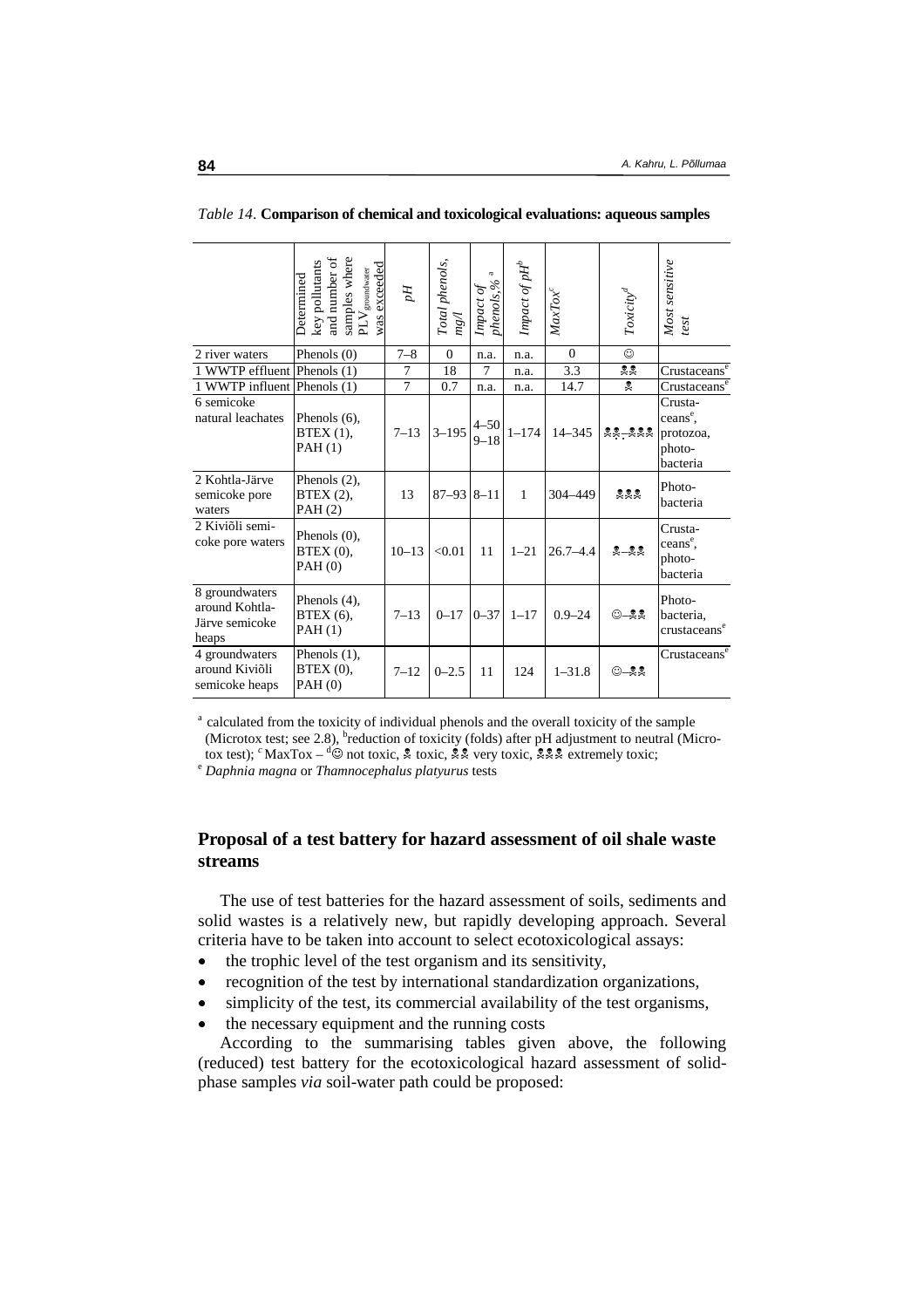- *Daphnia magna* mortality assay,
- *Tetrahymena thermophila* growth inhibition assay,
- *Selenastrum capricornutum* growth inhibition assay
- and *Vibrio fischeri* luminescence inhibition assay (Microtox test).

For the evaluation of **particle-bound bioavailable toxicity of soil** suspensions, Solid-Phase Flash-Assay (SPFA) is also recommended.

This test battery is a multitrophic one containing bacteria (destructors), algae (primary producers) and crustaceans and protozoa (consumers). It involves acute tests (Microtox, SPFA, *Daphnia* test) as well as short-chronic tests (*Selenastrum* and *Tetrahymena* growth assays). The proposed battery is not including Charatox, Rotox chronic and Thamnotox tests in spite of their use in the reported studies. It should be noted that, even if Charatox is relatively sensitive, it requires a special equipment. Rotox short-chronic test is difficult to perform and is of equal sensitivity of another short-chronic test, Protox [40]. Moreover, both test organisms are representatives of a consumer level of food-web. Thamnotox is a very sensitive assay and easy to perform. It may be used in large screening studies instead of *Daphnia*, as both are crustacean tests and of comparable sensitivity. However, for the proposed battery *Daphnia* is suggested as a test more recognized among ecotoxicologists. *Daphnia* and algal tests are OECD standard methods with toxicity data available in several databases (e.g. ECOTOX Database [107]. Microtox is one of the tests most widely used for ecotoxicological studies, as it is cheap and easy to perform. The toxicity data for various chemicals for Microtox test are easily available [15]. In the current review Microtox and *Daphnia* were two most sensitive aquatic toxicity assays. For the detection of particle-bound toxicity, the Solid-Phase Flash-Assay is suggested. This test is very rapid and cost-efficient in terms of reagents and disposables, and it also proved to be the most sensitive test in analysis of polluted soils and solid wastes of oil shale industry (Tables 8 and 11).

### **Conclusions**

Oil shale combustion ashes and fresh semicoke did not contain heavy metals, oil products, PAHs and phenols in hazardous levels but showed water-extracted toxicity, mostly due to unfavorable pH and probably also due to sulphides. Fresh semicoke was classified as hazardous waste according to acute toxic hazard via solid waste-water path. Old semicokes were practically neutral and considerably less toxic due to rain washing. On the other hand, semicoke heaps have been historically used for dumping of different wastes (e.g., oil pitch, waste sludge) that explains the presence of phenols and other pollutants in the natural leachates and pore waters of semicoke heaps. Semicoke dump leachates as well as semicoke heap pore waters were very alkaline and 'very toxic' to 'extremely toxic'. In old ′very toxic′ to ′extremely toxic′. In old semicokes and especially in leachate-polluted soils the concentrations of oil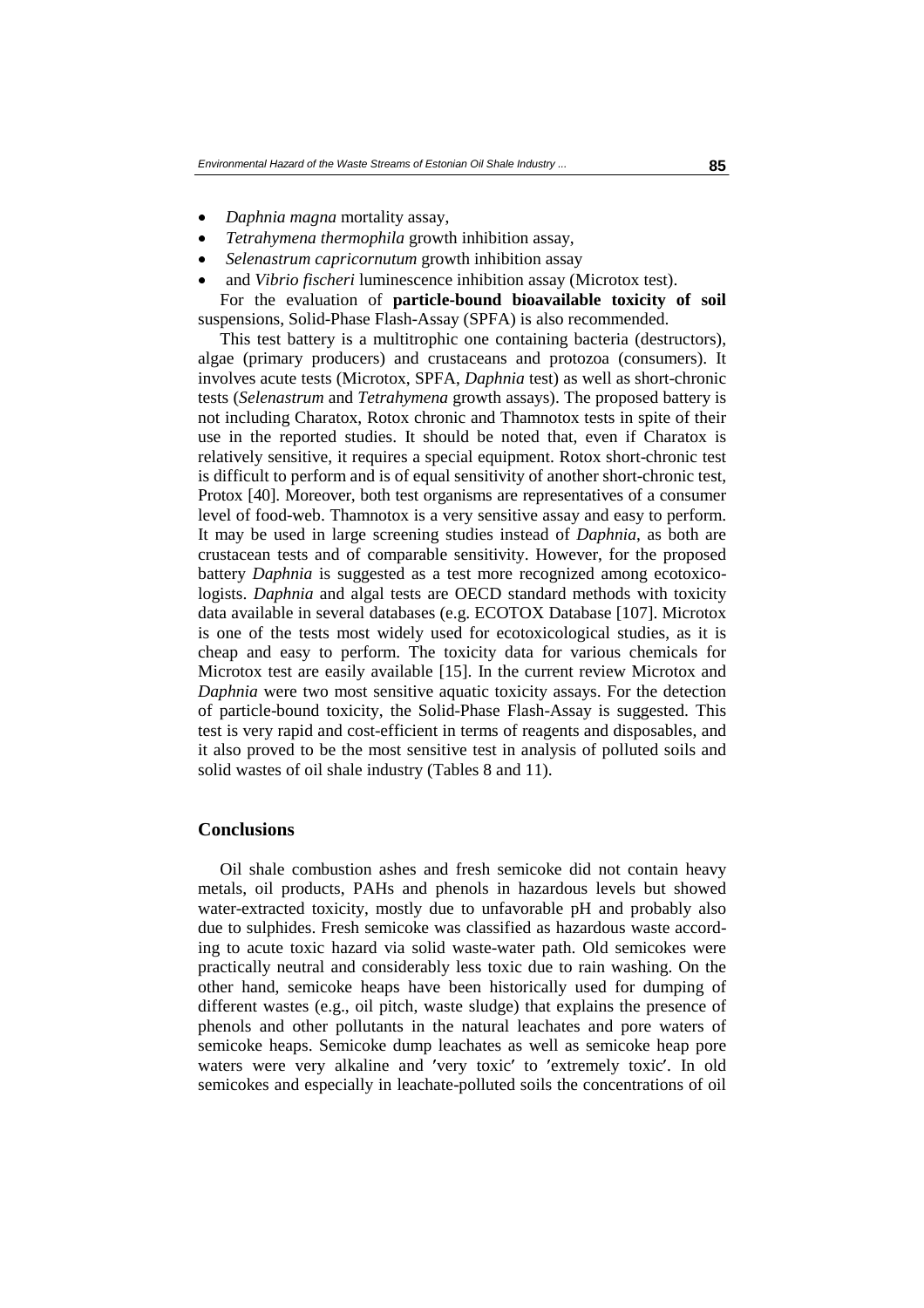products and PAHs were relatively high, but as a result of the low solubility of oil and PAHs in water their total levels did not explain the water-extracted toxicity of samples. A particle-bound toxicity was always shown in all leachate-polluted soils. Theoretically, oil products and phenols may contribute to this toxicity, but the presence of other pollutants specific to oil shale industry is not excluded. Also, accumulation of hydrophobic pollutants in the leachate-polluted soils as well as river sediments could be harmful for ecosystems. Some groundwater samples of the upper layer of aquifer from the vicinity of semicoke dumps were very toxic due not only to phenols and alkalinity.

The results presented in the present review further prove that the risk assessment (especially for solid-phase samples) should not be based only on chemical analysis. The total concentrations of measured pollutants in the sample do not always predict the adverse effects to the biota, as these pollutants may be adsorbed by solid matrix and thus not to be bioavailable (i.e. the pollutants may not occur in toxic "form"). On the other hand, toxicity can be higher than predicted by chemical evaluation, as even the most complete chemical analysis can miss important toxicants.

This review shows the usefulness and need for combined use of chemical and biological methods for meaningful environmental risk assessment of oil shale industry waste streams. These ecotoxicological assays would be valuable also for a better monitoring of the wastewater treatment process and its efficiency.

Finally, according to EC REACH (Registration, Evaluation and Authorisation of Chemicals) Program the ecotoxicological assays (e.g., *Daphnia* and *Selenastrum)* are required for the registration of new industrial chemicals with a priority to those produced in large quantities. Both daphnia and algal tests are time-consuming and relatively expensive for pre-screening new chemical derivatives. As Estonian oil shale represents an important national source of new valuable chemicals and mixtures, luminescent bacteria are most suitable test organisms for screening of "chemical libraries". The application of photobacterial tests at the screening level of safety of chemicals should be seriously considered [18], as this could save a lot of money, manpower and lives of experimental animals and thus, contribute to the Three 'R's concept (replacement, reduction, refinement) introduced by Russel & Burch in 1959 [108].

### **Acknowledgements**

This work was carried out at the Laboratory of Molecular Genetics of the National Institute of Chemical Physics and Biophysics. The work has been financed by Estonian Science Foundation (Grant No. 3845 & 5551, Soros Foundation (No. RSS430/1999), Government of Flanders, Norwegian Government and Norwegian Ministry of Foreign Affairs under the Integration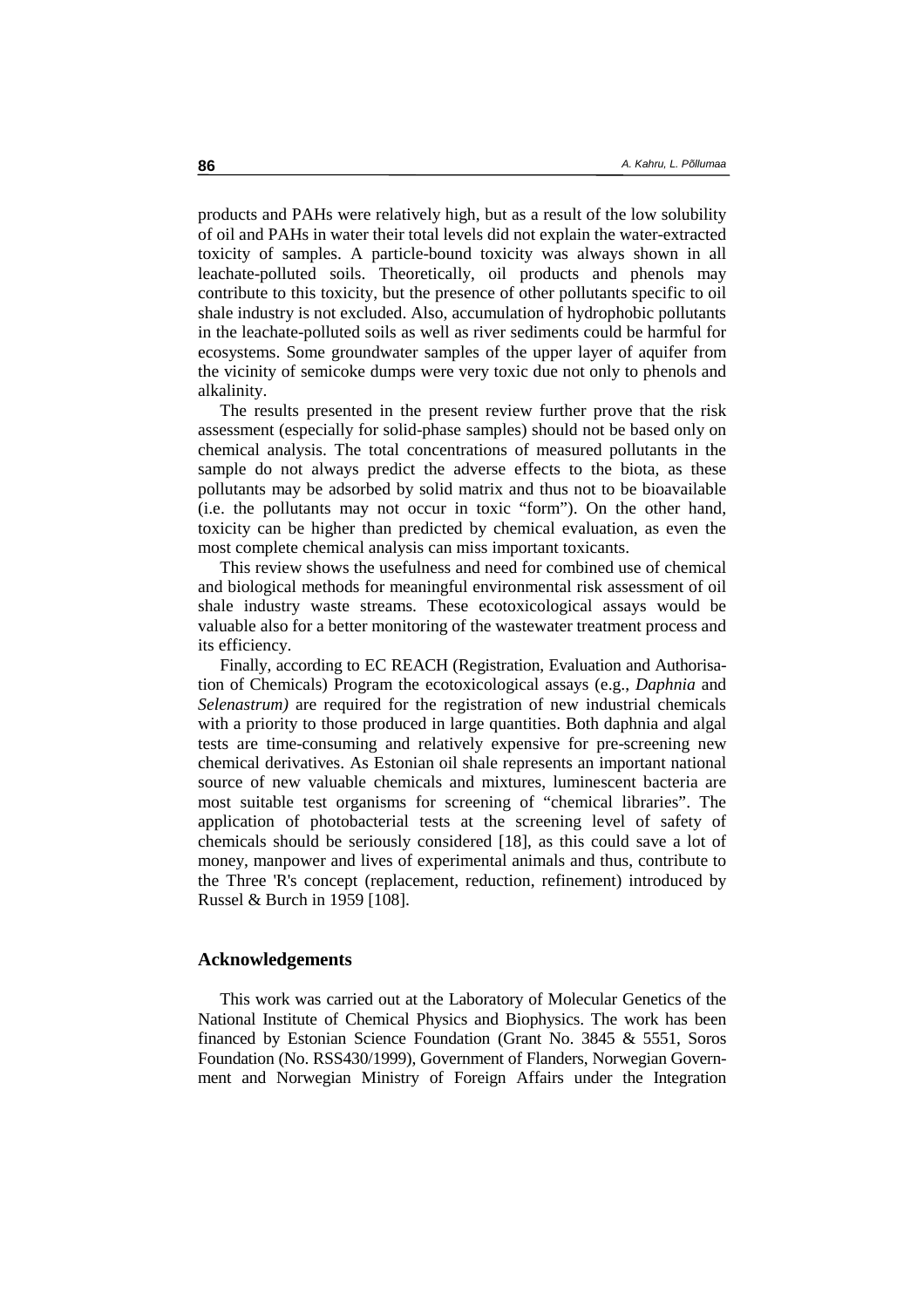Program for EU Candidate Countries and Estonian Ministry of Environment. The help of all researchers who contributed to this work is acknowledged, with special thanks to Dr. L. Bityukova (Institute of Geology, Tallinn University of Technology) and Dr. J. E. Sorlie (NGI, Oslo, Norway). The authors thank Prof. H. C. Dubourguier (ISA, Lille, France) for thorough reading of the manuscript and very valuable recommendations.

### **REFERENCES**

- 1. *Raukas, A*. Oil shale industry and sustainability governance through dialogue // Oil Shale. 2005. Vol. 22, No.1. P. 3–4.
- 2. *Bauert, H., Kattai, V*. Kukersite oil shale. // Geology and Mineral Resources of Estonia / A. Raukas, A. Teedumäe (eds.). Tallinn: Estonian Academy Publishers, 1997. P. 313–327.
- 3. *Kattai, V., Lokk, U*. Historical review of the kukersite oil shale exploration in Estonia // Oil Shale. 1998. Vol. 15, No. 2 (Special). P. 102–110.
- 4. *Munter, R., Trapido, M., Veressinina, J., Preis, S., Pikkov, L*. Detoxification of phenolic and carcinogenic compounds in the leachate from Kohtla-Järve dump // Proceedings of Estonian Conference on Ecology / Tartu, Estonia: Greif, 1994. P. 199–203.
- 5. *Mölder, L. Elenurm, A., Tamvelius, H*. Sulphur compounds in a hydraulic ashdisposal system // Proc. Estonian Acad. Sci. Chem. 1995. Vol. 44, No. 2–3. P. 207–211.
- 6. *Orupõld, K., Ohlsson, A., Henrysson, T*. Batch trials to simulate biological treatment in lagoons of leachate from oil-shale ash heaps // Oil Shale. 1997. Vol. 14, No. 4 (Special Issue). P. 476–487.
- 7. *Orupõld, K., Tenno, T., Henrysson, T*. Biological lagooning of phenols-containing oil shale ash heaps leachate // Water Res. 2000. Vol. 34. P. 4389–4396.
- 8. *Kamenev, I, Munter, R., Pikkov, L., Kekisheva, L*. Wastewater treatment in oil shale chemical industry // Oil Shale. 2003. Vol. 20, No. 4. P. 443–457.
- 9. *Roots, O*. Polychlorinated biphenyls (PCB), polychlorinated dibenzo-p-dioxins (PCDD) and dibenzofurans (PCDF) in oil shale and fly ash from oil shale-fired power plant in Estonia // Oil Shale. 2004. Vol. 21, No. 4. P. 333–339.
- 10. *Heinaru, E., Merimaa, M., Viggor, S., Lehiste, M., Leito, I., Truu, J., Heinaru, A*. Biodegradation efficiency of functionally important populations selected for bioaugmentation in phenol- and oil-polluted area // FEMS Microb. Ecol. 2005. Vol. 51, No. 3, 1. P. 363–373
- 11. *Symons, B. D., Sims, R. C*. Assessing Detoxification of a Complex Hazardous Waste, Using the Microtox Bioassay // Arch. Environ. Contam. Toxicol. 1988. Vol. 17, No. 4. P. 497–505.
- 12. *Huling, S. G., Pope, D. F., Matthews, J. E., Sims, J. L., Sims, R. C., Sorensen, D. L*. Land treatment and the toxicity response of soil contaminated with wood preserving waste // Remediation. 1995. Vol. 5. P. 41–56.
- 13. Rozkov, A., Vassiljeva, I., Kurvet, M., Kahru A**.**, Preis, S., Kharchenko, A., Krichevskaja, M., Liiv, M., Käärd, A., Vilu, R. Laboratory Study of Bioremediation of Rocket Fuel-Polluted Groundwater // Water Res. 1999. Vol. 33, No. 5. P. 1303–1313.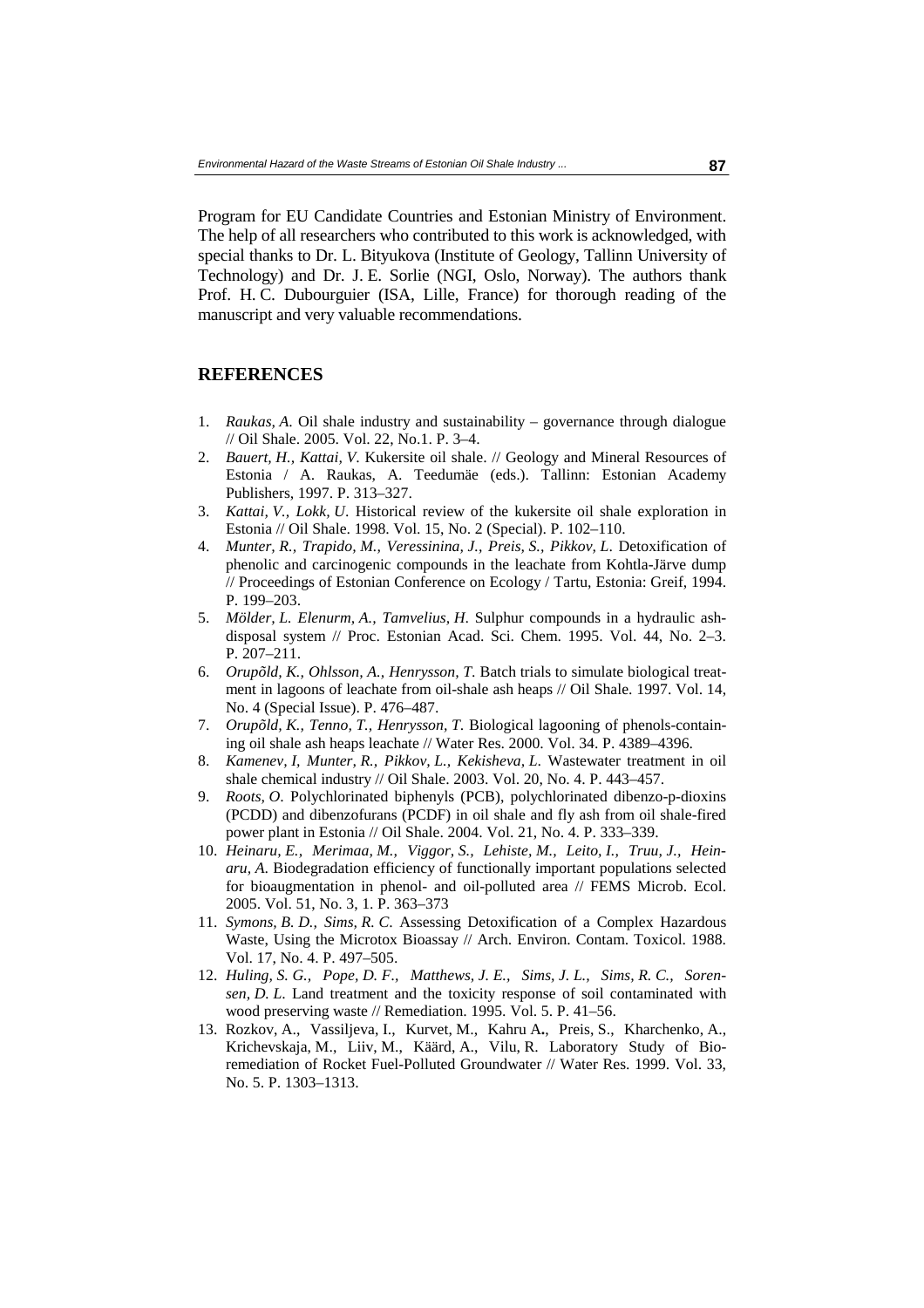- 14. *Bulich, A. A*. A practical and reliable method for monitoring the toxicity of aquatic samples // Process. Biochem. 1982. Vol. 17. P. 45–47.
- 15. *Kaiser, K. L. E., Devillers, J*. Ecotoxicity of Chemicals to *Photobacterium phosphoreum* // Handbooks of Ecotoxicological Data. Vol. 2 / J. Devillers (ed.). Singapure : Gordon and Breach Science Publishers, 1994.
- 16. *Kahru, A*. In vitro toxicity testing using marine luminescent bacteria *Photobacterium phosphoreum*: The BiotoxTM test // ATLA. 1993. Vol. 21, No 2. P. 210–215.
- 17. *Kahru, A., Borchardt, B*. Toxicity of 39 MEIC chemicals to bioluminescent photobacteria (the Biotox<sup>TM</sup> test): correlation with other test systems // ATLA. 1994. Vol. 22, No. 3. P. 147–160.
- 18. *Kahru, A*. Ecotoxicological tests in non-ecotoxicological research: contribution to 3Rs. Use of luminescent photobacteria for evaluating the toxicity of 47 MEIC reference chemicals// ALTEX, 2006. (in press).
- 19. *Blaise, C*. Microbiotests in aquatic ecotoxicology: characteristics, utility, and prospects // Environ. Toxicol. Water Qual. 1991. Vol. 8. P. 145–155.
- 20. *Dutka, B. J., Jones, K., Kwan, K. K., Bailey, H., McInnis, R*. Use of microbial and toxicant screening tests for priority site selection of degraded areas in water bodies // Water Res. 1988. Vol. 22, No. 4. P. 503–510.
- 21. *Wängberg, S-A., Bergström, B., Blanck, H., Svanberg, O*. The relative sensitivity and sensitivity patterns of short-term toxicity tests applied to industrial wastewaters // Environ. Toxicol. Water Qual. 1995. Vol.10. P. 81–90.
- 22. *Blaise, C*. Microbiotesting: An expanding field in aquatic toxicology // Ecotox. Environ. Saf. 1998. Vol. 40, No. 1–2. P. 115–119.
- 23. *François, M., Dubourguier, H. C., Li, D., Douay, F*. Prediction of the solubility of heavy metals in agricultural topsoils around two smelters by the physicochemical parameters of the soils // Aqua. Sci. 2004. Vol. 66. P. 1–8.
- 24. *Kahru, A., Ivask, A., Kasemets, A., Põllumaa, L., Kurvet, I., Francois, M., Dubourguier, H. C*. Biotests and biosensors in ecotoxicological risk assessment of field soils polluted with zinc, lead and cadmium // Environ. Tox. Chem. 2005. Vol. 11. (in press).
- *25. Bispo, A., Jourdain, M. J., Jauzein, M*. Toxicity and genotoxicity of industrial soils polluted by polycyclic aromatic hydrocarbons (PAHs) // Organ. Geochem. 1999. Vol. 30, No. 8 (2). P. 947–952.
- 26. *Alexander, M*. Aging, bioavailability and overestimation of risk from environmental pollutants // Env. Sci. Technol. 2000. Vol. 34, No. 20. P. 4259–4265.
- 27. Committee on Bioavailability of Contaminants in Soils and Sediments. Bioavailability of Contaminants in Soils and Sediments: Processes, Tools, and Applications. - The National Academic Press, Washington, D.C., USA, 2003.
- 28. *Lanno, R., Wells, J., Conder, J., Bradham, K., Basta, N*. The bioavailability of chemicals in soil for earthworms // Ecotox. Environ. Saf. 2004. Vol. 57, No. 1. P. 39–47.
- 29. *Dorn, P. B., Vipond, T. E., Salanitro, J. P., Wisniewski, H. L*. Assessment of the acute toxicity of crude oils using earthworms, Microtox, and plants // Chemosphere. 1998. Vol. 37, No.5. P. 845–860.
- 30. *Rönnpagel, K., Liss, W., Ahlf, W*. Microbial bioassays to assess the toxicity of solid-associated contaminants // Ecotox. Environ. Saf. 1995. Vol. 31, No. 2. P. 99–103.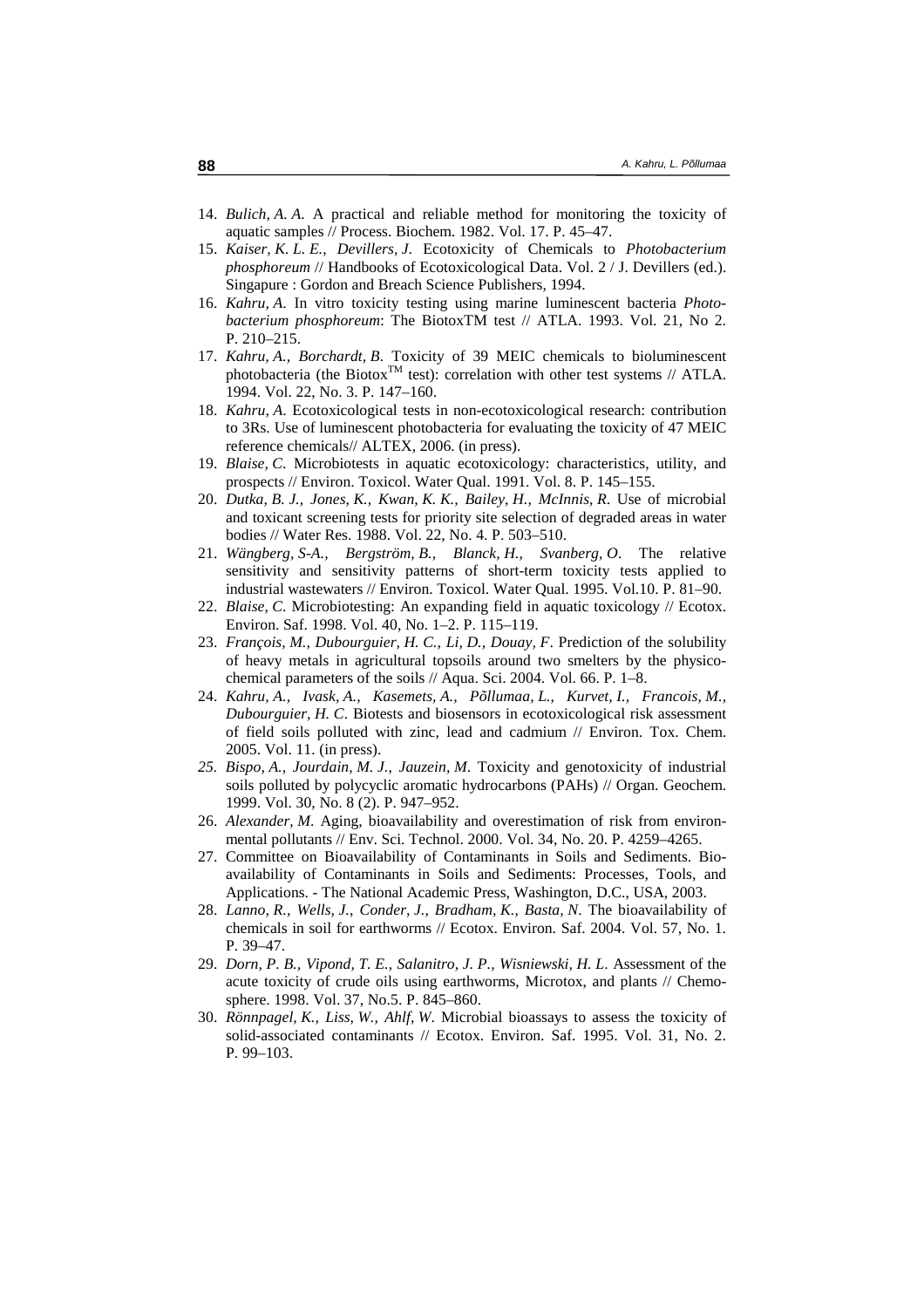- 31. *Vaajasaari, K., Joutti, A., Schultz, E., Selonen, S., Westerholm, H*. Comparisons of terrestrial and aquatic bioassays for oil-contaminated soil toxicity // JSS. 2002. Vol. 2, No. 4. P. 194–202.
- *32. Juvonen, R., Martikainen, E., Schultz, E., Joutti, A., Ahtiainen, J., Lehtokari, M*. A Battery of toxicity tests as indicators of decontamination in composting oily waste // Ecotox. Environ. Saf. 2000. Vol. 47, No.2. P. 156–166.
- 33. *Hund, K., Traunspurger, W*. Ecotox-evaluation strategy for soil bio-remediation exemplified for a PAH-contaminated site // Chemosphere. 1994. Vol. 29, No. 2. P. 371–390.
- 34. *Persoone, G., Janssen, C., De Coen, W*. New Microbiotests for Routine Toxicity Screening and Biomonitoring. – New York, Dordrecht, London, 2000.
- 35. *Persoone, G*. // Microscale Aquatic Toxicology. Advances, Techniques and Practice / P. G. Wells, K. Lee, C. Blaise (eds.) Boca Raton, FL, USA: CRC Lewis, 1998.
- 36. *Põllumaa, L., Kahru, A., Eisenträger, A., Reiman, R., Maloveryan, A., Rätsep, A*. Toxicological investigation of soil with solid-phase flash assay: comparison with other ecotoxicological tests // ATLA. 2000. Vol. 28, No.3. P. 461–472.
- 37. *Põllumaa, L., Maloveryan, A., Trapido, M., Sillak, H., Kahru, A*. Study of the environmental hazard caused by the oil-shale industry solid waste // ATLA. 2001. Vol. 29, No. 3. P. 259–267.
- 38. *Kahru, A., Reiman, R., Rätsep, A*. The efficiency of different phenol-degrading bacteria and activated sludges in detoxification of phenolic leachates // Chemosphere. 1998. Vol. 37, No. 2. P. 301–318.
- 39. *Kahru, A., Põllumaa, L., Reiman, R., Rätsep, A*. Microbiotests for the evaluation of the pollution from the oil shale industry // New Microbiotests for Routine Toxicity Testing and Biomonitoring / G. Persoone, C. Janssen, W. De Coen (eds.). New York, USA: Kluwer Academic/Plenum Publishers, 2000. P. 357– 365.
- 40. *Põllumaa, L., Kahru, A., Manusadzianas, L.* Biotest- and Chemistry-Based Hazard Assessment of Soils, Sediments and Solid Wastes // JSS. 2004. Vol. 4, No. 4. P. 267–275.
- 41. *Kelsey, J. W., Kottler, B. D., Alexander, M*. Selective chemical extractants to predict bioavailability of soil-aged organic chemicals // Environ. Sci. Technol. 1997. Vol. 31, No.1. P. 214–217.
- 42. *Liste, H. H., Alexander, M*. Butanol extraction to predict bioavailability of PAHs in soil // Chemosphere. 2002. Vol. 46, No. 7. P. 1011–1017.
- 43. *Lappalainen, J., Juvonen, R., Vaajasaari, K., Karp, M*. A new flash method for measuring the toxicity of solid and colored samples // Chemosphere. 1999. Vol. 38, No. 5. P. 1069–1083.
- 44. *Baun, A., Justesen, K. B., Nyholm, N*. Algal tests with soil suspensions and elutriates: A comparative evaluation for PAH-contaminated soils // Chemosphere. 2002. Vol. 46, No. 2. P. 251–258.
- 45. *Aruoja, V., Kurvet, I., Dubourguier, H. C., Kahru, A*. Toxicity testing of heavy metal polluted soils with algae *Selenastrum capricornutum*: a soil suspension assay // Environ. Toxicol. 2004. Vol.19, No.4. P. 396–402.
- 46. *Chial, B., Persoone, G*. Cyst-based toxicity tests XIV application of the ostracod solid-phase microbiotest for toxicity monitoring of river sediments in Flanders (Belgium) // Environ. Toxicol. 2002. Vol. 17, No. 6. P. 533–7.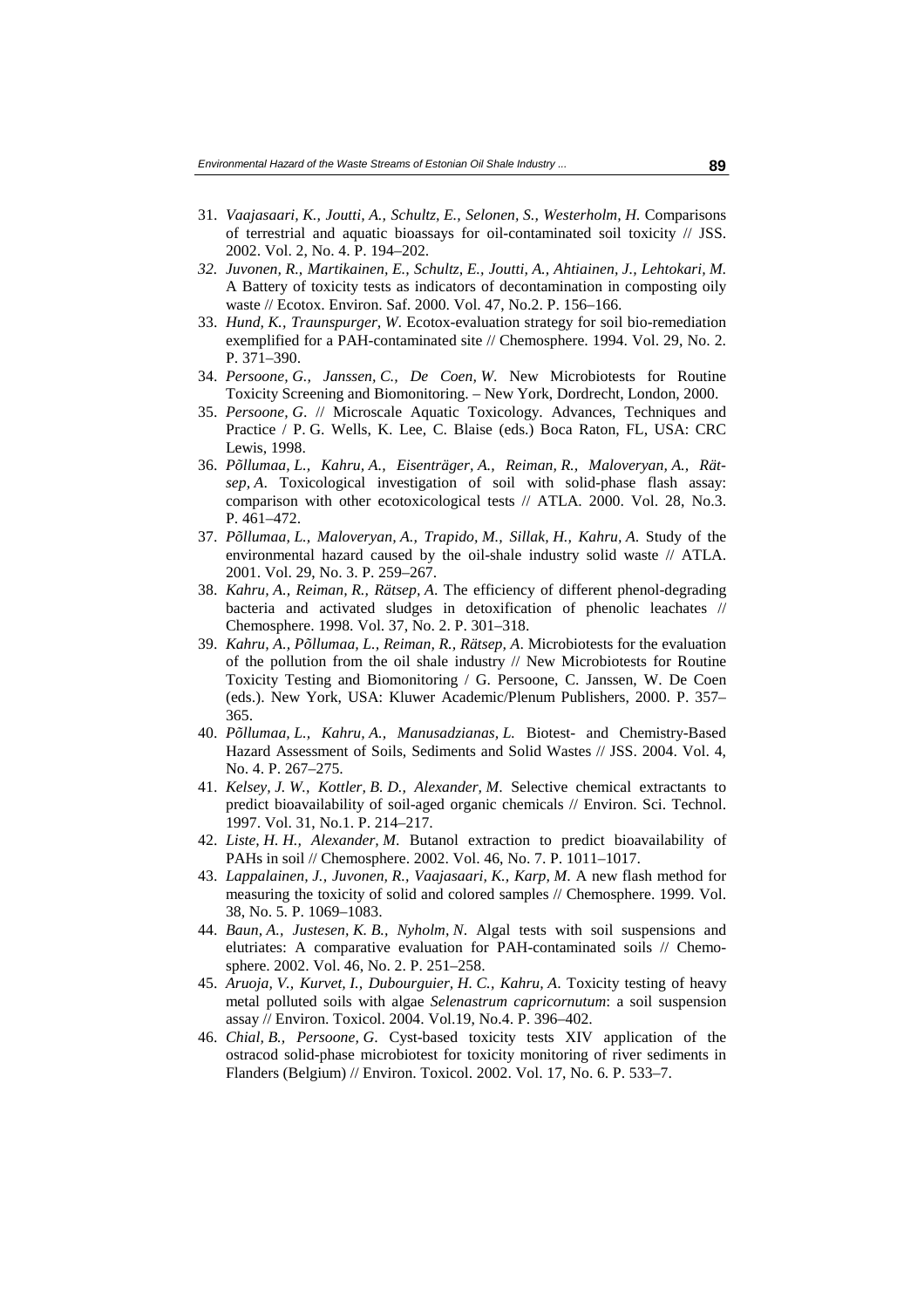- 47. *Chial, B. Z., Persoone, G., Blaise, C*. Cyst-based toxicity tests. XVIII. Application of ostracodtoxkit microbiotest in a bioremediation project of oilcontaminated sediments: sensitivity comparison with *Hyalella azteca* solidphase assay // Environ Toxicol. 2003. Vol. 18, No. 5. P. 279–83.
- 48. *Ivask, A., Virta, M., Kahru, A*. Construction and use of specific luminescent recombinant bacterial sensors for the assessment of bioavailable fraction of cadmium, zinc, mercury and chromium in the soil // Soil Biol. Biochem. 2002. Vol. 34, No. 10. P. 1439–1447.
- 49. *Ivask, A., François, M., Kahru, A., Dubourguier, H. C., Virta, M., Douay, F*. Recombinant luminescent bacterial sensors for the measurement of bioavailability of cadmium and lead in soils polluted by metal smelters // Chemosphere 2004. Vol. 55, No. 2. P. 147–156.
- 50. *Lambolez, L., Vasseur, P., Ferard, J. F., Gisbert, T*. The environmental risks of industrial-waste disposal – an experimental approach including acute and chronic toxicity studies // Ecotox. Environ. Saf. 1994. Vol. 28, No. 3. P. 317– 328.
- 51. *Toussaint, M. W., Shedd, T. R., van der Schalie, W. H., Leather, G. R*. A comparison of standard acute toxicity tests with rapid-screening toxicity tests // Environ. Toxicol. Chem.1995. Vol. 14. P. 907–915.
- 52. *Jarvis, A. S., McFarland, V. A., Honeycutt, M. E*. Assessment of the effectiveness of composting for the reduction of toxicity and mutagenicity of explosivecontaminated soil // Ecotox. Environ. Saf. 1998. Vol. 39, No. 2. P. 131–135.
- *53. Saterbak, A., Toy, R. J., Wong, D. L., McMain, B. J., Williams, M. P., Dorn, P. B., Brzuzy, L. P., Chai, E. Y., Salanitro, J. P*. Ecotoxicological and analytical assessment of hydrocarbon-contaminated soils and application to ecological risk assessment // Environ. Toxicol. Chem. 1999. Vol. 18, No. 7. P. 1591–1607.
- 54. *Blok, J*. Probability of biodegradation, a novel concept for improving chemical classification and risk assessment. Ecotox. Environ. Saf. 2000. Vol. 47, No.3. P. 221–230.
- 55. *Ahtiainen, J., Valo, R., Järvinen, M., Joutti, A*. Microbial toxicity tests and chemical analysis as monitoring parameters at composting of creosotecontaminated soil // Ecotox. Environ. Saf. 2002. Vol. 53, No. 2. P. 323–329.
- 56. *Kördel, W., Terytze, K., Hund-Rinke1, K*. Mobility and bioavailability of pollutants: International methods standardization // JSS. 2003. Vol. 3, No. 4. P. 235–236.
- 57. *Fent, K*. Ecotoxicological effects at contaminated sites. Toxicology*.* 2004. Vol. 205, No. 3. P. 223–240.
- 58. *Loibner, A. P., Szolar, O. H. J., Braun, R., Hirmann, D*. Toxicity testing of 16 priority polycyclic aromatic hydrocarbons using Lumistox  $\mathscr{N}/\mathscr{E}$  Environ. Toxicol. Chem. 2004. Vol. 23, No. 3. P. 557–564.
- 59. *da Silva, N.-H., Robert, L., Steiner, G., Smith, B*. Residual toxicity after biodegradation: interactions among benzene, toluene, and chloroform // Ecotox. Environ. Saf. 2004. Vol. 57, No. 2. P. 162–167.
- 60. *Vaajasaari, K*. Leaching and exotoxicity tests as methods for classification and assessment of environmental hazard of solid wastes. PhD Thesis, Tampere University of Technology. – Tampere, 2005.
- 61. *Fomina, A. S*. Chemical composition of Baltic oil shale kerogen // United Nations Symposium on the Development and Utilization of Oil Shale Resources, Tallinn, August 26 – September 4 / Tallinn: Tallinna Polütehniline Instituut, 1968.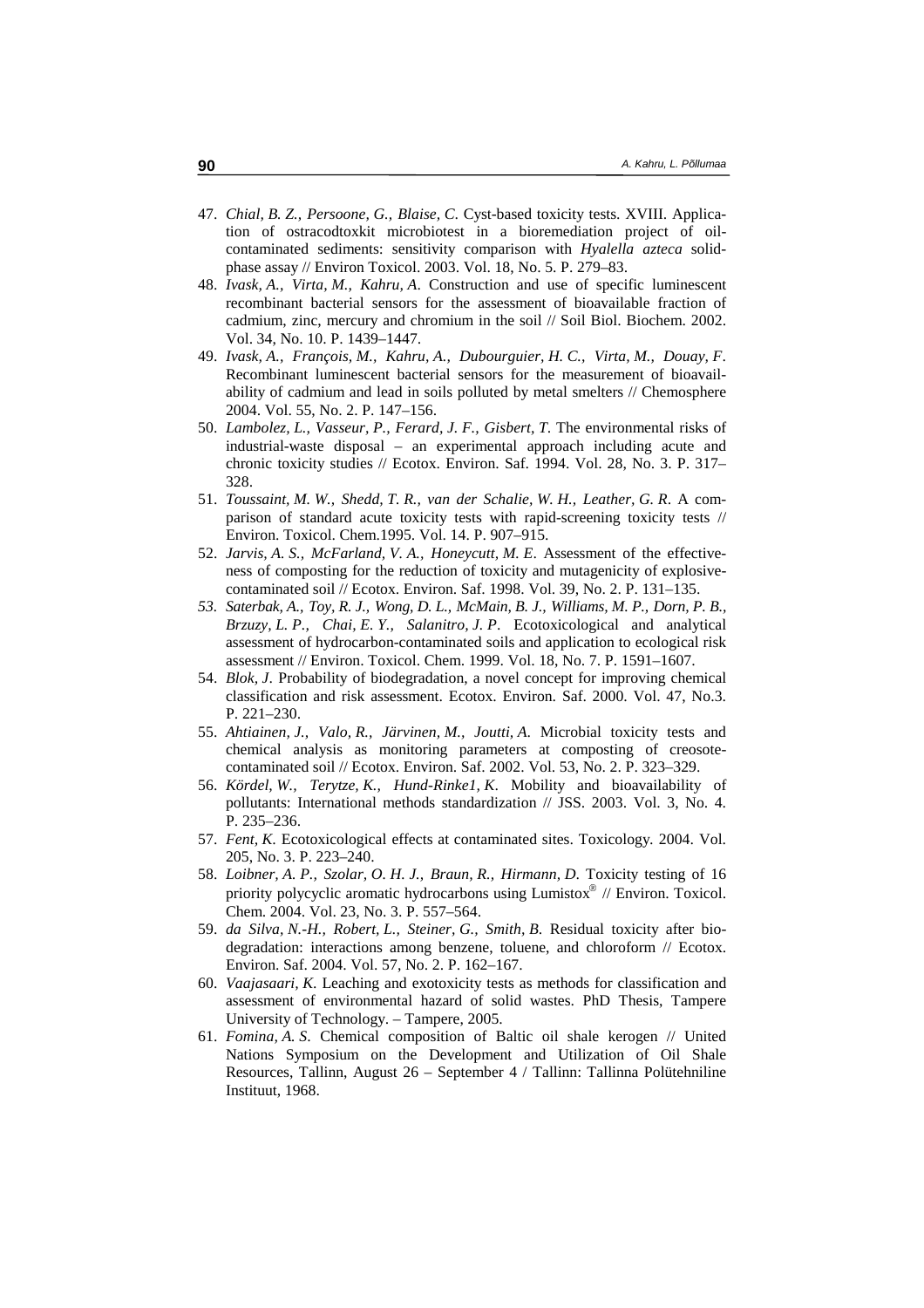- 62. *Lille, Ü*. Current knowledge on the origin and structure of Estonian kukersite kerogen // Oil Shale. 2003. Vol. 20, No. 3. P. 253–263.
- 63. Environment in Figures 2003 // Statistical Office of Estonia. Tallinn, 2004. [in Estonian].
- 64. *Kogerman, P*. On the chemistry of the Estonian oil shale "Kukersite": a monograph. – Tartu, 1931.
- 65. *Holopainen, H*. Experience of oil shale combustion in ahlstrom pyroflow CFBboiler // Oil Shale*.* 1991. Vol. 8, No. 3. P. 194–209.
- 66. *Aunela-Tapola, L. A., Frandsen, F. J., Häsänen, E. K*. Trace metal emissions from the Estonian oil shale fired power plant // Fuel Process. Technol. 1998. Vol. 57, No. 1. P. 1–24.
- 67. *Urov, K., Sumberg, A*. Characteristics of oil shales and shale-like rocks of known deposits and outcrops. Monograph // Oil Shale. 1999. Vol. 16, No. 3 (Special Issue, ISSN 0208-189X). P. 1–64.
- 68. *Koel, M*. Estonian oil shale // www.kirj.ee/oilshale/Est-OS.htm. 1999.
- 69. Vesi Hydro Ltd. Waste water treatment in the Kohtla Järve area. Stage one: Waste water pilot plant study. Report to Finnish Ministry of the Environment. – Helsinki, 1993.
- 70. VKG. Viru Keemia Grupp. http://www.vkg.ee, 10.10.2004
- 71. *Tuvikene, A., Huuskonen, S., Koponen, K., Ritola, O., Mauer, Ü., Lindström-Seppä, P*. Oil shale processing as a source of aquatic pollution: monitoring of the biologic effects in caged and feral freshwater fish // Environ. Health Perspect. 1999. Vol. 107, No. 9. P. 745–752.
- 72. Estonia, the oil shale industry. Risk based environmental site assessment of landfills. Norwegian Geotechnical Institute Report. - Oslo, Norway, 2004.
- 73. Environmental hazard assessment of semi-coke // Estonian Environmental Research Centre Report. Tallinn, 2003. [in Estonian]. (http://www.envir.ee/ jaatmed/poolkoksi\_uuring.pdf).
- 74. *Kahru, A., Kurvet, M., Kurvet, I*. Study of the toxicological impact of different components of ash-heap water // Oil Shale. 1997. Vol. 14, No. 4 (Special Issue). P. 469–475.
- 75. *Kahru, A., Põllumaa, L., Reiman, R., Rätsep, A*. Predicting the toxicity of oil shale industry wastewater by its phenolic composition // ATLA. 1999. Vol. 27, No. 3. P. 359–366.
- 76. *Orupõld, K., Henrysson, T*. Biological treatment of oil shale ash heap leachate containing phenolic compounds by biofilm reactors with suspended carriers // Res. Environ. Biotech. 1999. Vol. 2. P. 219–233.
- 77. *Truu, J., Talpsep, E., Heinaru, E., Heinaru, A*. Self-purification processes in Estonian rivers receiving sewage from oil shale processing industry. Large Rivers 13 (3–4) // Arch. Hydrobiol. Suppl. 2002. Vol. 141, No. 3–4. P. 459– 469.
- 78. *Manusadzianas, L., Balkelyte, L., Sadauskas, K., Blinova, I., Põllumaa, L., Kahru, A*. Ecotoxicological study of Lithuanian and Estonian wastewaters: selection of the biotests and correspondence between toxicity and chemicalbased indices // Aquat. Toxicol. 2003. Vol. 63, No. 1. P. 27–41.
- 79. *Heinaru, E., Talpsep, E. J., Linnas, A., Heinaru, A*. Metabolic and genetic diversity of phenol-utilizing bacteria as an encancer of natural biodegradation in polluted waters // Oil Shale. 1997. Vol. 14, No. 4 Special. P. 454–468.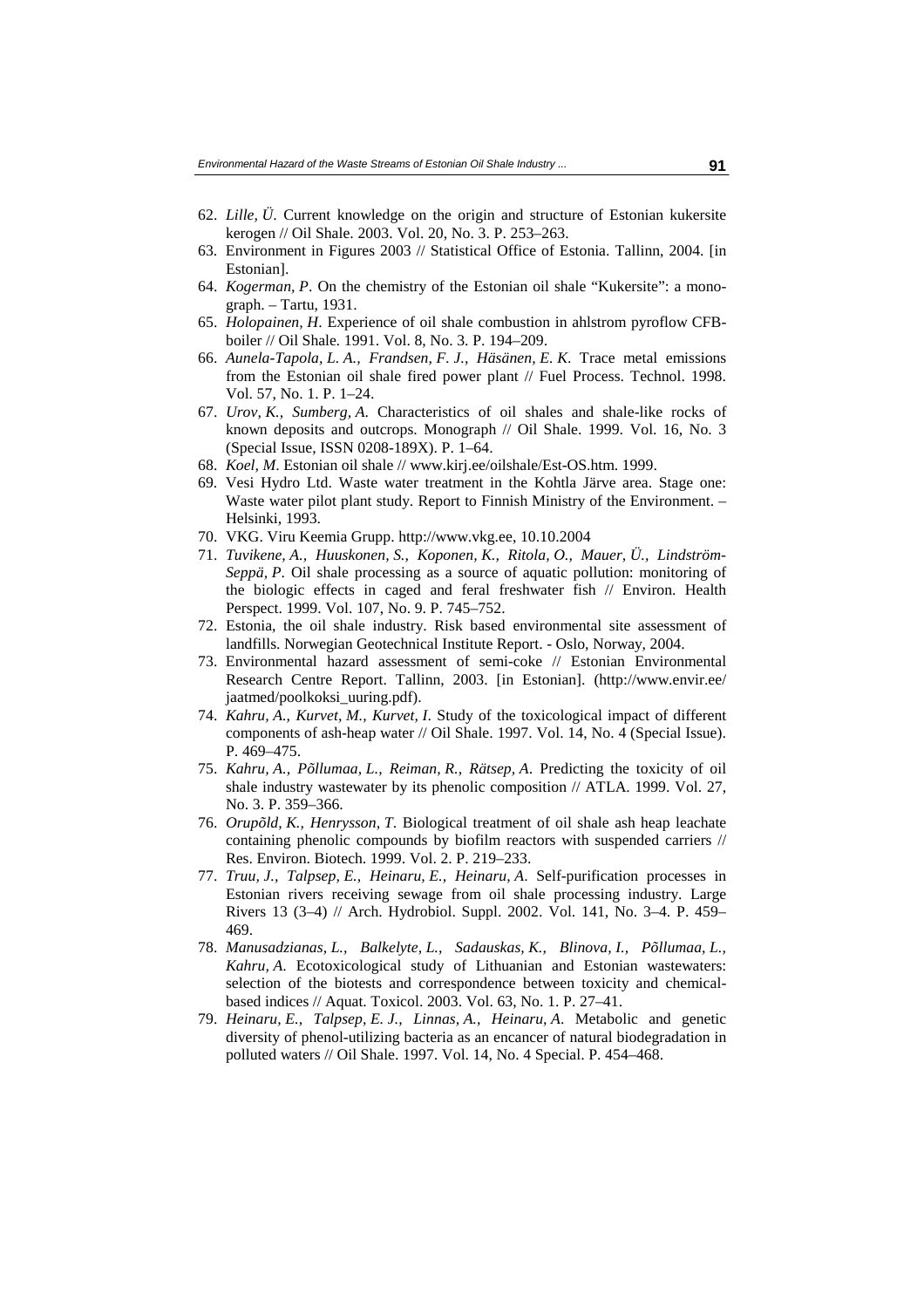- 80. *Sooba, E., Jauregui, O., Galceran, M. T., Tenno, T*. Determination of phenols by liquid chromatography with electrochemical and UV detection // Oil Shale. 1997. Vol. 14, No. 4 (Special Issue). P. 544–553.
- 81. Maximum limits of hazardous substances in soil and ground water. Regulation No. 58 // Environmental Ministry of Estonia, RTL, 1999, 105, 1319. [in Estonian].
- 82. *Talpsep, E., Heinaru, E., Truu, J., Laht, T., Heinaru, A*. Functional dynamics of microbial populations in waters contaminated with phenolic leachates // Oil Shale. 1997. Vol. 14, No. 4 (Special Issue). P. 435–453.
- 83. *Castaldi, F. J*. Single sludge activated sludge biological treatment of carbon, nitrogen, and phosphorus in combined municipal and industrial wastewaters from the Kohtla-Jarve region of Estonia // Oil Shale. 1997. Vol. 14, No 4 (Special Issue). P. 488–508.
- 84. *Kahru, A., Põllumaa, L., Reiman, R., Rätsep, A., Liiders, M., Maloveryan, A*. The toxicity and biodegradability of eight main phenolic compounds characteristic to the oil-shale industry wastewaters: a test battery approach // Environ. Toxicol. 2000. Vol. 15, No. 2. P. 431–442.
- 85. An Assessment of Oil Shale Technology, Congress of the United States, Office of Technology Assessment, Washington, D.C., 1980. (http://www.wws. princeton.edu/~ota/disk3/1980/8004\_n.html).
- 86. Committee on Bioavailability of Contaminants in Soils and Sediments. 2003. Bioavailability of Contaminants in Soils and Sediments: Processes, Tools, and Applications. The National Academic Press, Washington, D.C., USA.
- 87. *Manusadžianas, L., Vitkus, R., Sakalauskas, V*. Wastewater toxicity assessment using the electrophysiological response of a charophyte *Nitellopsis obtusa* // Environ. Toxicol. Water Qual. 1995. Vol. 10. P. 49–56.
- 88. *Persoone, G., Goyvaerts, M., Janssen, C., De Coen, W., Vangheluwe, M*. Cost effective acute hazard monitoring of polluted waters and waste dumps with the aid of Toxkits. Final Report. Commission of European Communities, Contract ACE 89/BE 2/D3. 1993.
- 89. Persoone, G., Marsalek, B., Blinova, I., Törökne, A., Zarina, D., Manusadzianas, L., Nalecz-Jawecki, G., Tofan, L., Stepanova, N., Tothova, L., Kolar, B. A practical and user-friendly toxicity classification system with microbiotests for natural waters and wastewaters // Environ. Toxicol. 2003. Vol. 18, No. 6. P. 395–402.
- 90. *Bradbury, S. P., Lipnick, R. L*. Structural properties for determining mechanisms of toxic action // Environ. Health Perspect. 1990. Vol. 87. P. 181– 182.
- 91. *Blum, D. J., Speece, R. E*. The toxicity of organic chemicals to treatment processes // Water Sci. Technol. 1992. Vol. 25. P. 23–31.
- 92. *van Wijk, R., Postman, J., van Houwelingen, H*. Joint toxicity of ethyleneamines to algae, daphnids and fish // Environ. Toxicol. Chem. 1994. Vol. 13, No. 1. P. 167–171.
- 93. *Broderius, S., Kahl, M. D., Hoglund, M. D*. Use of Joint Toxic Response to define the primary mode of toxic action for diverse industrial organic chemicals // Environ. Toxicol. Chem. 1995. Vol. 14, No. 9. P. 1591–1605.
- 94. *Chen, C. Y., Chiou, Y. S*. Toxicity of binary mixtures of organic chemicals // Environ. Toxicol. Water Qual. 1995. Vol. 10, No. 2. P. 97–106.